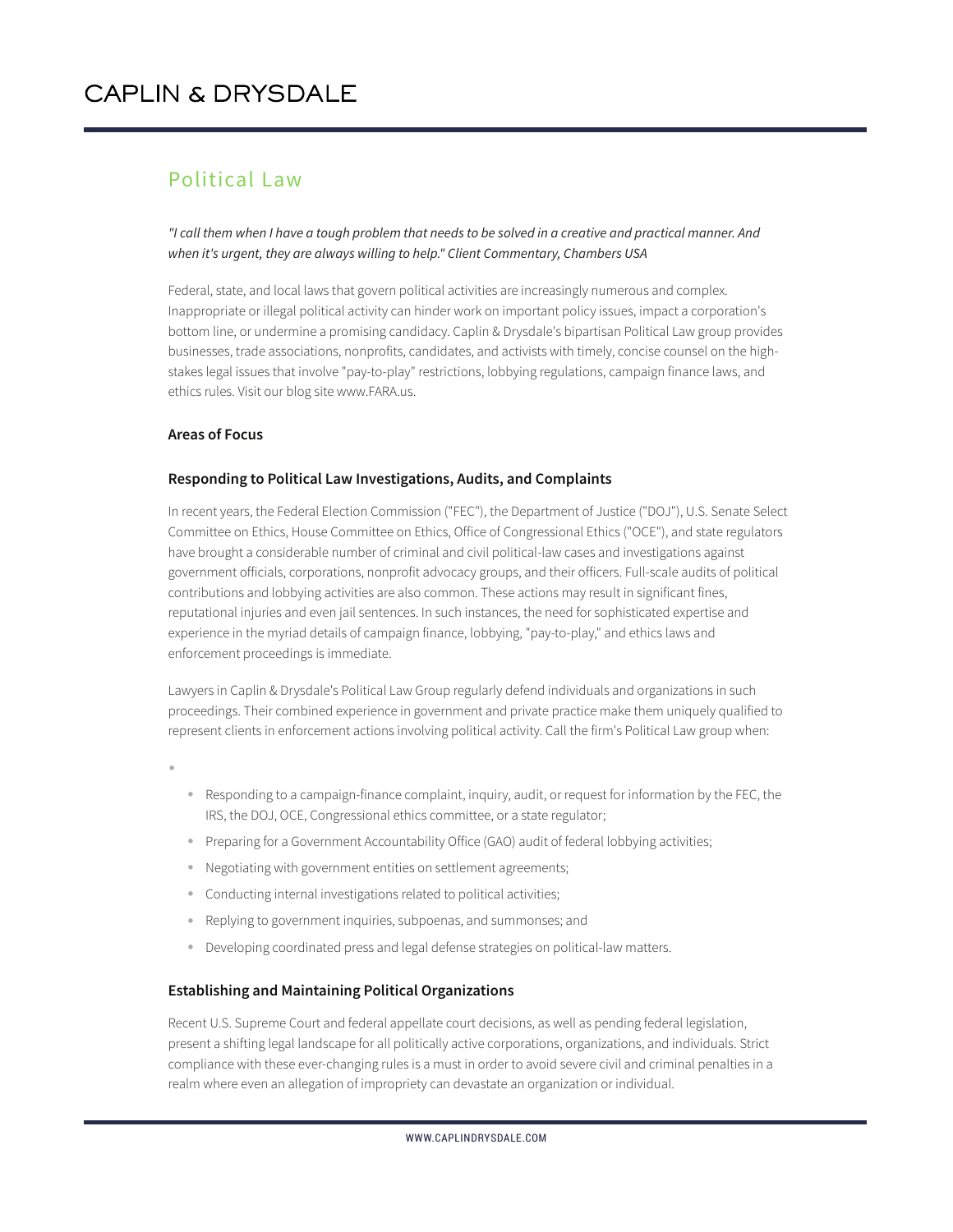Caplin & Drysdale's decades of experience and sophisticated understanding of the Federal Election Campaign Act (FECA) and similar state laws is vital to our clients' success in this challenging environment. Call the firm's Political Law group when:

●

- Establishing a corporate PAC on the federal or state level;
- Creating a "Super PAC," 527 organization, or 501(c)(4) entity;
- Seeking advice on workplace political activity in a corporate or trade association setting;
- Preparing disclosure reports for the FEC, the IRS, or any state regulatory agency;
- Conducting internal investigations or audits related to political activities;
- Holding fundraising events;
- Merging federal or state PACs with those of another corporation;
- Seeking Advisory Opinions from federal and state regulators;
- Making political contributions to federal, state, and local candidates, which can trigger burdensome reporting obligations; and
- Implementing payroll deduction and charitable incentive programs for PAC contributors.

#### **Advising on the Foreign Agents Registration Act (FARA)**

Increased scrutiny and enforcement activity by the U.S. Department of Justice concerning the Foreign Agents Registration Act (FARA) has given rise to concerns for the regulated community on when and how to comply with this statute, as well as increased confusion regarding its relationship to the Lobbying Disclosure Act (LDA). FARA registration and reporting can be complex and impose a heavy administrative burden. Caplin & Drysdale's Political Law Group has an established practice representing individuals, lobbyists, consulting firms, advocacy groups, public affairs firms, political consultancies, and think tanks in addressing their FARA compliance obligations. Please visit our blog site www.FARA.us for more information.

Illustrations of our work for clients include:

●

- Responding to inquiries and document requests from the Department of Justice's FARA Unit;
- Resolving government enforcement actions related to FARA compliance;
- Preparing and submitting retroactive FARA filings;
- Conducting internal investigations concerning potential FARA issues; and
- Establishing tailored compliance programs to help lobbying firms, public affairs firms, and political consultancies efficiently manage FARA's compliance obligations.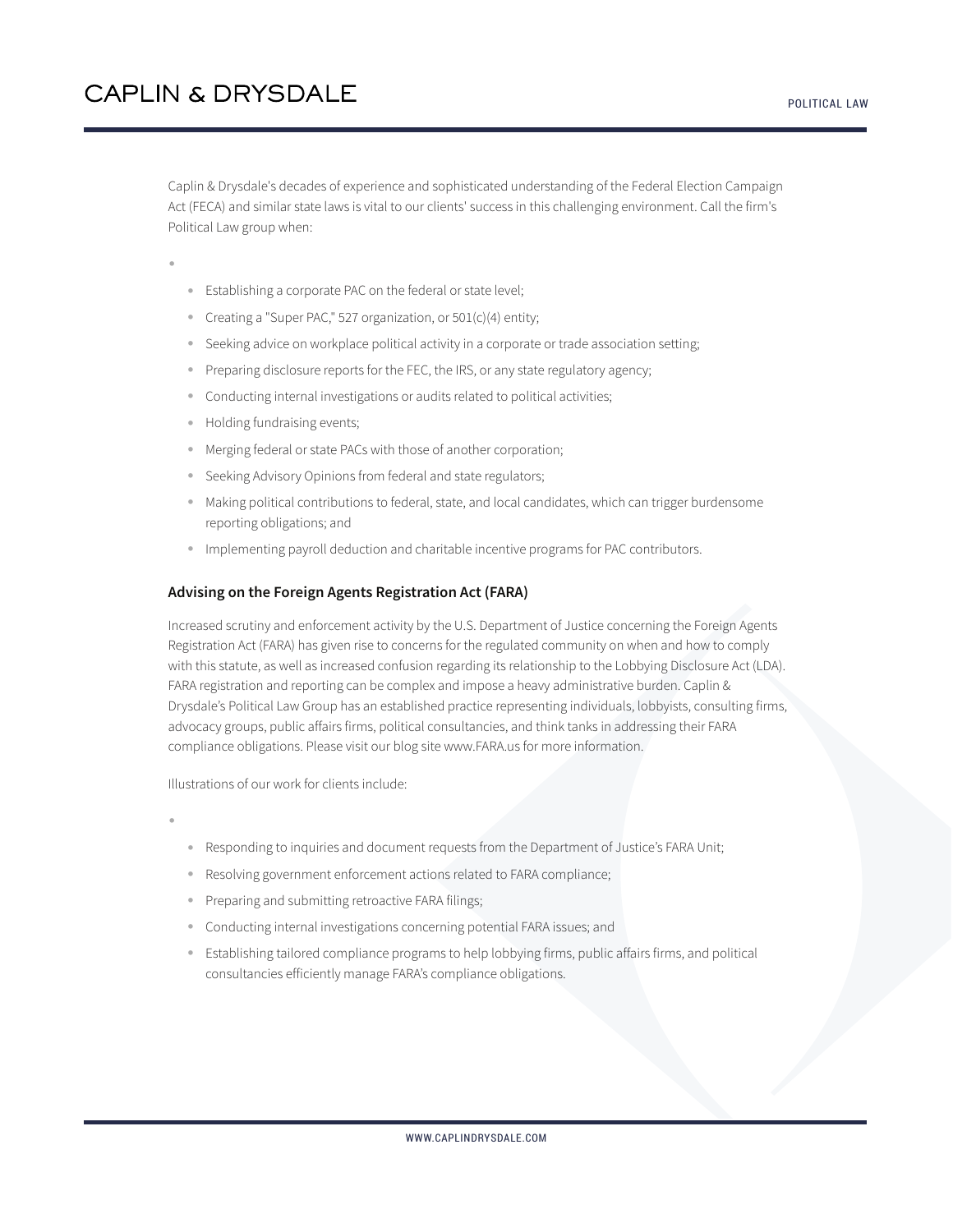#### **Interacting with Officeholders and Sponsoring Officeholder Events**

Government ethics rules restrict the nature and amount of gifts, employment offers, event hosting, travel sponsorships and other benefits that private individuals and organizations may confer on public officials. Each of these activities may be restricted where public officials are involved, sometimes in counterintuitive ways. Prospective advice and training are essential for any organization that regularly interacts with government officials.

Caplin & Drysdale's detailed knowledge of congressional gift and travel rules, Office of Government Ethics regulations, and state ethics provisions assists corporate and nonprofit clients in planning meals, events, and fact-finding trips that promote their organizational goals. Call the firm's Political Law group when:

●

- Planning an event attended by federal or state public officials;
- Organizing a product promotion event attended by government procurement employees;
- Seeking advice on the Ethics in Government Act or congressional gift rules;
- Responding to inquiries and complaints by federal, state, and local ethics bodies;
- Offering employment to current or former government employees;
- Sponsoring a fact-finding trip to be taken by federal or state public officials; and
- Developing policies regarding the provision of gifts and meals to public officials.

#### **Contacting Government Officials and Employees**

Federal and state government entities impose extensive registration and disclosure requirements on persons who lobby public officials. These requirements apply not only to outside "contract" lobbyists, but also to lobbyist clients and organizations that use internal employees to lobby federal, state, or local governments. Registered individuals and organizations may also be subject to their own disclosure obligations, as well as special restrictions on gifts and political contributions. Failure to satisfy these lobbying rules may result in criminal penalties, civil fines, and negative publicity.

Caplin & Drysdale advises and trains major corporations and tax-exempt organizations, including charities, social welfare organizations, and trade associations, regarding their obligations under federal and state lobbying regimes. Call the firm's Political Law group when:

●

- Monitoring and reporting lobbying activities under the Lobbying Disclosure Act (LDA), Foreign Agents Registration Act (FARA), and comparable state laws;
- Planning contacts with executive branch officials, legislators, and other government personnel;
- Preparing for a Government Accountability Office (GAO) audit of federal lobbying activities;
- Reviewing lobbying disclosure practices in state and local government affairs departments; and
- Training lobbying personnel on government ethics rules.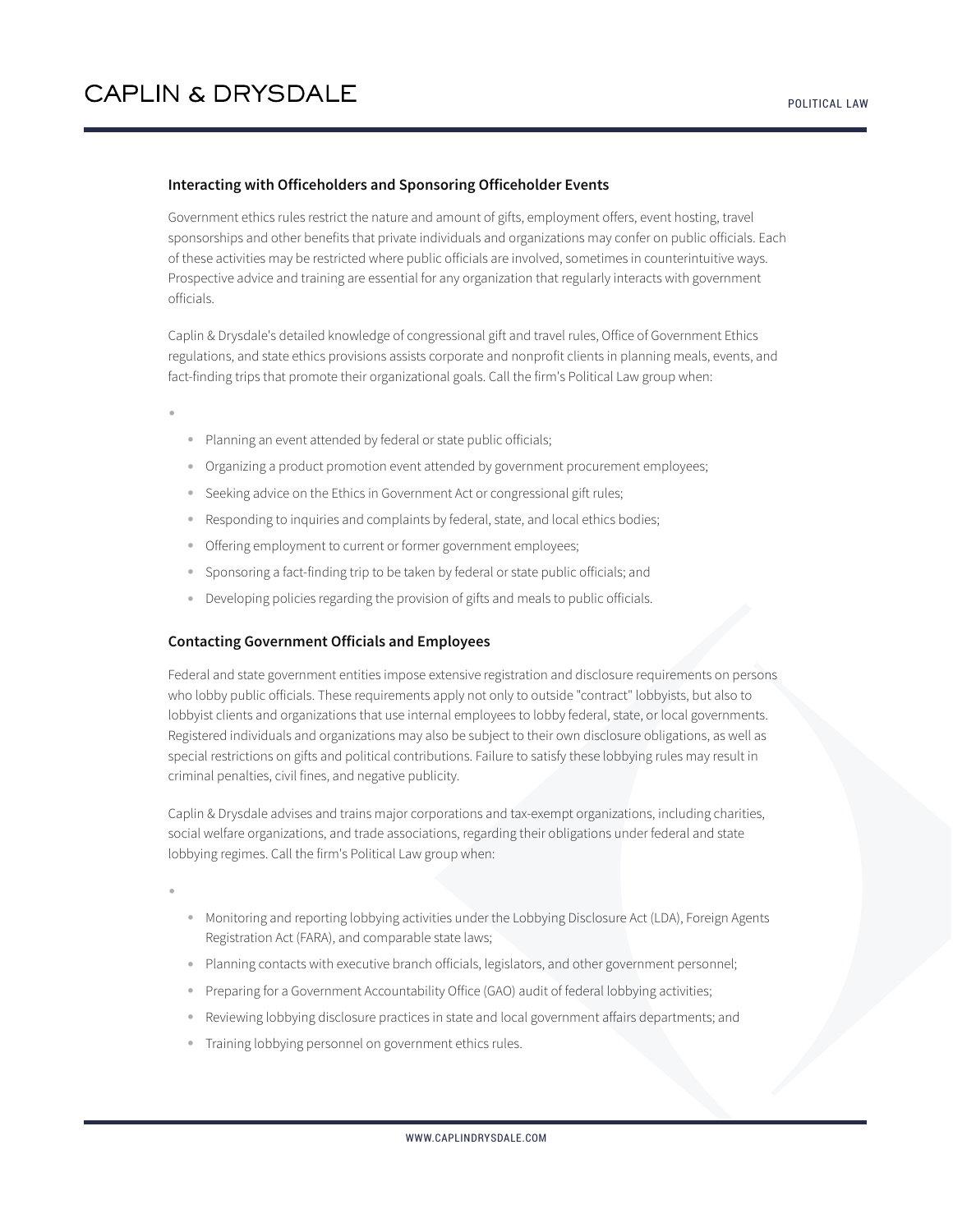#### **Implementing Corporate Compliance Systems**

Politics is more important to business than ever, as government regulators assert themselves and public-sector clients present key growth opportunities. At the same time, mistakes made while lobbying, giving campaign contributions, and interacting with public-sector entities are now more costly. For example, an executive's otherwise lawful political contribution may void existing government contracts or wall-off future business opportunities due to new federal and state "pay-to-play" restrictions. And as the *New York Times* recently observed: "In the wake of the Jack Abramoff scandal, greater political activism by trade groups and demands by candidates and causes for corporate money, boards are now seeing that their corporate image could be tarnished if these contributions or political activities go awry."

Caplin & Drysdale helps clients establish compliance programs that facilitate adherence to the law and maximize organizational effectiveness. Call the firm's Political Law group when:

●

- Seeking advice on "pay-to-play" restrictions issued by the Securities & Exchange Commission and other state entities;
- Auditing corporate political donations and lobbying activities;
- Conducting internal investigations related to political activities;
- Tracking campaign contributions and gifts to federal, state, and local candidates and officeholders;
- Offering political-law training sessions for executives, staff, and other personnel;
- Filing comments in ongoing rule-making proceedings;
- Developing bylaws, handbooks, and organizational policies; and
- Monitoring and reporting lobbying activities under the Lobbying Disclosure Act (LDA), Foreign Agents Registration Act (FARA), and comparable state laws.

#### **Related Practices**

Exempt Organizations

#### **News & Insights**

#### NEWS

*Chambers USA* Recognizes Caplin & Drysdale Attorneys in 2022 Edition Awards & Rankings | 06.03.2022

POLITICO Quotes Matthew Sanderson on DOJ Suing Steve Wynn Over FARA Violations *POLITICO*, 05.17.2022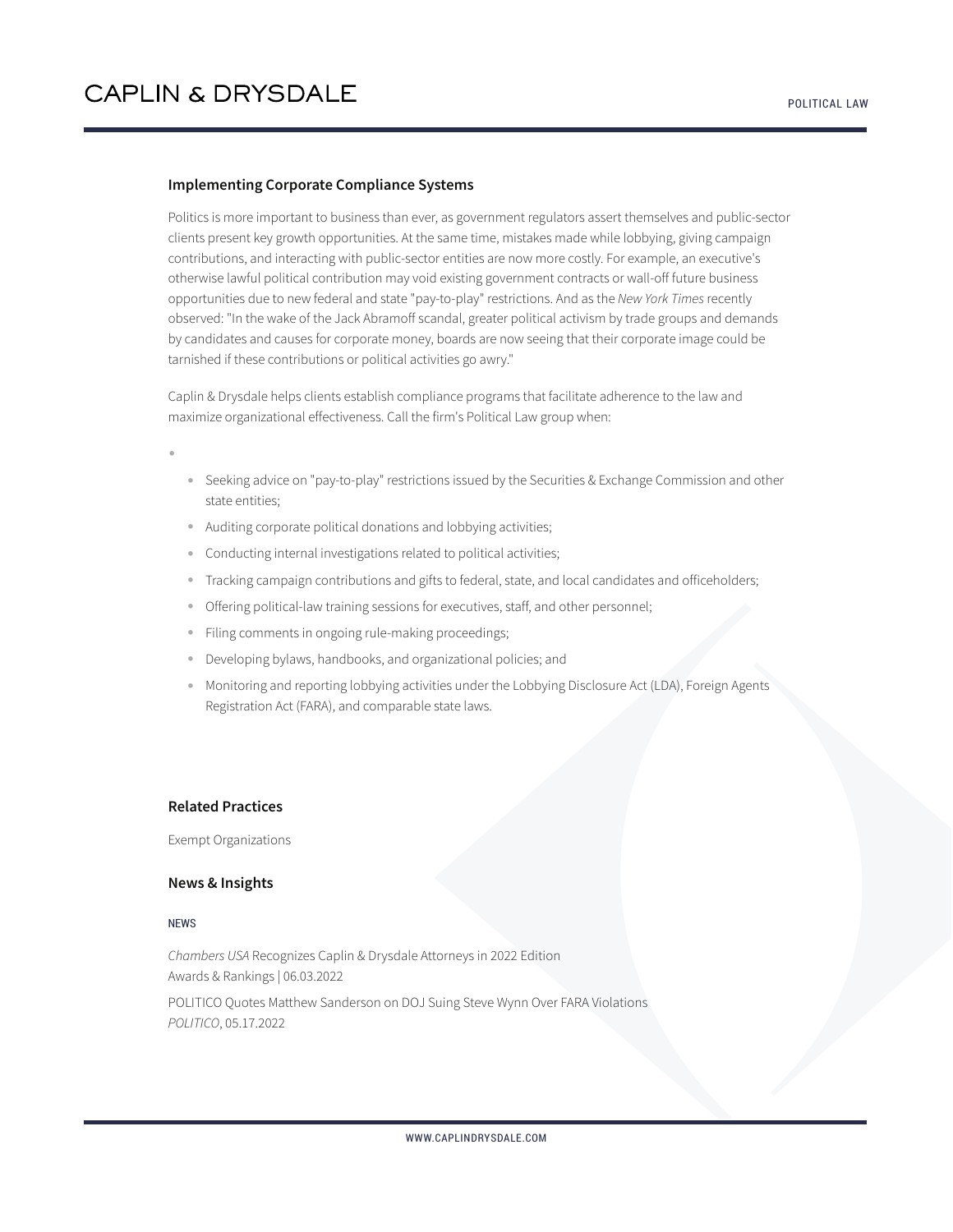Super Lawyers® Recognizes Caplin & Drysdale Attorneys Among Washington's Top Lawyers Awards & Rankings | 05.02.2022

POLITICO Quotes Matthew Sanderson on Lack of FARA Charges for Richard Olson *POLITICO Influence*, 04.29.2022

Matthew Sanderson Comments on Letter Submitted to DOJ Regarding FARA Regulations *Reuters*, 02.16.2022

Beth Kaufman and Bryson Morgan Comment on Blind Trusts in New York Times *New York Times*, 02.05.2022

POLITICO Quotes Matthew Sanderson on FEC Approved Motion for PACs *POLITICO Influence*, 01.14.2022

Bryson Morgan Comments on Recent Congressional Ethics Cases in New York Times *New York Times*, 12.28.2021

POLITICO Quotes Matthew Sanderson on Justice Department Considering Changes to FARA *POLITICO Influence*, 12.22.2021

Matthew Sanderson Weighs in on Voters Rights in ABA Journal *ABA Journal*, 11.24.2021

Law360 Interviews Matthew Sanderson on FARA Reform *Law360 Pulse*, 11.15.2021

Caplin & Drysdale Earns 10 Tier 1 Practice-Area Rankings in 12th Edition of *U.S. News – Best Law Firms®* Awards & Rankings | *U.S. News & World Report*, 11.04.2021

Matthew Sanderson Talks to Axios on Proposed FARA Reforms *Axios*, 11.04.2021

POLITICO Quotes Matthew Sanderson on FARA Modernization Bill *POLITICO Influence*, 11.04.2021

Matthew Sanderson Receives ABA Outstanding Project Award for FARA Task Force Awards & Rankings | 10.05.2021

Bryson Morgan Comments on Financial Report Filled by Utah Rep. *The Salt Lake Tribune*, 10.01.2021

POLITICO Highlights Matthew Sanderson for Work as Co-Chair of FARA Task Force *POLITICO Influence*, 09.30.2021

Matthew Sanderson Publishes Report on FARA Issues as Co-Chair of FARA Task Force 09.30.2021

Caplin & Drysdale Attorneys Listed as "Best Lawyers In America" Awards & Rankings | 08.19.2021

*Chambers High Net Worth Guide* Recognizes Caplin & Drysdale Private Client Attorneys Awards & Rankings | *Chambers High Net Worth Guide*, 08.06.2021

*Chambers USA* Recognizes Caplin & Drysdale Attorneys Awards & Rankings | 05.20.2021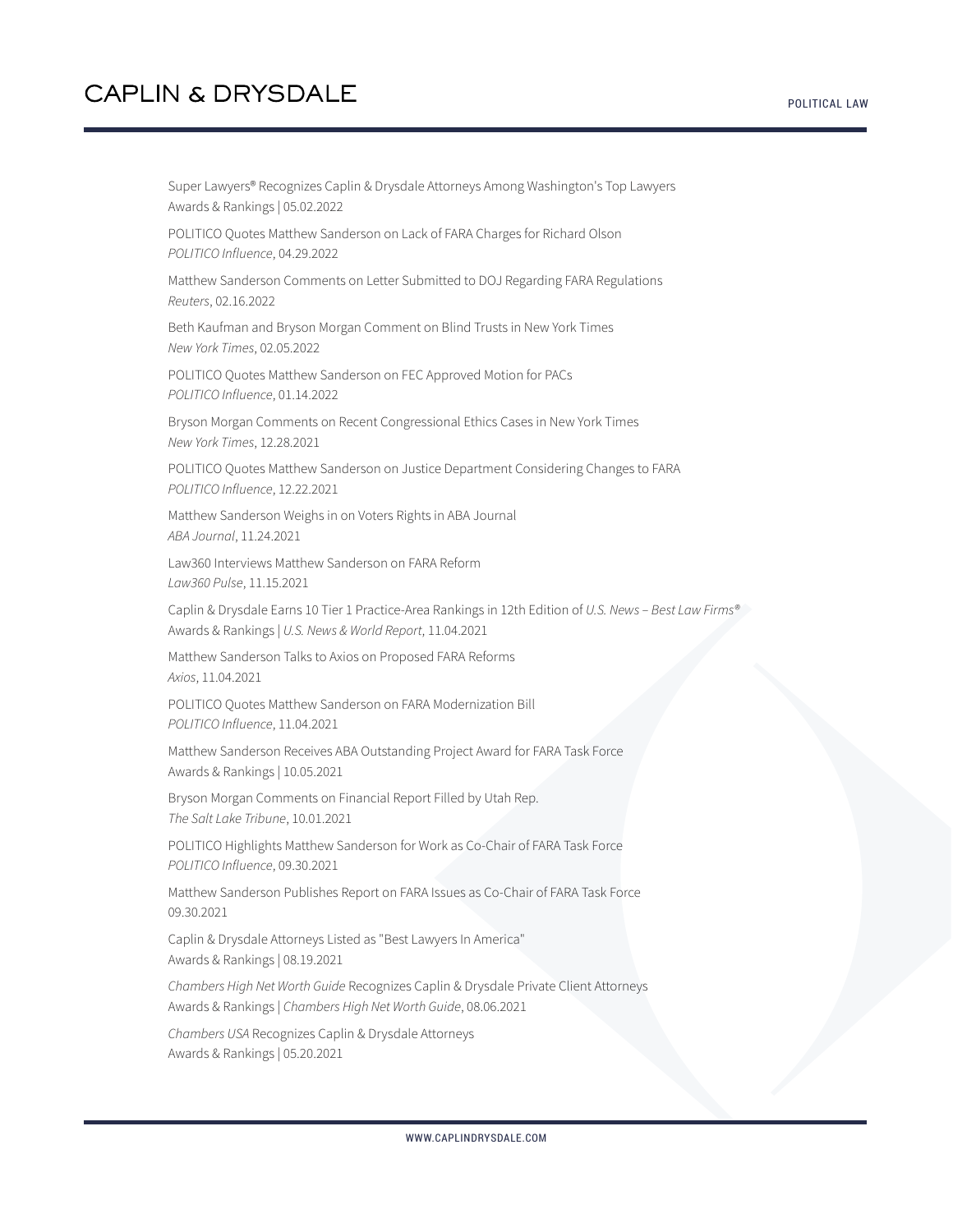Super Lawyers® Names Caplin & Drysdale Attorneys Among D.C.'s Most Prominent Practitioners Awards & Rankings | *Super Lawyers*, 04.29.2021 Bryson Morgan Comments on Campaign Reimbursement Ethics *Colorado Newsline*, 02.04.2021 New York Times Quotes Matthew Sanderson on Giuliani *The New York Times*, 01.14.2021 Trevor Potter Weighs in on Certifying on Election Results *The New York Times*, 01.07.2021 Matthew Sanderson Comments on Difficulty to Prosecute Trump Over Raffensperger Call in NBC News *NBC News*, 01.04.2021 New York Times Quotes Trevor Potter and Matthew Sanderson on Prosecuting Trump Over Call With Raffensperger *The New York Times*, 01.03.2021 Trevor Potter Appears on PBS NewsHour Speaking About Electoral College Vote *PBS News Hour*, 12.08.2020 Matthew Sanderson Appears on MSNBC Speaking About Impact of Election Lawsuits *MSNBC*, 11.27.2020 Matthew Sanderson Speaks to NBC News on Election Litigation *NBC News*, 11.24.2020 MSNBC Interviews Matthew Sanderson on Recent Appeal in Pennsylvania *MSNBC*, 11.23.2020 Matthew Sanderson Appears on MSNBC Speaking About Fundraising and Campaign Lawsuits *MSNBC*, 11.17.2020 MSNBC Interviews Matthew Sanderson After DOJ Looks at Voter Fraud Allegations *MSNBC*, 11.10.2020 Matthew Sanderson Appears on MSNBC Speaking About Election Challenges *MSNBC*, 11.09.2020 Matthew Sanderson Appears on MSNBC Speaking About Election Lawsuits *MSNBC*, 11.06.2020 Matthew Sanderson Appears on TODAY Speaking About Claims of Voter Fraud *TODAY*, 11.06.2020 Tier 1 Rankings for Caplin & Drysdale's Practice Groups in U.S. News – Best Law Firms' List Awards & Rankings | *U.S. News & World Report*, 11.05.2020 MSNBC Interviews Matthew Sanderson on Legal Challenges Effecting Election Results *MSNBC Live with Hallie Jackson*, 11.05.2020 Matthew Sanderson Appears on TODAY Speaking About Election Procedure *TODAY*, 11.05.2020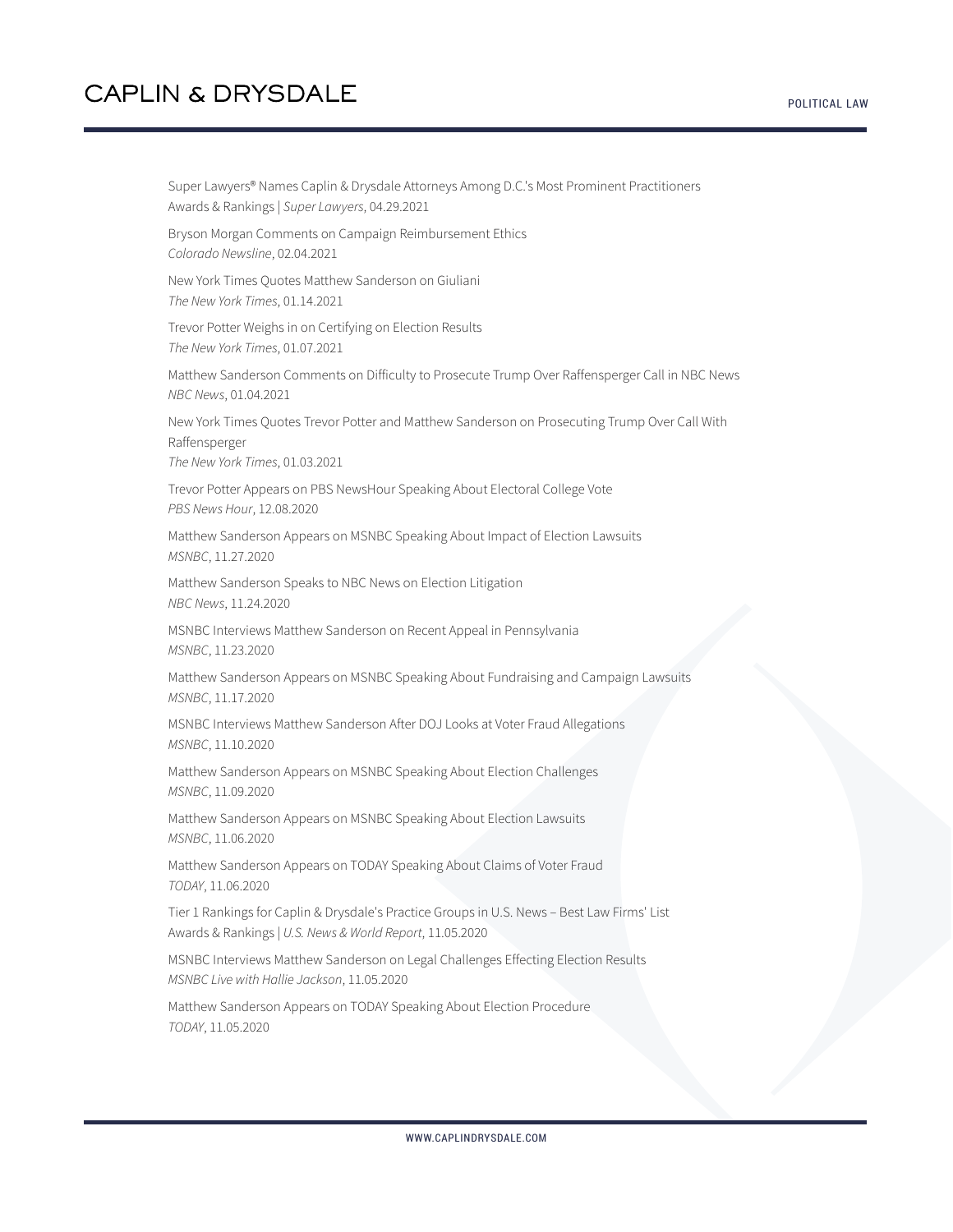TIME Talks to Trevor Potter on Tallying Mail-In Ballots *TIME*, 11.04.2020 Matthew Sanderson Appears on NBC Nightly News Speaking About Election Recounts *NBC Nightly News*, 11.04.2020 Matthew Sanderson Appears on TODAY Speaking About Ballot Counting Process *TODAY*, 11.02.2020 Matthew Sanderson Appears on NBC Nightly News Speaking About Deadlines for Counting Ballots *NBC Nightly News*, 11.02.2020 Trevor Potter Weighs in on Absentee Ballots in Boston Globe *Boston Globe*, 10.22.2020 PODCAST: Trevor Potter Discusses Election Law on NYT Podcast *New York Times Opinion Sway Podcast*, 10.19.2020 Bryson Morgan Speaks to POLITICO on Campaign Finance Law *POLITICO*, 10.09.2020 Matthew Sanderson Comments on Elliott Broidy in POLITICO *POLITICO Influence*, 10.09.2020 Matthew Sanderson Weighs in on Campaign Finance *Washington Post*, 10.09.2020 New York Magazine Quotes Trevor Potter on Campaign Finance *New York Intelligencer*, 10.09.2020 Washington Post Quotes Trevor Potter on Election Law *Washington Post*, 10.02.2020 CNN Quotes Trevor Potter on Voting by Mail *CNN*, 09.25.2020 Matthew Sanderson Comments on Foreign Agents *Salon*, 09.23.2020 Bryson Morgan Speaks on Illegal Campaign Contributions *The Salt Lake City Tribune*, 09.21.2020 Bryson Morgan Weighs in on Buying Stocks and Congressional Ethics *Pittsburgh Post-Gazette*, 09.20.2020 Trevor Potter Comments in The Atlantic on Mail-In and Absentee Ballots *The Atlantic*, 09.14.2020 New York Times Quotes Matthew Sanderson on Campaign Finance *New York Times*, 09.05.2020 Caplin & Drysdale Earns Top Ranking in 2021 "Best Lawyers in America" Awards & Rankings | *U.S. News & World Report*, 08.20.2020 Washington Post Quotes Trevor Potter on Absentee Ballots *Washington Post*, 08.17.2020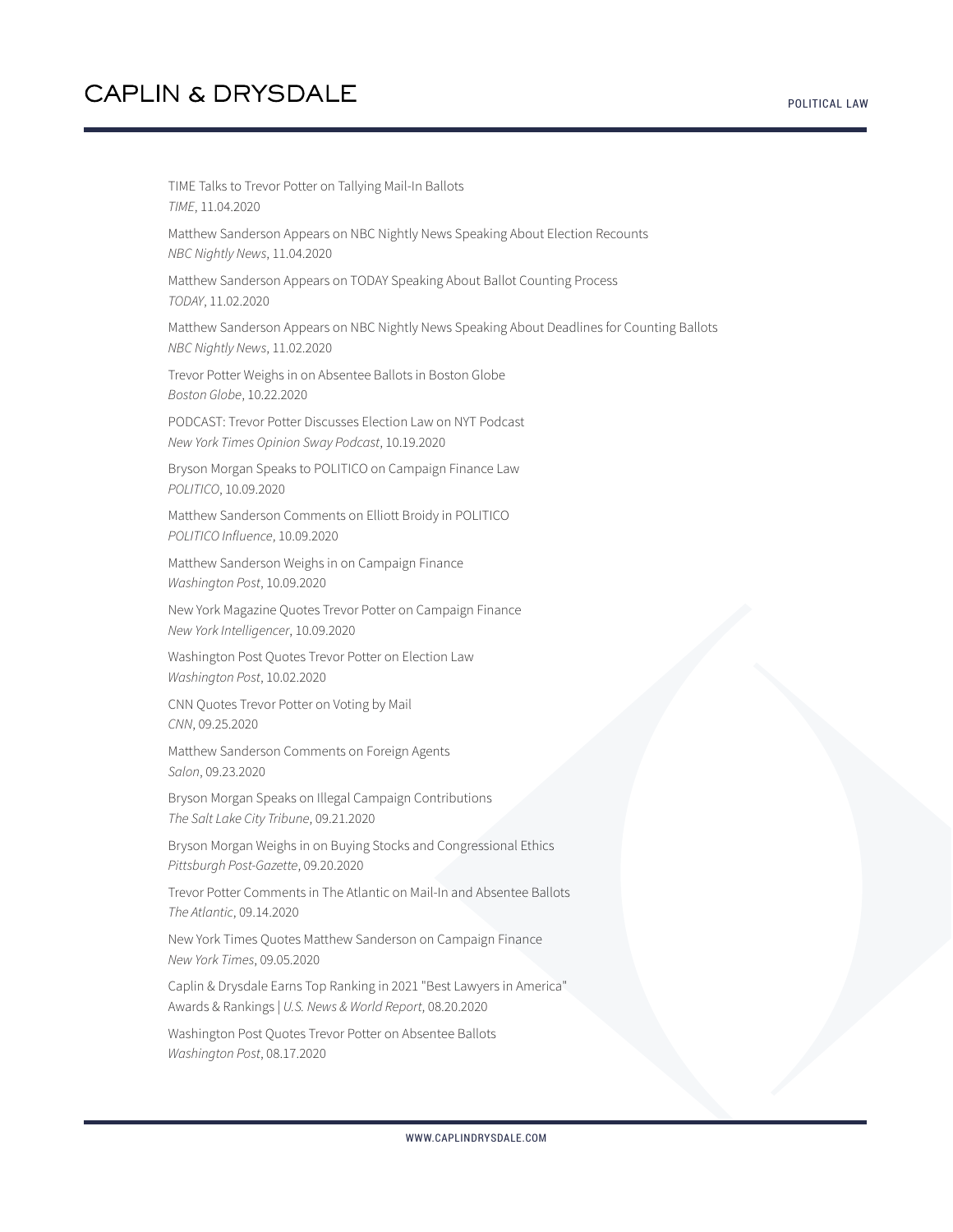Trevor Potter Comments on Mail-In Voting on NPR Up First Podcast *NPR*, 08.14.2020 Matthew Sanderson Discusses Mail-In Voting on TODAY *Weekend TODAY*, 08.01.2020 Chuck Todd Interviews Trevor Potter on Mail-In Voting on MTP Daily *Meet the Press Daily*, 07.31.2020 Matthew Sanderson Weighs in on Mail-In Voting on NBC News *NBC News*, 07.30.2020 Matthew Sanderson Comments on FARA in ProPublica *ProPublica*, 07.30.2020 Trevor Potter Speaks to Bloomberg on Election Law *Bloomberg*, 07.29.2020 Matthew Sanderson Testifies Before Senate Intellectual Property Subcommittee on Digital Millennium Copyright Act 07.28.2020 Matthew Sanderson Comments on Campaign Advertising *ProPublica*, 07.23.2020 Trevor Potter Comments on Campaign Activity in the White House *The New York Times*, 07.16.2020 Caplin & Drysdale Attorneys Recognized by *Chambers High Net Worth Guide* for Private Wealth Law Awards & Rankings | *Chambers High Net Worth Guide*, 07.10.2020 Matthew Sanderson Weighs in on Recent Advisory Opinion From DOJ *The NonProfit Times*, 06.30.2020 Matthew Sanderson Comments on New FARA Advisory Opinions *Politico*, 06.23.2020 Matthew Sanderson Speaks on Newly Released FARA Opinion From DOJ *Law.com*, 06.23.2020 Trevor Potter Weighs in on Mail-In Voting *The Associated Press*, 06.23.2020 Washington Post Quotes Trevor Potter on Election Interference *The Washington Post*, 06.18.2020 Trevor Potter Comments on IRS Rule Change *Bloomberg Government*, 05.27.2020 New York Times Quotes Trevor Potter on Recent Confirmation of Federal Election Commissioner *The New York Times*, 05.19.2020 WSJ Quotes Matthew Sanderson on Senator Burr

*The Wall Street Journal*, 05.14.2020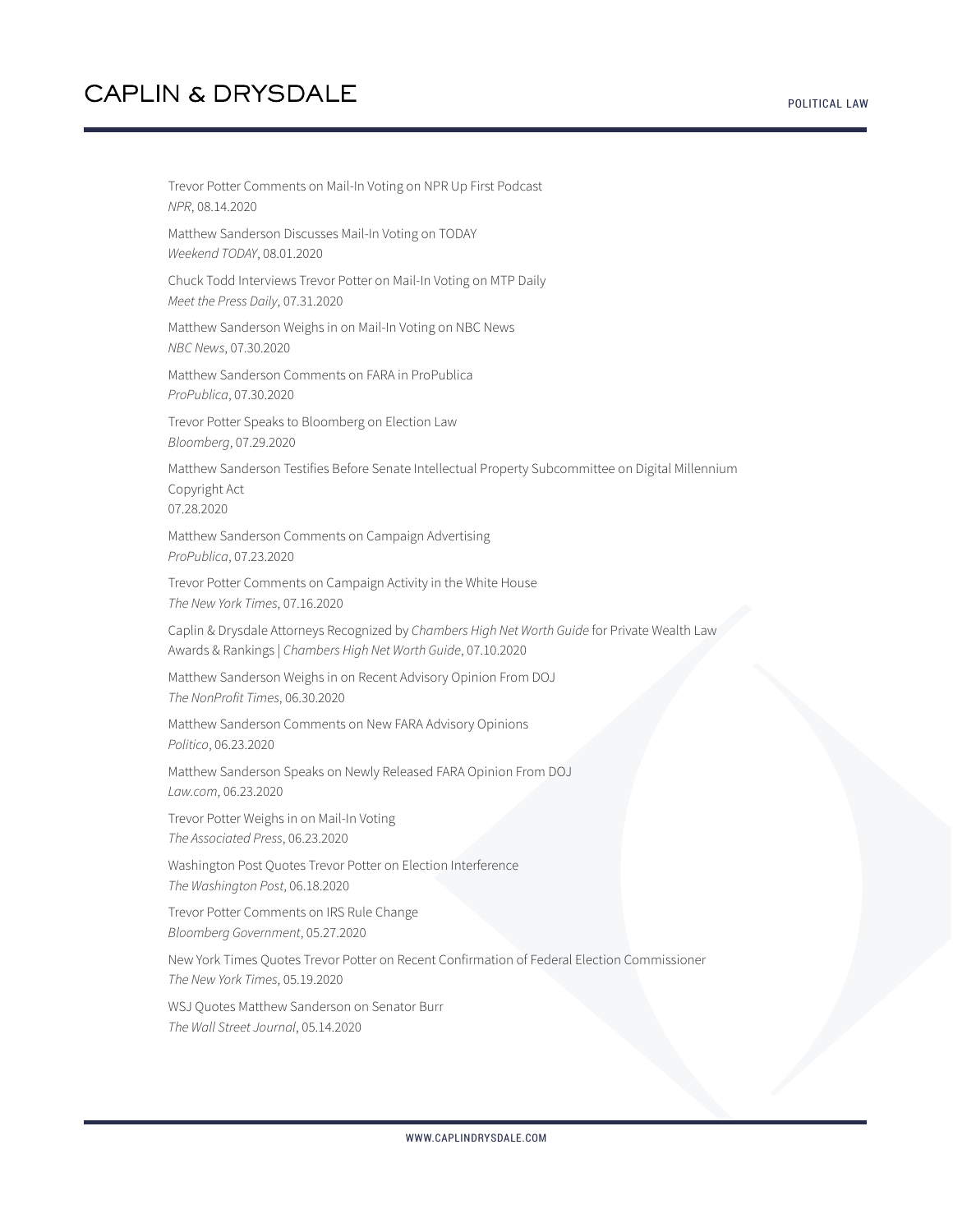Trevor Potter Speaks to Bloomberg on Campaign Finance *Bloomberg Government*, 05.06.2020 *Chambers USA* Recognizes Caplin & Drysdale Attorneys Awards & Rankings | 05.05.2020 Caplin & Drysdale D.C. Attorneys are Recognized by Super Lawyers® Awards & Rankings | *Super Lawyers*, 05.04.2020 Trevor Potter Weighs in on Mail-In Voting *The Pew Charitable Trusts - Stateline*, 04.27.2020 Trevor Potter Comments on Voting by Mail in New York Times *The New York Times*, 04.14.2020 Trevor Potter Weighs in on Wisconsin's Recent Judicial Election *The Atlantic*, 04.14.2020 Caplin & Drysdale Attorneys Matthew Sanderson and Bryson Morgan Join in Filing a Comment Letter to the Department of Justice's FARA Registration Unit 04.03.2020 Trevor Potter Comments on Elections During Coronavirus *The Epoch Times*, 04.02.2020 Trevor Potter Speaks to NBC News on Coronavirus Disrupting Elections *NBC News*, 04.01.2020 New York Times Quotes Matthew Sanderson on Senator Burr *The New York Times*, 03.20.2020 Matthew Sanderson Speaks to ABC News on Senator Burr *ABC News*, 03.20.2020 Matthew Sanderson Comments in WSJ on Senator Burr *The Wall Street Journal*, 03.20.2020 Trevor Potter Comments on Coronavirus Impacting Voting *Axios on HBO*, 03.16.2020 CNN Quotes Matthew Sanderson on Campaigns Suing Media Outlets *CNN*, 02.28.2020 Washington Post Quotes Matthew Sanderson On Richard Grenell and FARA *The Washington Post*, 02.24.2020 Matthew Sanderson Comments on FARA and Richard Grenell *ProPublica*, 02.21.2020 New York Times Quotes Matthew Sanderson on Campaign Finance

*New York Times*, 12.13.2019

Washington Post Quotes Bryson Morgan on Campaign Finance *The Washington Post*, 12.10.2019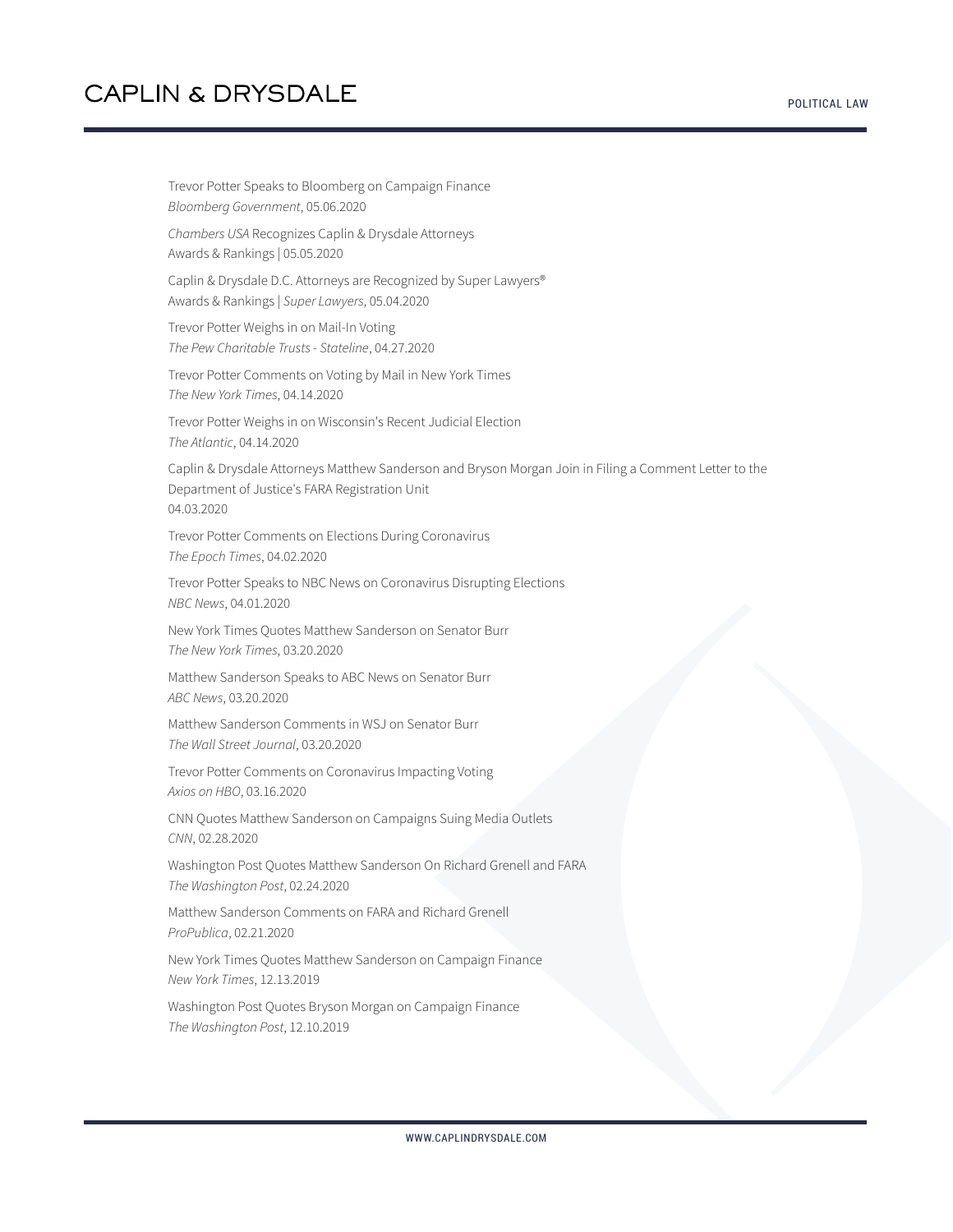Washington Post Quotes Matthew Sanderson on Giuliani and FARA Registration *The Washington Post*, 11.27.2019

Trevor Potter Comments on FARA *The Washington Free Beacon*, 11.15.2019

Bryson Morgan Talks to National Journal on House Ethics Provision *National Journal*, 11.12.2019

Caplin & Drysdale Earns Top-Tier "Best Law Firms" Rankings in 10th Edition of U.S. News – Best Lawyers Awards & Rankings | *U.S. News & World Report*, 11.01.2019

Trevor Potter Speaks to NPR on Campaign Finance Violations *NPR All Things Considered*, 10.23.2019

New York Times Quotes Trevor Potter on Foreign Influence on Elections *The New York Times*, 10.21.2019

Trevor Potter Comments on FEC Chair in Washington Post *The Washington Post*, 10.18.2019

Matthew Sanderson Speaks to NBC News on More FARA Implications Surrounding Giuliani's Ties With Iranian Group

*NBC News*, 10.17.2019

Matthew Sanderson Speaks to USA Today on Increased Scrutiny Giuliani's Role Has on Impeachment *USA Today*, 10.16.2019

Matthew Sanderson Talks to Washington Post on Giuliani and FARA Registration *The Washington Post*, 10.15.2019

Washington Post Quotes Trevor Potter on Dark Money *The Washington Post*, 10.14.2019

NPR Interviews Trevor Potter on Campaign Finance Violations *NPR*, 10.11.2019

Trevor Potter Comments on Giuliani's Associates in Washington Times *The Washington Times*, 10.11.2019

NPR's Here & Now Speaks to Trevor Potter on Trump's Call with Ukraine and Campaign Finance Violations *NPR Here & Now*, 10.09.2019

Matthew Sanderson Comments on FARA in CNN *CNN*, 10.08.2019

Caplin & Drysdale Announces the Election of Four New Members 10.01.2019

Matthew Sanderson Talks to Forbes on FARA *Forbes*, 09.26.2019

Forbes Quotes Beth Kaufman on Estate Tax *Forbes*, 09.25.2019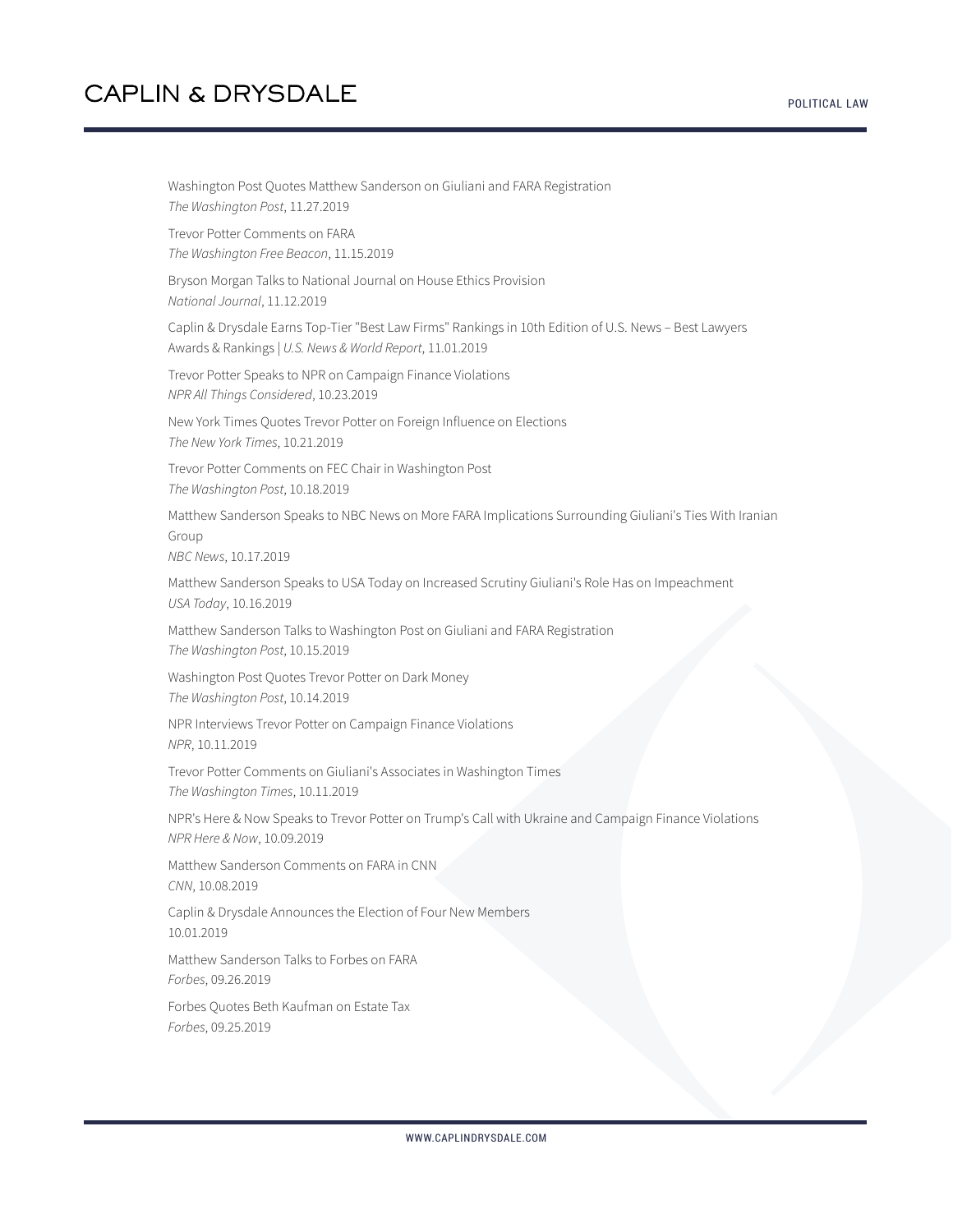Matthew Sanderson Comments on FARA Filling in POLITICO *POLITICO Influence*, 09.24.2019 Matthew Sanderson Comments on Lobbying at Trump Hotel *Associated Press*, 09.11.2019 New York Post Talks to Bryson Morgan on Potential Ethics Probe for Rep. Omar *The New York Post*, 08.29.2019 New York Times Quotes Trevor Potter on Federal Election Commission's Vacant Seats *The New York Times*, 08.29.2019 Trevor Potter Comments on Koch Legacy in New York Times *The New York Times*, 08.23.2019 Caplin & Drysdale Attorneys Listed as "Best Lawyers In America" Awards & Rankings | 08.15.2019 New York Times Quotes Matthew Sanderson on Gregory Craig's Trial *The New York Times*, 08.11.2019 Law360 Quotes Matthew Sanderson on DOJ's FARA Enforcement *Law360*, 08.08.2019 Trevor Potter Appears on PBS NewsHour To Discuss Trump's View of Accepting Foreign Opposition Research Causing New Controversy *PBS NewsHour*, 06.13.2019 Trevor Potter Comments in The Washington Post on President Trump's Controversial Views on Foreign Election Help *The Washington Post*, 06.13.2019 Trevor Potter Comments on Bill to Close Digital Political Advertisement Loopholes *OpenSecrets News*, 05.08.2019 Trevor Potter Talks to Washington Post on Trump's Campaign Manager *The Washington Post*, 04.30.2019 Caplin & Drysdale Attorneys Recognized Once Again by *Chambers USA* Awards & Rankings | *Chambers USA*, 04.25.2019 CNN Talks to Trevor Potter on Lawsuit Against Federal Election Commission *CNN*, 04.24.2019 Super Lawyers® Recognizes 22 Caplin & Drysdale Attorneys in D.C. Awards & Rankings | *Super Lawyers*, 04.22.2019 Matthew Sanderson Comments on FARA Enforcement *The American Lawyer*, 04.15.2019 POLITICO Quotes Matthew Sanderson on Former White House Counsel Charged with Violating FARA *POLITICO*, 04.11.2019 New York Times Talks to Matthew Sanderson on Indictment of Gregory Craig for FARA Violation *The New York Times*, 04.11.2019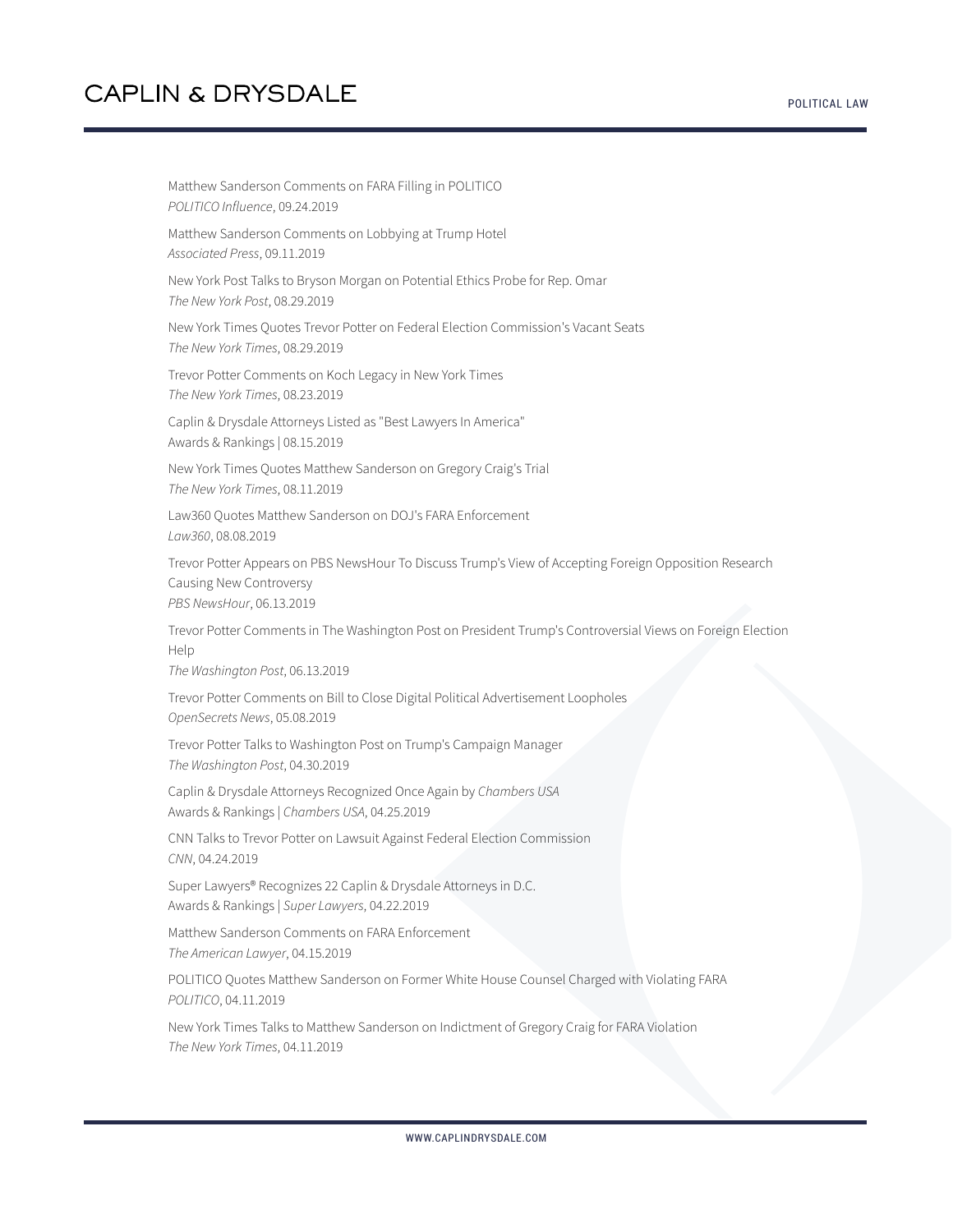Newsweek Quotes Trevor Potter: 2016 Election Interference Results in Third-Largest FEC Fine in History 03.11.2019

American Lawyer Quotes Bryson Morgan on DOJ's Focus on FARA Enforcement *The American Lawyer*, 03.10.2019

ABC News Quotes Bryson Morgan: Congress Has New Questions for Donald Trump Jr. About Moscow Tower Testimony

*ABC News*, 03.07.2019

Bryson Morgan Talks to ABC News on Possible House Ethics Committee Investigation Ahead of Michael Cohen's Testimony *ABC News*, 02.27.2019

MEDIA ADVISORY: Caplin & Drysdale Launches FARA.us Website, a Centralized Resource of FARA Information *www.FARA.us*, 01.22.2019

CNBC News Quotes Trevor Potter on Possible Campaign Finance Violations in Trump Campaign *CNBC News*, 01.17.2019

Caplin & Drysdale Welcomes Olivia Marshall to the Firm's Political Law Group *Caplin & Drysdale*, 01.07.2019

POLITICO Quotes Matthew Sanderson: Congress Unlikely to Stop Super PACS from Hiding Donors *POLITICO*, 12.30.2018

VIDEO: Trevor Potter Interviewed on "Face the Nation" Concerning President Trump's Multiple Investigations *Face the Nation*, 12.16.2018

VIDEO: MSNBC Interviews Trevor Potter on Campaign Finance Allegations Against President Trump's 2016 Campaign

*MSNBC All In with Chris Hayes*, 12.14.2018

Associated Press Quotes Trevor Potter on Trump Campaign Russia Contacts *Associated Press*, 12.12.2018

VIDEO: CNN's Christiane Amanpour Interviews Trevor Potter: Is President Trump "Totally Clear" Legally? *CNN*, 12.10.2018

Trevor Potter Comments: Whitaker's Friendship with Trump Aide Reignites Recusal Debate *Reuters*, 11.08.2018

Caplin & Drysdale Earns 11 Tier 1 Practice-Area Rankings in Ninth Edition of *U.S. News – Best Law Firms®* Awards & Rankings | *U.S. News & World Report*, 11.01.2018

Trevor Potter Featured in Washington Lawyer: "Election Security: The Fight to Secure the Vote" *Washington Lawyer*, 10.04.2018

Trevor Potter Comments on E-Filing of Campaign Finance Documents *Courthouse News Service*, 09.21.2018

Washington Post Quotes Matthew Sanderson on Political Nonprofits Naming Their Donors *The Washington Post*, 09.18.2018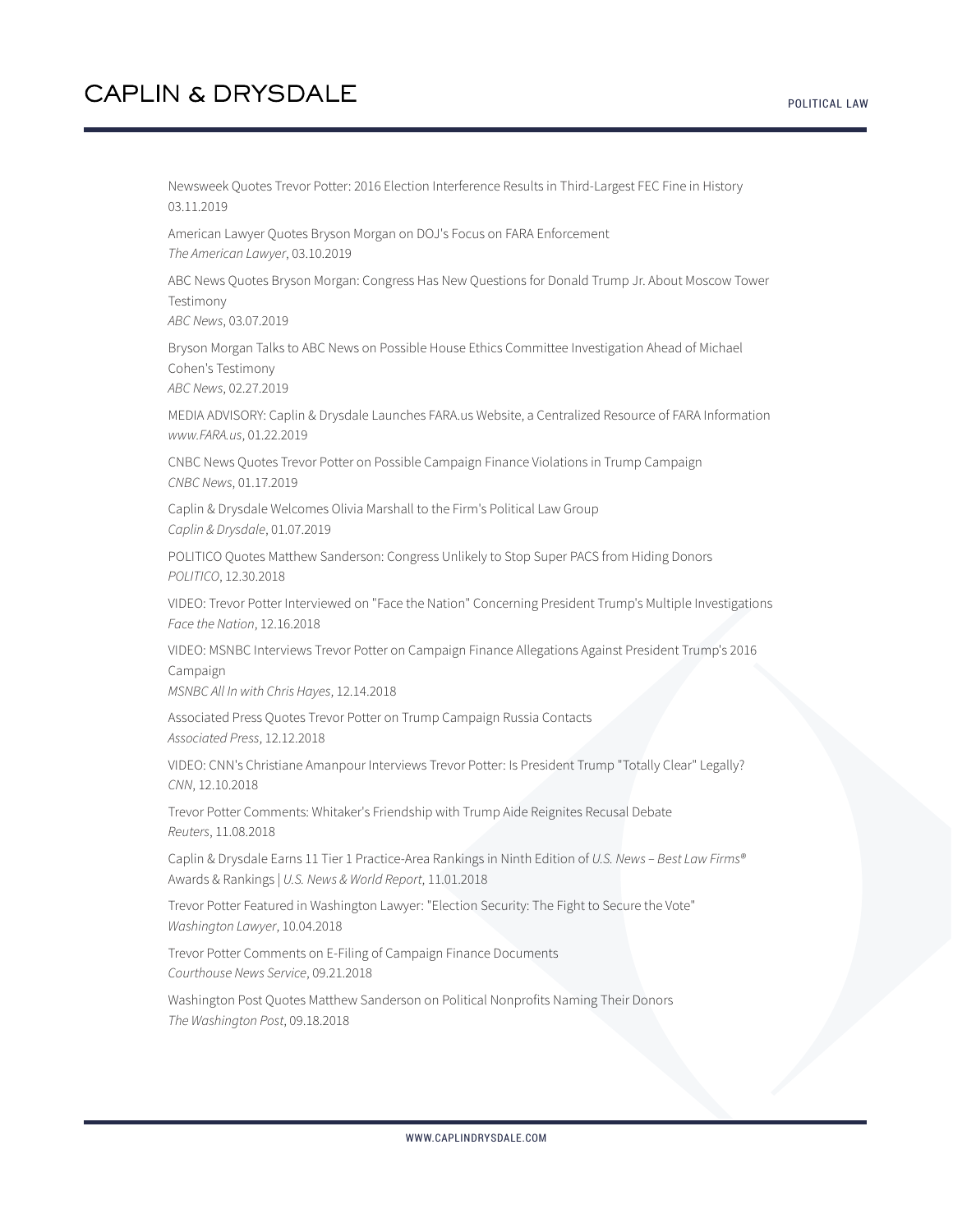Boston Globe Quotes Trevor Potter on Campaign Ad Violations *The Boston Globe*, 08.31.2018 Trevor Potter Remembers Senator John McCain *Litigation Daily*, 08.26.2018 Trevor Potter Speaks to Washington Post on Campaign Finance Violations *The Washington Post*, 08.25.2018 Trevor Potter Comments on the Law Behind Michael Cohen Case *Dow Jones Institutional News*, 08.23.2018 NBC Nightly News Interviews Trevor Potter on Illegal Corporate and Individual Campaign Contributions *NBC Nightly News With Lester Holt*, 08.23.2018 New York Times Quotes Trevor Potter on Illegal Corporate Contributions *The New York Times*, 08.22.2018 Caplin & Drysdale Improves Ranking in 2019 "Best Lawyers in America" Awards & Rankings | 08.15.2018 Washington Post Quotes Trevor Potter on Democratic Candidate Corporate Donations *The Washington Post*, 08.02.2018 Associated Press Quotes Matthew Sanderson: Trump's Scottish Resort to Expand, Raising Ethics Concerns *Associated Press*, 07.25.2018 ABC News Quotes Bryson Morgan on Michael Cohen's Relationship with Novartis *ABC News*, 07.13.2018 Matthew Sanderson Talks to Sports Illustrated on PlayoffPAC *Sports Illustrated*, 07.10.2018 ABC News Quotes Trevor Potter on Trump 2020 Hiring of Consultants *ABC News*, 06.15.2018 Washington Post Quotes Matthew Sanderson on Foreign Nationals Contributing to U.S. Campaigns *The Washington Post*, 05.25.2018 NPR Speaks to Matthew Sanderson: Campaign Finance Law and the Stormy Daniels Scandal *NPR*, 05.05.2018 Washington Post Quotes Matthew Sanderson on Potential Campaign Finance Violation Linked to Stormy Daniels Payment *The Washington Post*, 05.04.2018 USA Today Quotes Trevor Potter on Potential Campaign Finance Violation Linked to Stormy Daniels Payment *USA Today*, 05.04.2018 CNN Interviews Matthew Sanderson on Giuliani Creating Legal Problems for Trump *CNN*, 05.04.2018 Trevor Potter and Matthew Sanderson Talk to Washington Post on Possible Campaign Finance Violation Related to Stormy Daniels Payment *The Washington Post*, 05.03.2018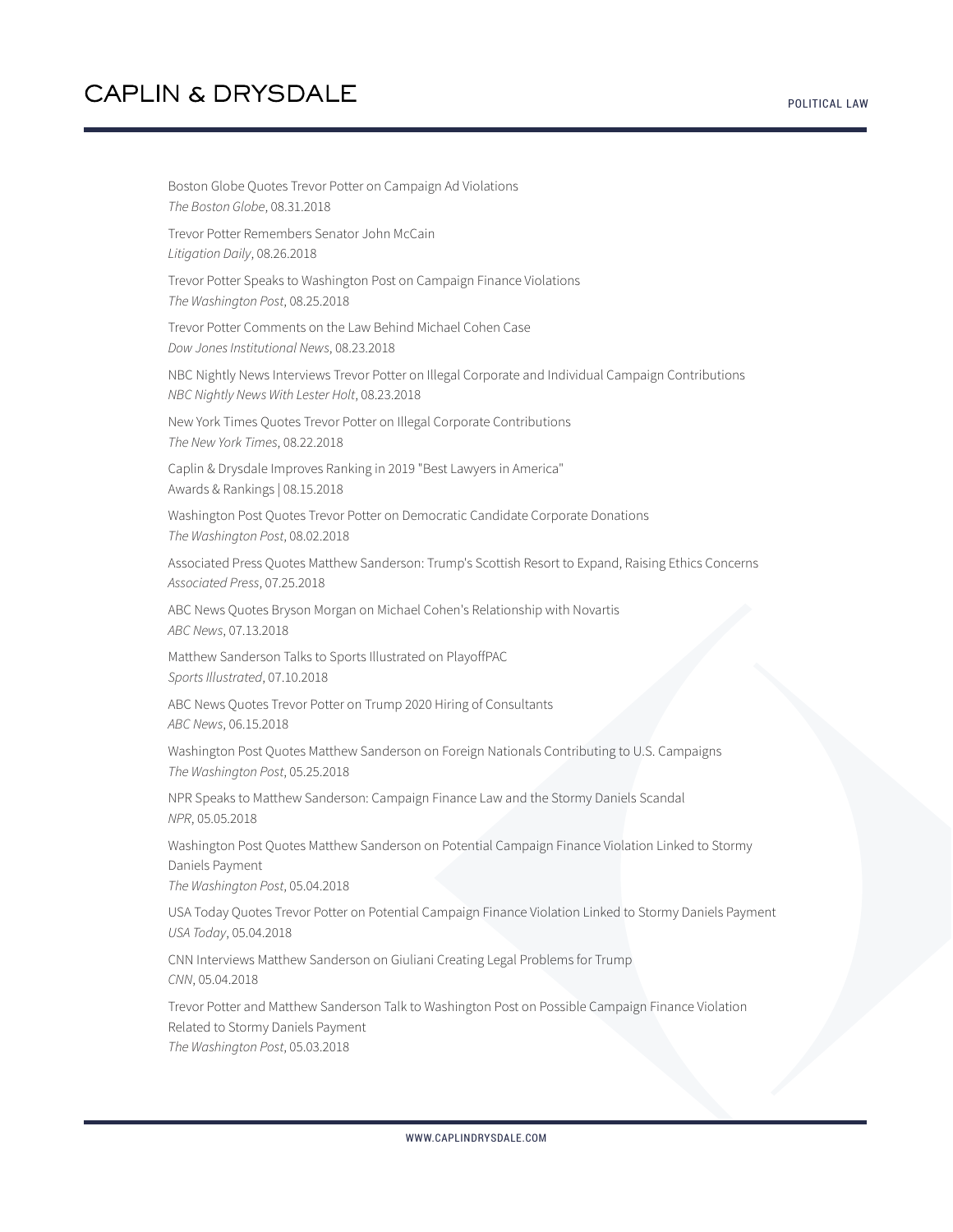ABC News Quotes Trevor Potter: Giuliani's Remarks on Hush Money May Have Added to Trump Woes *ABC News*, 05.03.2018

Trevor Potter Comments on Potential Investigation Into Trump Campaign Payments *The Washington Times*, 05.03.2018

Wall Street Journal Talks to Trevor Potter: Trump's Payment to Stormy Daniels Raises Campaign-Finance Questions

*The Wall Street Journal*, 05.03.2018

*Chambers USA* Recognizes 10 Caplin & Drysdale Lawyers as "Leaders in Their Fields" Awards & Rankings | *Chambers USA*, 05.03.2018

18 Caplin & Drysdale Attorneys Recognized by Super Lawyers in D.C. 04.23.2018

Washington Post Quotes Trevor Potter: Why Attorney-Client Privilege Probably Won't Shield Trump in the Stormy Daniels Case

*The Washington Post*, 04.10.2018

ABC News Quotes Bryson Morgan: Scott Pruitt's Landlord in Controversial Deal *ABC News*, 04.06.2018

Washington Post Interviews Trevor Potter: Trump Denies Knowing His Attorney Paid \$130,000 to Stormy Daniels

*The Washington Post*, 04.05.2018

Bryson Morgan Comments on EPA Chiefs' Rental Arrangement Constituting An Improper Gift *ABC News*, 03.29.2018

CBS News Interviews Trevor Potter on Legal Issues with Trump Attorney's \$130,000 Payment *CBS News/60 Minutes*, 03.26.2018

Washington Post Speaks to Trevor Potter on Comparisons Between Donald Trump and John Edwards *The Washington Post*, 03.26.2018

NBC News Interviews Trevor Potter: FEC Ruling on Stormy Daniels Payment Could Take a Year or Longer *NBC News*, 03.26.2018

Washington Post Quotes Trevor Potter and Matthew Sanderson: Trump Shows Little Interest in Beefing Up Federal Election Commission

*The Washington Post*, 03.14.2018

Trevor Potter Comments: Congress Does Nothing to Block Foreign Election Interference *The American Prospect*, 02.08.2018

Jennifer Lawrence Interviews Trevor Potter at Unrig the System Summit *NOLA Media*, 02.02.2018

New York Times Speaks with Matthew Sanderson on Kushner's Financial Ties to Israel *The New York Times*, 01.07.2018

Washington Post Quotes Trevor Potter on New Presidential Seal *The Washington Post*, 12.22.2017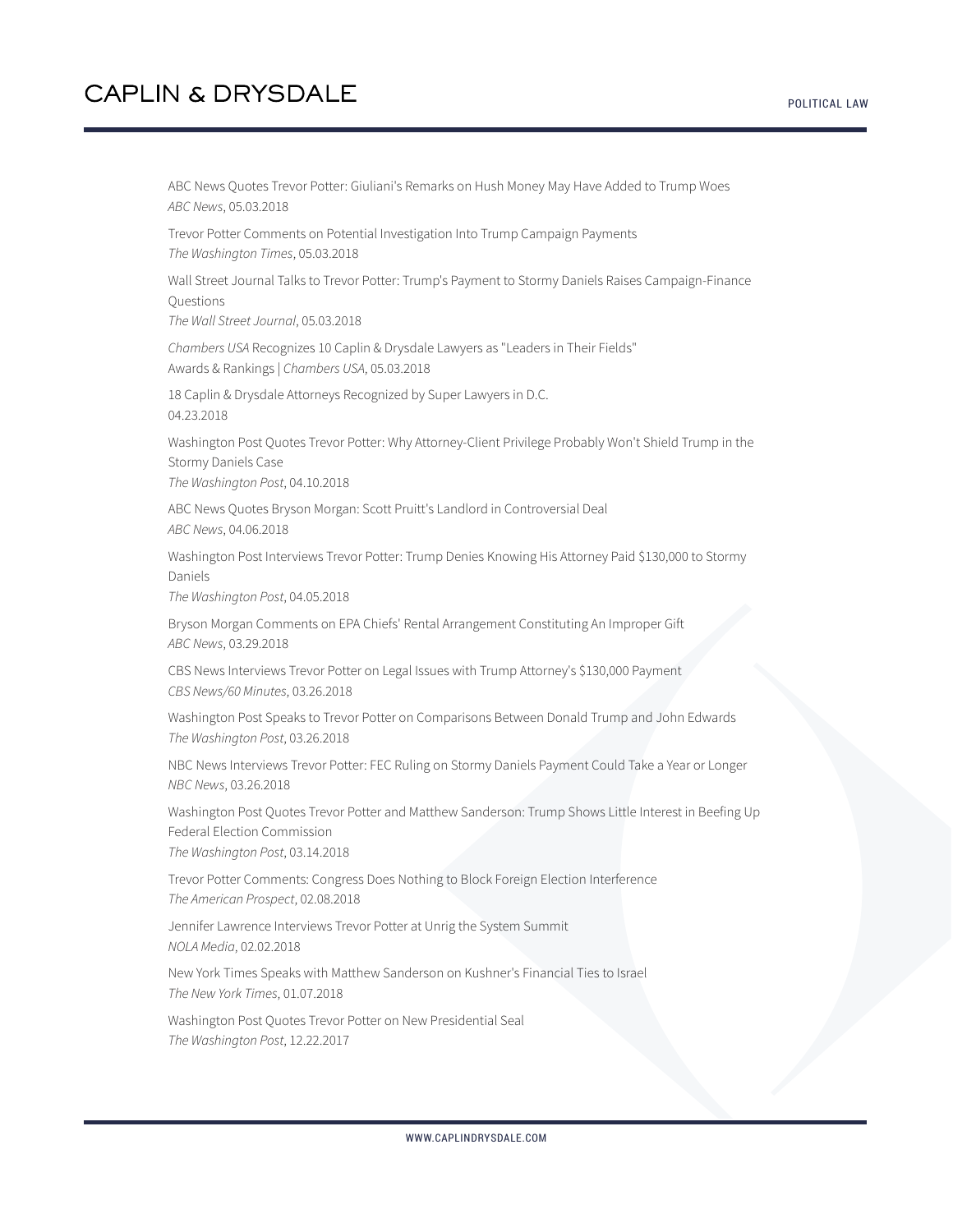Trevor Potter Seeks Removal of Campaign Enriching Provisions from Tax Bill *Courthouse News*, 12.05.2017 ABC News: Trevor Potter Weighs in on Sessions' Call to Evaluate Clinton Allegations *ABC News*, 11.14.2017 Tier 1 Rankings for Caplin & Drysdale's Legal Services in 2018 U.S. News – Best Law Firms' List Awards & Rankings | *U.S. News & World Report*, 11.01.2017 CNN Quotes Trevor Potter on Trump Campaign Donors Footing Bill for Legal Expenses *CNN*, 10.17.2017 Trevor Potter Comments on Facebook's New Advertising Policy *Reuters*, 09.21.2017 Trevor Potter Comments: Member of Trump's Voter Fraud Panel Pushed to Exclude All Democrats, Moderate Republicans, Academics *The Week*, 09.14.2017 Trevor Potter Discusses Facebook's Role in Russian Probe *TPM*, 09.13.2017 Trevor Potter Asks Facebook to Release Content of Russian-Sponsored Ads *CNBC*, 09.12.2017 New York Times Quotes Trevor Potter: Prominent Republicans Urge Supreme Court to End Gerrymandering *The New York Times*, 09.06.2017 Caplin & Drysdale Earns Top Ranking in 2018 "Best Lawyers in America" Awards & Rankings | 08.15.2017 Trevor Potter Talks to Washington Post: Supreme Court to Hear Potentially Landmark Case on Partisan Gerrymandering *The Washington Post*, 06.19.2017 Caplin & Drysdale Lawyers Improve Their 2017 Chambers' Rankings Awards & Rankings | *Chambers USA*, 06.02.2017 Caplin & Drysdale Lawyers Listed Among D.C.'s Most Prominent Practitioners Awards & Rankings | *Super Lawyers*, 04.27.2017 Washington Post Quotes Bryson Morgan: House Intelligence Chairman Devin Nunes Recuses Himself From Russia Probe *Washington Post*, 04.07.2017 Wall Street Journal Quotes Bryson Morgan on Trump's Revised Trust Agreement *The Wall Street Journal*, 04.03.2017 WSJ Quotes Trevor Potter: Trump Officials Are Learning How Hard It Is to Sell \$1 Billion of Their Assets *The Wall Street Journal*, 03.15.2017

Trevor Potter Discusses Meeting the Russian Ambassador with The Atlantic *The Atlantic*, 03.13.2017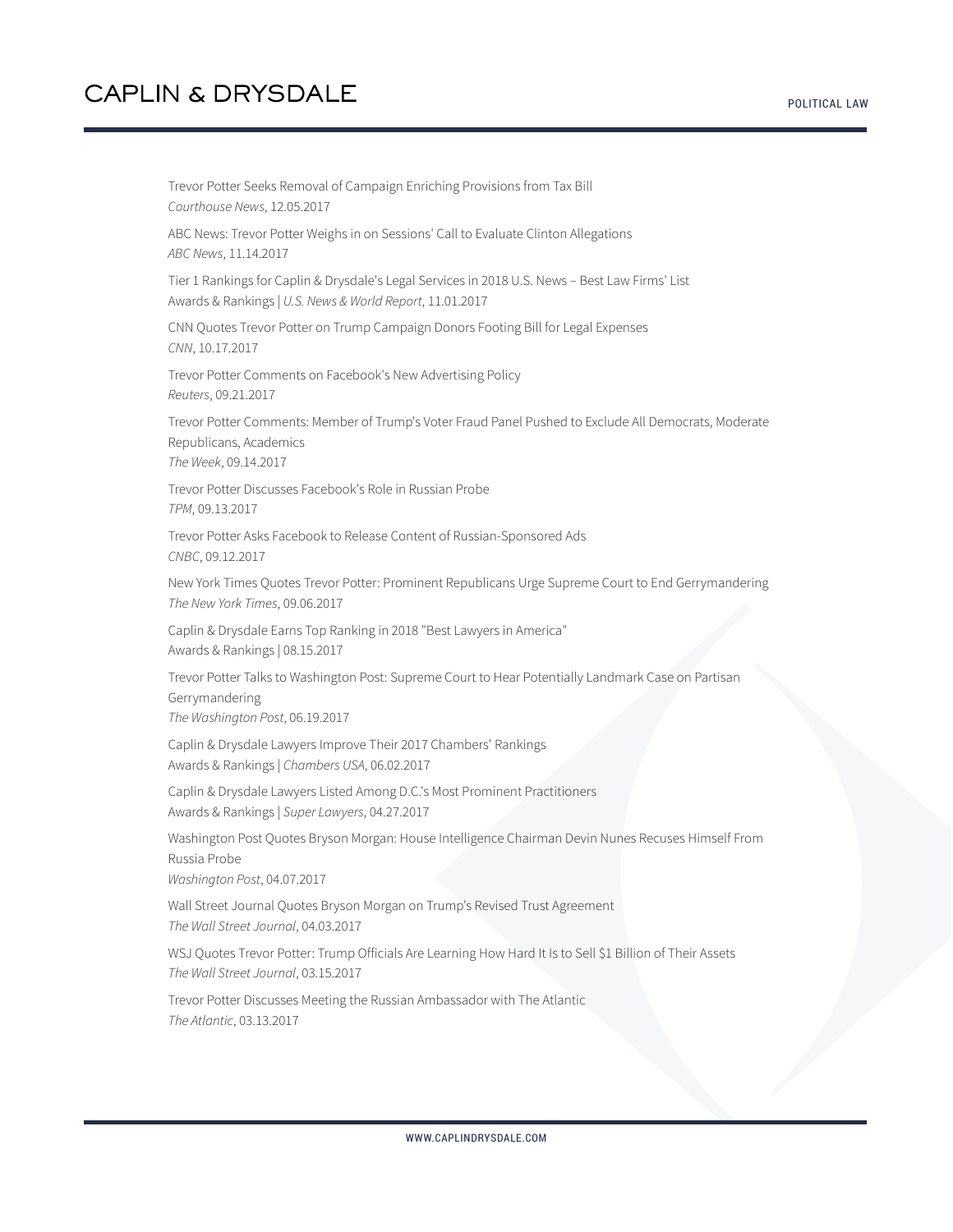Trevor Potter Speaks to The New York Times on Trump's New Ethics Adviser *The New York Times*, 01.26.2017

Roll Call Quotes Bryson Morgan: Crisis Averted but Future Is Still Unclear for House Watchdog *Roll Call*, 01.17.2017

Washington Post Interviews Trevor Potter: Trump's Government Will Oversee His Businesses *The Washington Post*, 01.15.2017

Wall Street Journal Interviews Matthew Sanderson on Trump's Existing Foreign Deals *The Wall Street Journal*, 01.13.2017

Fortune Interviews Matthew Sanderson on What Trump Should Do to Make His Business Trust More Trustworthy

*Fortune*, 01.13.2017

Trevor Potter Comments in POLITICO on Trump's Plan to Address Conflicts *POLITICO*, 01.12.2017

POLITICO Interviews Matthew Sanderson on Trump Appointing an Ethics Adviser *POLITICO*, 01.12.2017

ABC News Quotes Matthew Sanderson on Trump Plan to Donate Hotel Profits *ABC News*, 01.12.2017

ABC News Quotes Matthew Sanderson on Trump Plan to Donate Hotel Profits *ABC News*, 01.12.2017

CBS Radio Interviews Matthew Sanderson on the Potential for Trump to Monetize the Presidency *CBS Radio*, 01.12.2017

Matthew Sanderson Comments in New York Times on Trump's Plans for Resolving Business Conflicts *The New York Times*, 01.11.2017

TODAY Quotes Matthew Sanderson on Conflicts Facing Trump's Son-in-Law *NBC's TODAY*, 01.10.2017

Washington Post Quotes Trevor Potter and Bryson Morgan: Sessions Failed to Correctly Disclose Oil Interests *The Washington Post*, 01.09.2017

POLITICO Quotes Matthew Sanderson: One Way Trump Could Address His Trouble with Conflicts of Interest *POLITICO*, 01.09.2017

New York Times Quotes Matthew Sanderson on Ethics Concerns Involving Trump's Son-in-Law Becoming Senior Adviser

*The New York Times*, 01.09.2017

The Washington Post Quotes Trevor Potter on Ethics Warnings Concerning Trump Cabinet Confirmations *The Washington Post*, 01.07.2017

The New York Times Quotes Matthew Sanderson: Jared Kushner, a Trump In-Law and Adviser, Chases a Chinese Deal

*The New York Times*, 01.07.2017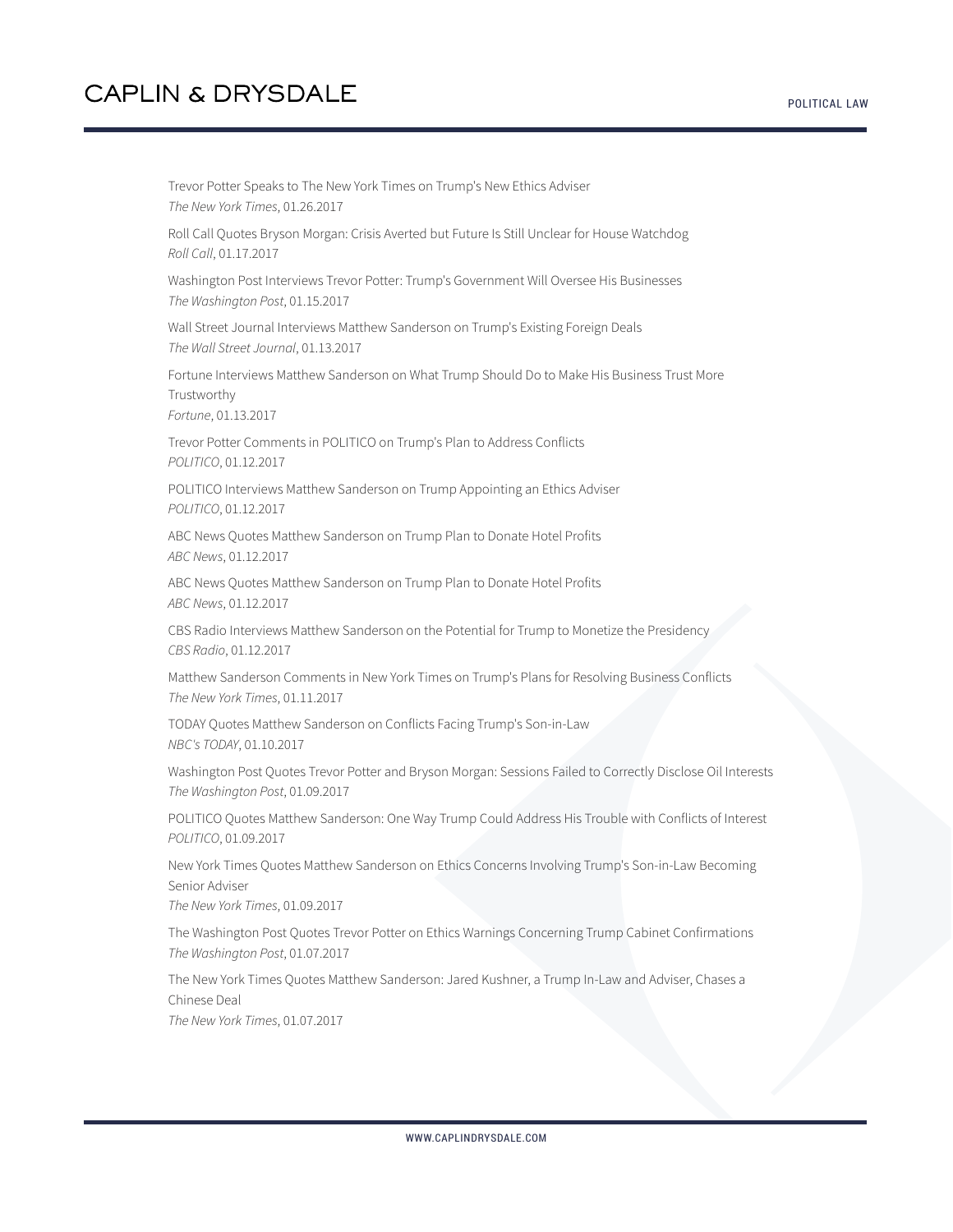Trevor Potter Comments on Trump's Businesses Owing \$1.8 Billion in Debt *The Wall Street Journal*, 01.05.2017 Bryson Morgan Speaks to MSNBC: House GOP Scraps Plan to Gut Ethics Office *MSNBC*, 01.03.2017 The New York Times Quotes Bryson Morgan on House Republicans Vote to Gut Independent Ethics Office *The New York Times*, 01.02.2017 POLITICO Quotes Trevor Potter: Trump Rewards Big Donors with Jobs and Access *POLITICO*, 12.27.2016 NPR Speaks to Trevor Potter on Trump's Golf Course Highlighting His Conflicts *NPR*, 12.20.2016 Matthew Sanderson Interviewed on WNYC's "The Takeaway" Regarding Trump's Conflicts of Interest *WNYC's The Takeaway*, 12.15.2016 ABC News Quotes Matthew Sanderson on Rex Tillerson's ExxonMobil Stock Sale *ABC News*, 12.13.2016 POLITICO Interviews Matthew Sanderson: Tillerson Adds to Trump's Ethics Headaches *POLITICO*, 12.13.2016 Trevor Potter Comments: Christie Whitman Urges Trump to Divest His Financial Holdings *NJ Advance Media*, 12.09.2016 ABC News Interviews Matthew Sanderson on Donald Trump's Options for Separating From His Businesses *ABC News*, 12.05.2016 Politico Quotes Matthew Sanderson: How Trump Can Keep His Company *POLITICO*, 11.30.2016 ProPublica Quotes Matthew Sanderson: We May Not Know If Trump's Foreign Business Deals Violate the **Constitution** *ProPublica*, 11.28.2016 ABC News Quotes Trevor Potter and Matthew Sanderson: Donald Trump Walks Fine Ethical Line to White House *ABC News*, 11.23.2016 CNN Interviews Matthew Sanderson on Trump's Children Presenting Potential Conflicts of Interest *CNN*, 11.22.2016 The New Yorker Quotes Trevor Potter on Trump's Ethical Conflicts *The New Yorker*, 11.21.2016 McClatchy Quotes Matthew Sanderson on Trump's Financial Disclosures Obscuring His Foreign Business **Interests** *McClatchy*, 11.21.2016

CNN Interviews Matthew Sanderson on Trump's Potential Business Conflicts *CNN*, 11.17.2016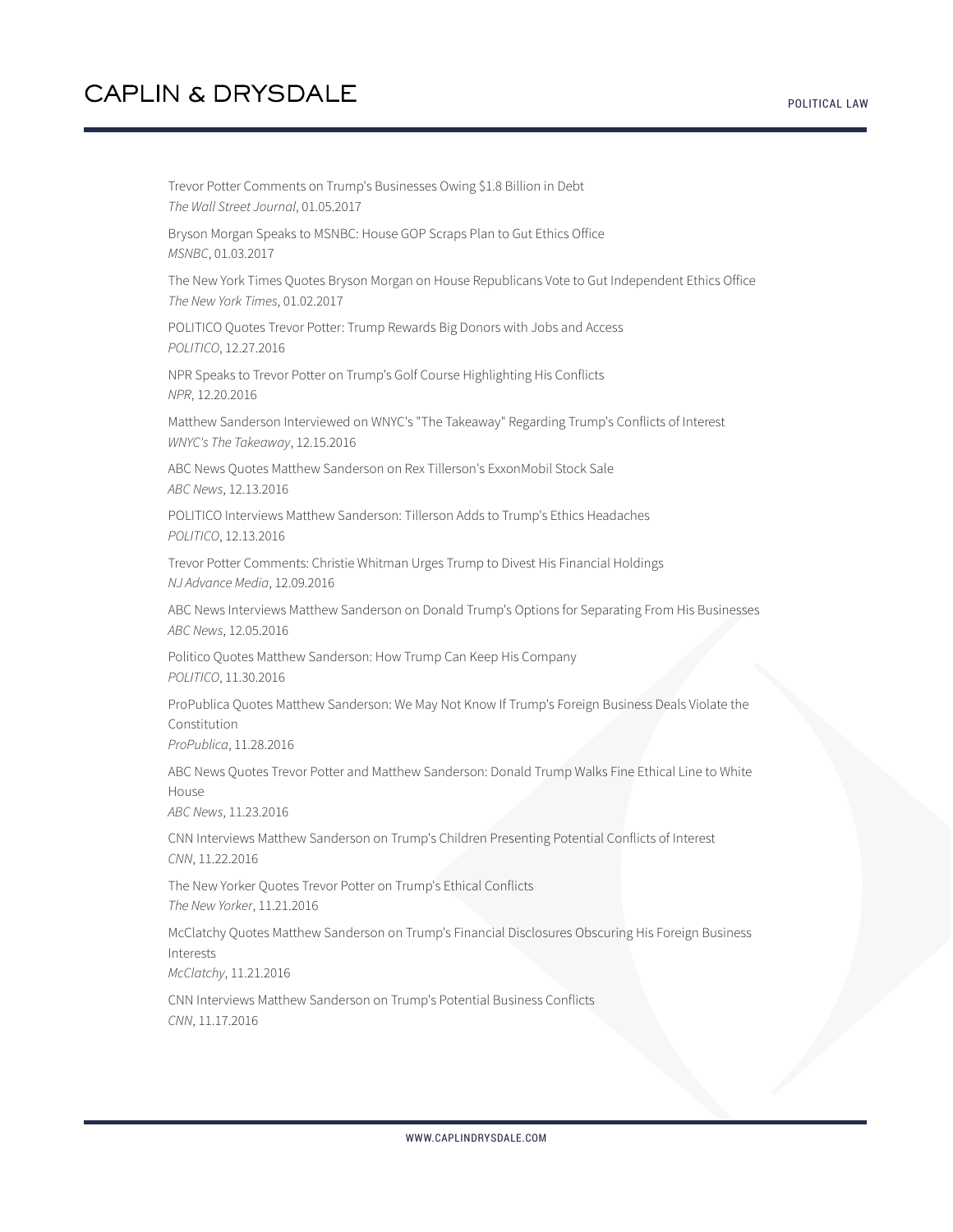New York Times Quotes Matthew Sanderson: Trump Team Sets Broader Limits on Lobbying by Former Staff *The New York Times*, 11.16.2016

Washington Post Quotes Trevor Potter on Trump's Transition Team Code of Ethics *The Washington Post*, 11.16.2016

New York Times Quotes Matthew Sanderson on Trump Holdings Raising Potential for Conflicts of Interest *The New York Times*, 11.14.2016

CNN's Anderson Cooper Interviews Trevor Potter on Unprecedented Ethical Issues Involving Trump's Transition *CNN AC360⁰*, 11.14.2016

NPR Interviews Trevor Potter: Donald Trump's Businesses Pose New Conflict of Interest Questions *NPR*, 11.10.2016

Washington Post Quotes Trevor Potter: Trump's Conflicts of Interest Unprecedented in American Presidential History

*The Washington Post*, 11.10.2016

Washington Post Quotes Trevor Potter on How the Stampede for Big Money Enabled Donald Trump's Rise *The Washington Post*, 11.09.2016

POLITICO Quotes Trevor Potter: Can the Supreme Court handle a disputed election? *POLITICO*, 11.07.2016

Caplin & Drysdale's Core Legal Services Earn Tier 1 Rankings in "Best Law Firms" for 2017 Awards & Rankings | *U.S. News & World Report*, 11.02.2016

Trevor Potter Joins Panel Discussion on Election Integrity 10.28.2016

Washington Post Interviews Trevor Potter: Trump's Unusual Conflict: Millions in Debts to German Bank Now Facing Federal Fines *The Washington Post*, 09.30.2016

Best Lawyers in America Lists 18 Caplin & Drysdale Attorneys Awards & Rankings | *U.S. News & World Report*, 08.15.2016

Donald Trump and the 'Rigged' Election *The Hill*, 08.11.2016

Washington Post Quotes Trevor Potter on Campaign Finance Rules *The Washington Post*, 07.15.2016

Washington Post Quotes Trevor Potter on Blurry Line Between Donald Trump's Campaign and Business Interests

*The Washington Post*, 06.23.2016

Trevor Potter Speaks to NPR on Donald Trump Mixing Business with Politics *NPR*, 06.22.2016

Trevor Potter Comments on Cost of Campaigning Rising Under DOL Rules *My San Antonio*, 06.21.2016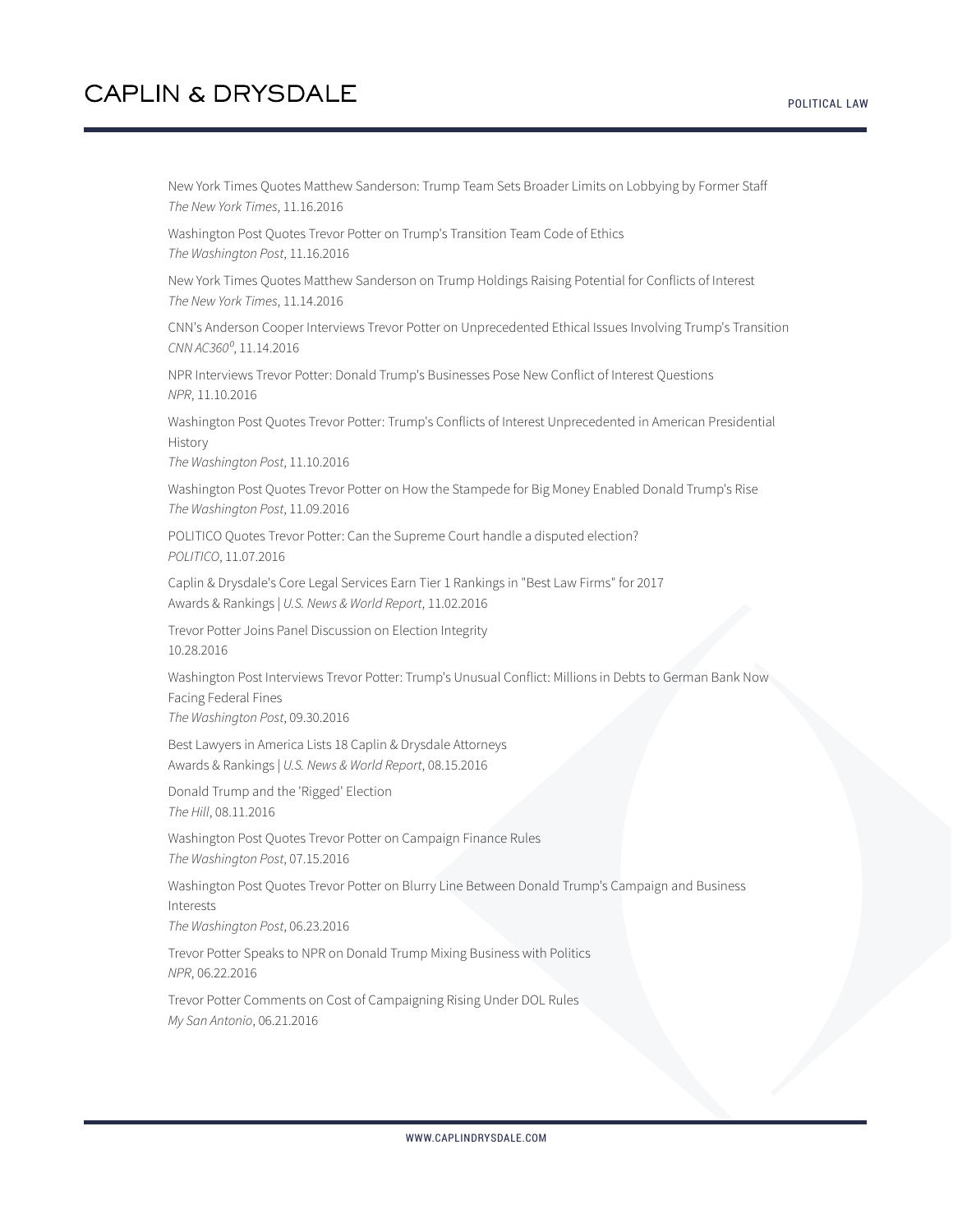Caplin & Drysdale Listed Among Top Lawyers for Tax, Bankruptcy, Estate Planning and Political Law Awards & Rankings | *Chambers USA*, 06.01.2016 Trevor Potter Comments on the Possibility of Floor Fights Over VP Nominee, Platform, at GOP Convention *The American Prospect*, 05.12.2016 Super Lawyers Recognizes Caplin & Drysdale Lawyers from Several Practice Areas Awards & Rankings | *Super Lawyers*, 04.26.2016 BillMoyers.com Interviews Trevor Potter on Campaign Finance Reform *BillMoyers.com*, 04.06.2016 Time Quotes Trevor Potter on Bernie Sanders' Alaska Super PAC for Millennials *Time Magazine*, 03.21.2016 Financial Times Quotes Trevor Potter on Barriers to Donald Trump's Running as an Independent *Financial Times*, 03.17.2016 CNN Interviews Trevor Potter on Trump's Financial Disclosure *CNN*, 03.17.2016 Matt Sanderson Receives Par Excellence Award Awards & Rankings | *The University of Utah Alumni Association E-Newsletter*, 03.14.2016 New York Times Reports Mayor Michael Bloomberg Retained Trevor Potter for Advice on Presidential Campaign *New York Times*, 03.07.2016 Arizona Congressional Candidate Announces Hiring of Caplin & Drysdale After Reporting Errors *Casa Grande Dispatch*, 02.18.2016 Washington Post Quotes Trevor Potter on Candidates Turning Down Millions of Public Campaign Funding for Private Donations *The Washington Post*, 02.09.2016 Washington Post Quotes Trevor Potter on Executive Order Forcing Federal Contractors to Disclose Political Contributions *The Washington Post*, 01.20.2016 Bloomberg Interviews Trevor Potter on Whether a Candidate Born Outside the U.S. Can Qualify for President *Bloomberg View*, 01.15.2016 WSJ Quotes Bryson Morgan on Congressional Members Access to Tickets to College Games *The Wall Street Journal*, 12.14.2015 Washingtonian Names Caplin & Drysdale Attorneys Among Washington's Top Lawyers Both | 11.19.2015 Bill Moyers Shares Trevor Potter's Speech on Money in Politics *Bill Moyers*, 11.03.2015 U.S. News & World Report Lists Caplin & Drysdale in "Best Law Firms" for 2016 Awards & Rankings | 11.02.2015

Washington Post Quotes Trevor Potter on Political Parties Seeking Million-Dollar Donors *The Washington Post*, 09.20.2015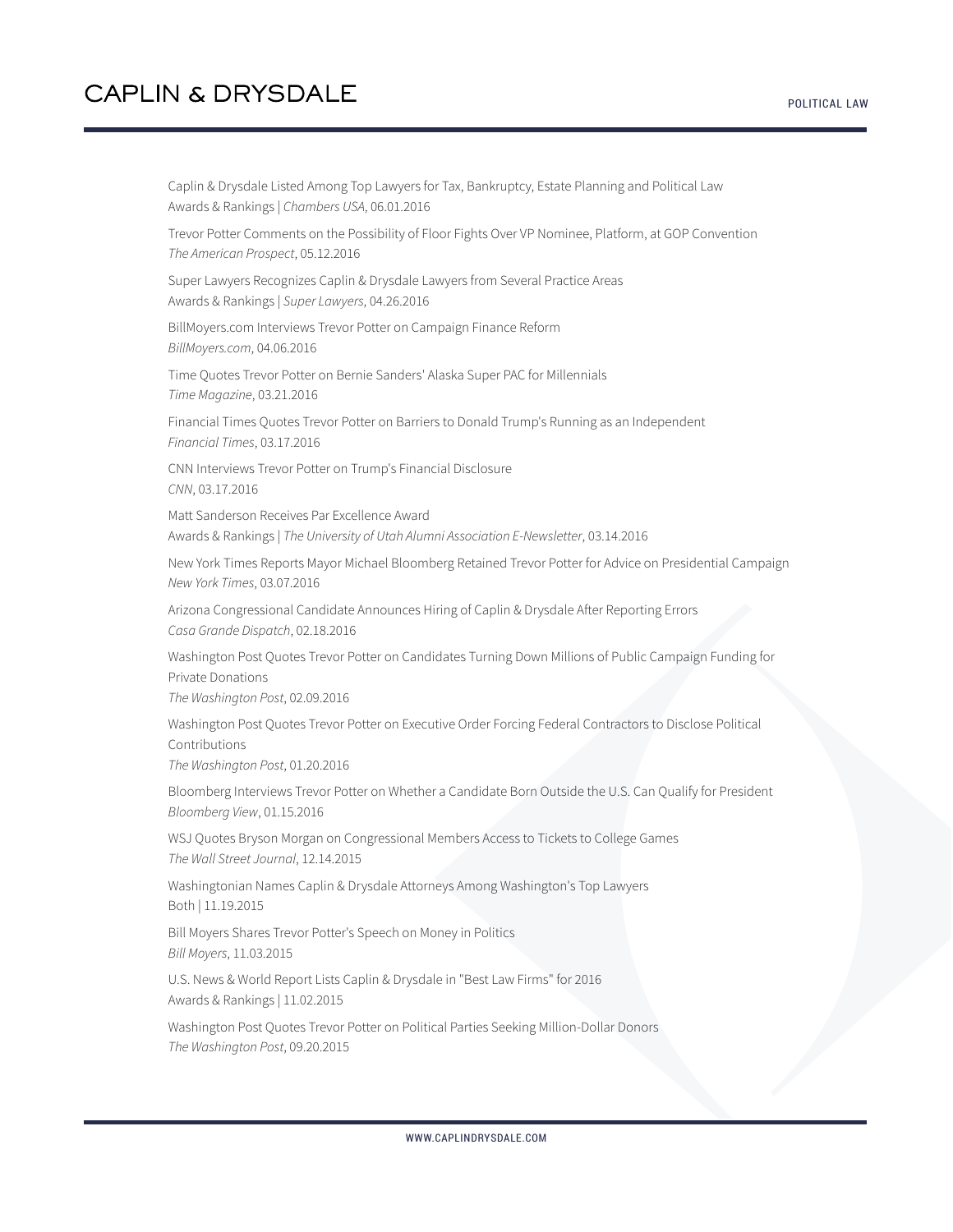MPR News Speaks With Trevor Potter on Dynamics of Campaign Finance System *MPR News*, 09.02.2015

Trevor Potter Comments on Independence of Tax-Exempt Groups in White House Race *Tax Notes Today*, 08.11.2015

Trevor Potter Featured on CBS News' Face the Nation *CBS News, Face the Nation*, 08.02.2015

Clients and Peers Distinguish Caplin & Drysdale in Chambers' Rankings Awards & Rankings | *Chambers USA*, 05.19.2015

Trevor Potter Featured on The Diane Rehm Show *The Diane Rehm Show*, 05.05.2015

Super Lawyers Magazine Interviews Caplin & Drysdale's Trevor Potter *Super Lawyers Magazine*, 04.27.2015

Super Lawyers Lists Caplin & Drysdale Lawyers Both | *Caplin & Drysdale*, 04.23.2015

Trevor Potter Comments on the Impact of Wealthy Contributors to "Candidate SuperPacs" *The New York Times*, 04.10.2015

Trevor Potter Comments on Menendez Indictment *The Daily Beast*, 04.03.2015

Trevor Potter Comments on Campaign Watchdogs Claim 2016 Hopefuls Are Skirting Finance Laws *The Sun Herald*, 04.03.2015

Trevor Potter Comments on the Pre-Campaign Campaign and Raising Money *The Daily Beast*, 03.24.2015

The Huffington Post Quotes Trevor Potter: 2016 Candidates Thumb Their Noses at Campaign Finance Rules *The Huffington Post*, 03.18.2015

NBC News Quotes Trevor Potter on How Stephen Colbert Taught Jeb Bush To Run For President *NBC News*, 03.18.2015

Trevor Potter Comments on Revisiting Nonprofits' Exemptions *Tax Notes Today*, 03.10.2015

Matthew Sanderson Comments on Raising Big Money With Special PACs *The Advocate*, 02.24.2015

Caplin & Drysdale Elects Three New Members Press Releases | *Caplin & Drysdale*, 02.02.2015

Trevor Potter Reflects on Colbert Show *The National Law Journal*, 12.19.2014

Trevor Potter Appears on Colbert Report Finale 12.18.2014

CNN Interviews Trevor Potter on Campaign Ads Funded by Independent Groups *CNN*, 11.17.2014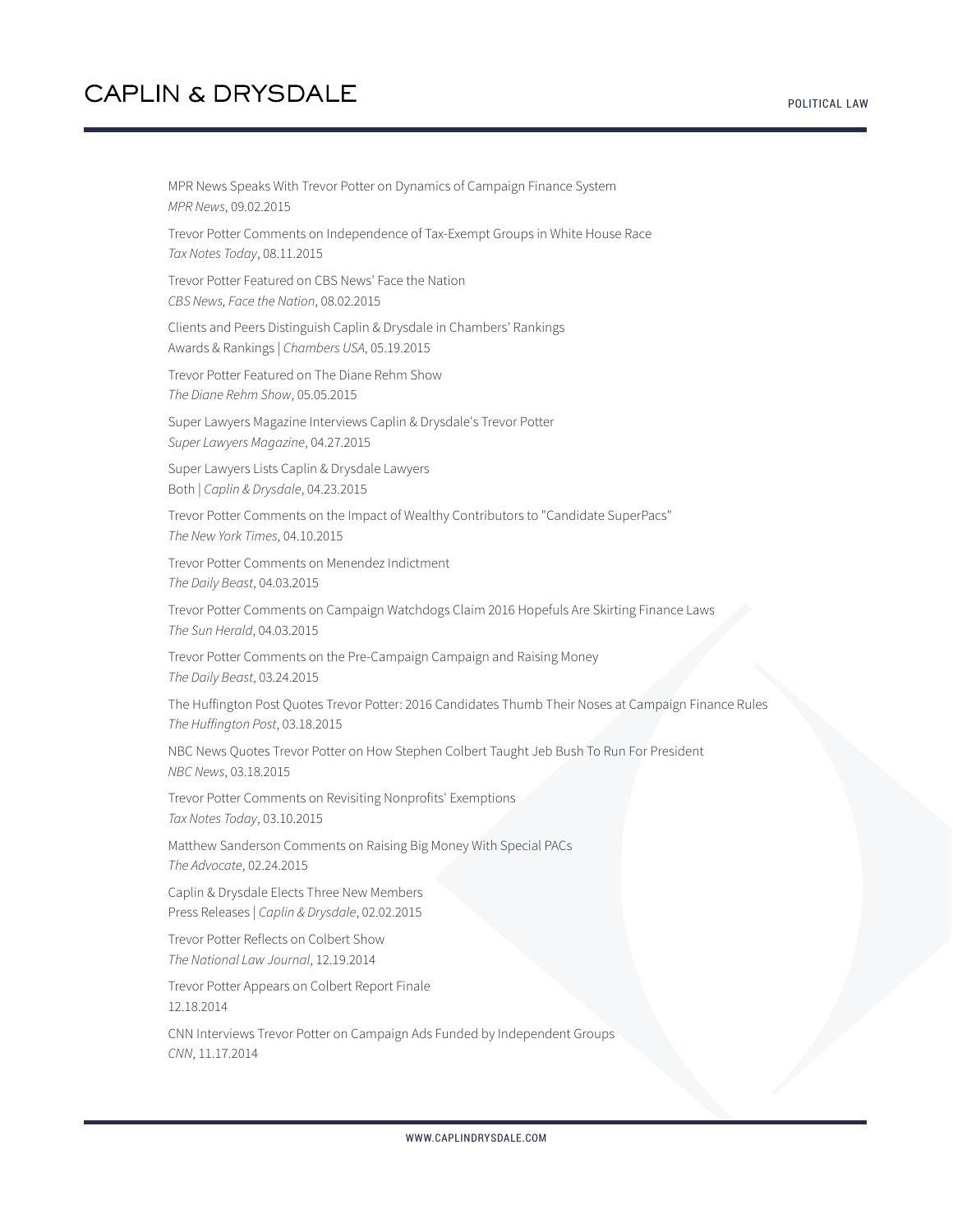POLITICO Quotes Trevor Potter on "Pay to Play" Issues for Federal Candidates *POLITICO*, 11.13.2014

Caplin & Drysdale Receives High Rankings from 2015 U.S. News-Best Law Firms Awards & Rankings | *U.S. News - Best Lawyers*, 11.04.2014

Trevor Potter Participates in IFES Campaign Finance Panel *C-SPAN*, 11.03.2014

Marketplace Quotes Trevor Potter: Some Consultants See a Payday in Super PACs *Marketplace*, 10.20.2014

Caplin & Drysdale Lawyers Earn Best Lawyers Ranking Awards & Rankings | 08.21.2014

Matthew Sanderson Comments on Sen. Mike Lee Doing 'Due Diligence' on Illegal Donation Claims *Deseret News*, 08.13.2014

With Its Founders, Caplin & Drysdale Celebrates 50 Years of Excellence Press Releases | *Caplin & Drysdale*, 07.23.2014

NBC News Quotes Matthew Sanderson: How Cozy Can Candidates Be With Political Groups? It All Depends *NBC News Investigations*, 07.01.2014

Trevor Potter Comments on How Scott Walker's Legal Battle Could Change Federal Elections *Time*, 06.26.2014

Trevor Potter Featured in NPQ'S Review of Council on Foundations Annual Conference *NPQ*, 06.09.2014

Deseret News Quotes Matthew Sanderson on Possible Illegal Campaign Donations Made by Businessman Jeremy Johnson

*Deseret News*, 06.05.2014

Matthew Sanderson Comments on Complaint to Target Alleged Laundered Donations to Mike Lee *The Salt Lake Tribune*, 06.05.2014

The Washington Post Features Trevor Potter's Colbert Report Appearances *The Washington Post*, 06.03.2014

Trevor Potter's Feature on The Colbert Report is More Informative Than Actual News *New York Post*, 06.03.2014

Trevor Potter and Stephen Colbert Educate the Viewing Public on Campaign Finance Law 06.02.2014

U.S. News Reports "Colbert Report" Viewers Taught More About Super PACs Than Cable News *U.S. News & World Report*, 06.02.2014

Caplin & Drysdale Earns Top Honors in 2014 Chambers USA Awards & Rankings | *Chambers USA*, 05.28.2014

Senator King's Radio Program Features Trevor Potter *Inside Maine*, 05.10.2014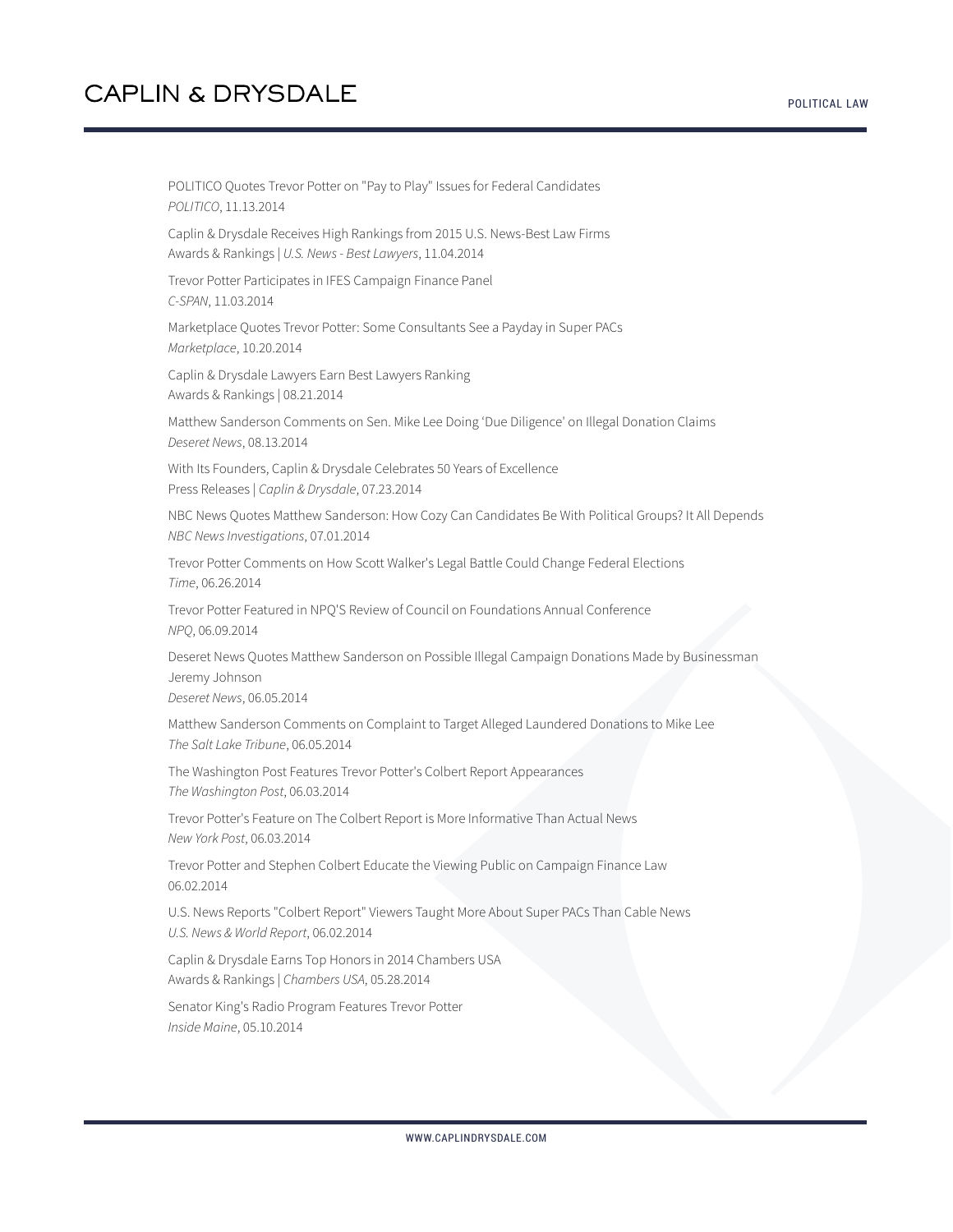Roll Call Quotes Trevor Potter: Did Soft Money Ban Kill Political Parties? *Roll Call's "Beltway Insiders"*, 05.06.2014 The Washington Post Lists Caplin & Drysdale Attorneys Among the Top Attorneys in D.C. Awards & Rankings | *The Washington Post*, 04.30.2014 Trevor Potter Testifies Before Senate Rules Committee on Campaign Finance Legal Issues *Senate Rules Committee*, 04.30.2014 The National Memo Quotes Trevor Potter: McCutcheon An 'Open Invitation To Corruption' *The National Memo*, 04.07.2014 POLITICO Highlights Caplin & Drysdale's Diagram: *McCutcheon* in a Chart *POLITICO*, 04.03.2014 The Salt Lake Tribune Quotes Matthew Sanderson on *McCutcheon* Ruling *The Salt Lake Tribune*, 04.03.2014 Trevor Potter Comments on Supreme Court's Reversal of a Major Provision of the Campaign Finance Law 04.02.2014 Wisconsin State Journal Quotes Trevor Potter: John Doe Prosecution Focuses on Coordination *Wisconsin State Journal*, 03.14.2014 Campaign Legal Center, Headed by Trevor Potter, Receives MacArthur Award for Creative and Effective Institutions Press Releases | 02.20.2014 Trevor Potter Explains Campaign Finance Laws at University of Minnesota Event *MinnPost*, 02.20.2014 Matthew Sanderson Comments on Super PAC Fights for Ability to Raise Unlimited Contributions *The Advocate*, 02.12.2014 Variety Quotes Trevor Potter on Bill Maher's Plans to Oust a Member of Congress *Variety*, 02.03.2014 Matthew Sanderson Comments on: Why Is Herman Cain Trying to Cure Your Erectile Dysfunction? *New Republic*, 01.26.2014 The New York Times Quotes Matthew Sanderson: The End of the Much-Debated B.C.S. *The New York Times*, 01.08.2014 The Atlantic Quotes Trevor Potter on the FEC's Inaction *The Atlantic*, 12.18.2013 Washingtonian Recognizes Caplin & Drysdale Attorneys Among Washington's Best Lawyers Awards & Rankings | *Washingtonian Magazine*, 12.03.2013 Trevor Potter Voted Among Top 50 Influencers to Watch in 2014 Awards & Rankings | *Campaigns & Elections Magazine*, 11.19.2013 Trevor Potter on the State of Money & Politics *Campaign Legal Center*, 11.05.2013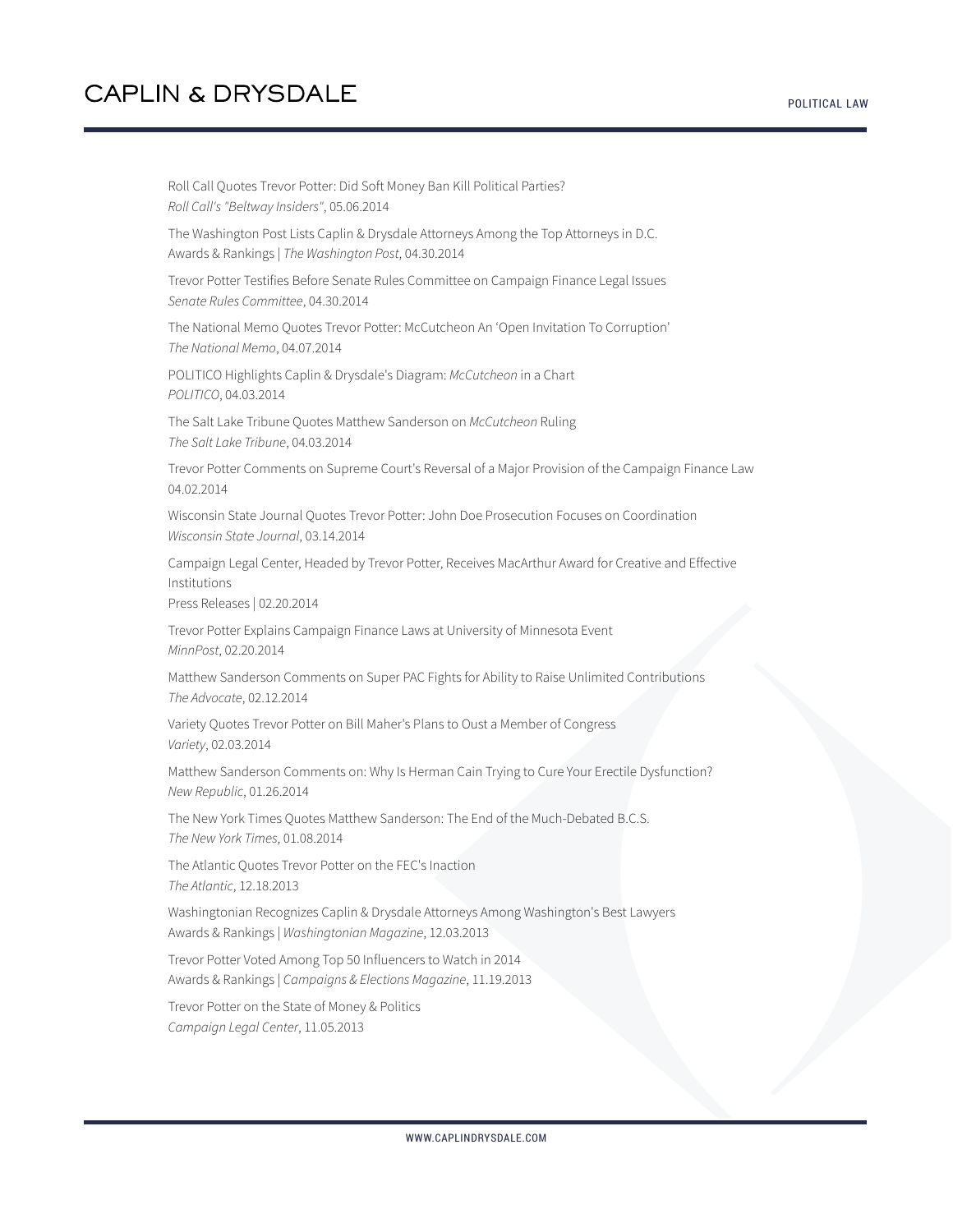The American Law Institute Elects Trevor Potter Among Its New Members 10.31.2013

19 Caplin & Drysdale Attorneys Achieve Best Lawyers in America Ranking Awards & Rankings | *U.S. News & World Report*, 10.21.2013

60 Minutes Speaks to Trevor Potter About Leadership PACs *CBS News 60 Minutes*, 10.20.2013

Trevor Potter Joins Advisory Board of The Adlai Stevenson Center on Democracy *Globe Newswire*, 10.09.2013

Bloomberg Quotes Trevor Potter on Bitcoin and Politics: What Could Go Wrong? *Bloomberg*, 09.06.2013

Trevor Potter Quoted Regarding Super PAC Backing Kentucky Senator's Campaign *The Daily Beast*, 08.22.2013

Trevor Potter Speaks at Chautauqua 2013 Lecture Series on Campaign Finance *Independent Voter Network - Money Talks Column*, 07.18.2013

DOMA Ruling May Alter Campaign Finance Laws Press Releases | 06.27.2013

Matthew Sanderson Speaks on Netroots Nation Panel Concerning Unconventional Super PACs *Netroots Nation*, 06.22.2013

Caplin & Drysdale Creates Simplified Tax Guide to Help Employers Hiring Veterans 06.17.2013

14 Caplin & Drysdale Attorneys Recognized in Chambers USA 2013 Awards & Rankings | *Chambers USA*, 05.29.2013

POLITICO Quotes Trevor Potter: Huntsman Creating New PAC *POLITICO*, 05.23.2013

The Washington Post Quotes Trevor Potter: How the IRS Seeded the Clouds for Political Deluge 3 Years Later *The Washington Post*, 05.20.2013

Trevor Potter Featured on The Colbert Report Regarding 501(c)(4) Groups *The Colbert Report*, 05.20.2013

Trevor Potter Quoted on IRS Efforts to Identify Politically Active Groups *The Center for Public Integrity*, 05.17.2013

Trevor Potter Quoted On Changes to How IRS Regulates Political Groups *The National Law Journal*, 05.14.2013

Super Lawyers Lists Nineteen Caplin & Drysdale Attorneys Awards & Rankings | *Super Lawyers*, 04.29.2013

Trevor Potter is Quoted on Political Ads Potentially Violating Campaign Laws *KPBS News*, 04.05.2013

The Salt Lake Tribune Quotes Matthew Sanderson and Bryson Morgan on the Unconstitutionality of DOMA *The Salt Lake Tribune*, 03.26.2013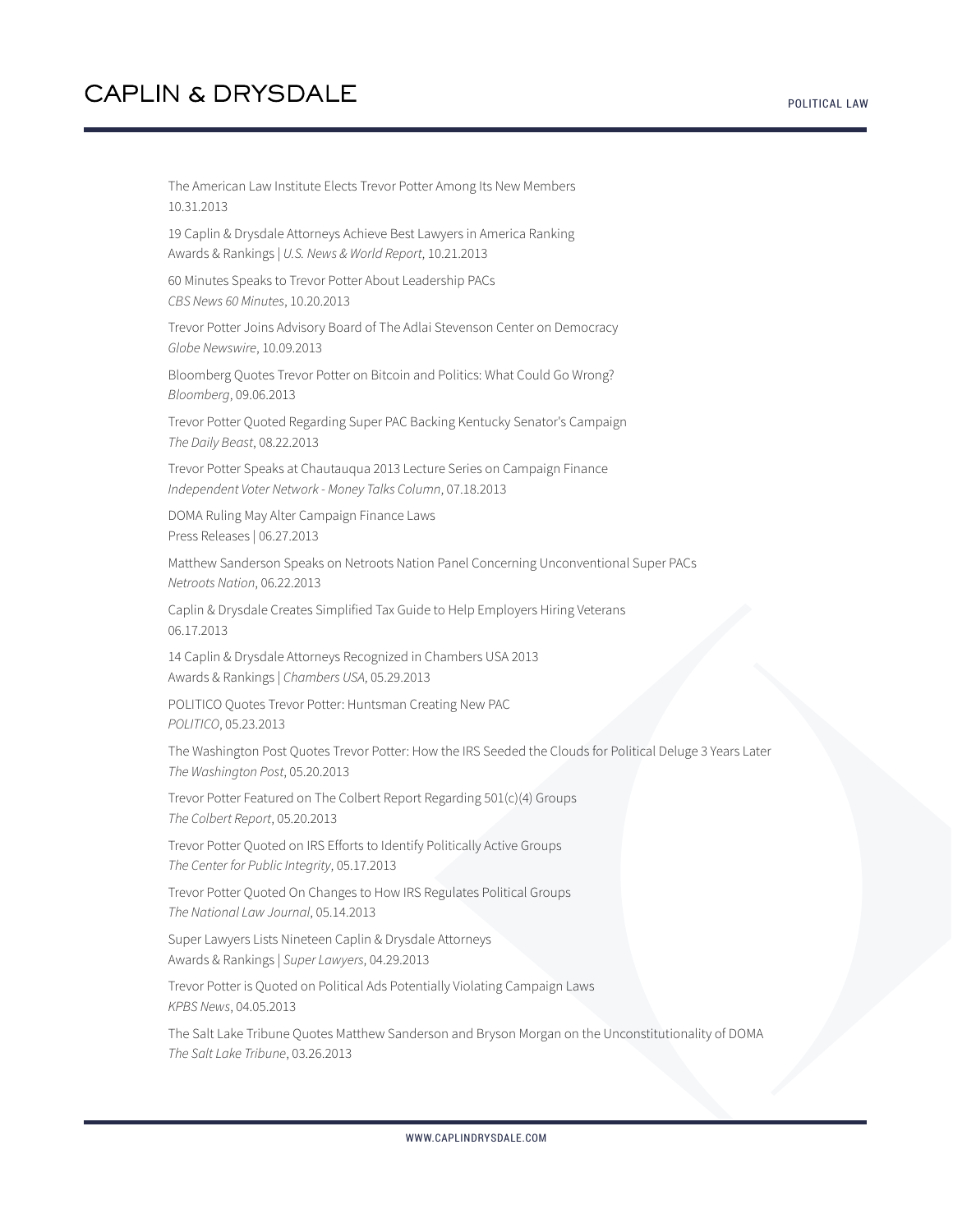Caplin & Drysdale Attorneys Recognized by Peers in Best Lawyers in America Awards & Rankings | 03.18.2013 Bloomberg Quotes Trevor Potter on the First Amendment Rights of Gay Contributors *Bloomberg BNA Money & Politics Report*, 03.04.2013 Windsor Brief: DOMA Affects Campaign Finance Laws Press Releases | 03.01.2013 Huffington Post Quotes Trevor Potter on DOMA's Political Activity Restrictions for Gay Couples 03.01.2013 Trevor Potter Quoted in The Washington Post, Obama's Proposed Voting Commission Under Partisan Fire From Both Sides *The Washington Post*, 02.14.2013 Trevor Potter Talks Campaign Finance with BNA *BNA*, 01.28.2013 Bill Moyers Talks With Trevor Potter About the Most Expensive Election in American History 11.15.2012 Trevor Potter Discusses the Future of Super PACs 11.14.2012 Trevor Potter Discusses Dissolving a Super PAC on The Colbert Report *The Colbert Report*, 11.12.2012 U.S. News Recognizes Caplin & Drysdale With Top Ranking Awards & Rankings | 11.08.2012 Trevor Potter Contributes to Election Night Coverage *NBC News*, 11.06.2012 Trevor Potter Mentioned in Marketplace, Super PACs are here to stay *Marketplace*, 11.06.2012 Trevor Potter Interviewed by PBS-Trevor Potter: The Political Reality of Citizens United *PBS*, 10.30.2012 NPR Interviews Trevor Potter on Obama's Advertising Advantage Over Romney *NPR*, 10.16.2012 Trevor Potter Quoted on Campaign Finance *Slate*, 10.05.2012 Trevor Potter Discusses Fighting Big Money in the 2012 Election *Moyers & Company*, 09.21.2012 The Atlantic Features Trevor Potter in: The New Price of American Politics *The Atlantic*, 09.20.2012 Trevor Potter Quoted in ABC News, Super PAC Raises Beer Money *ABC News*, 08.08.2012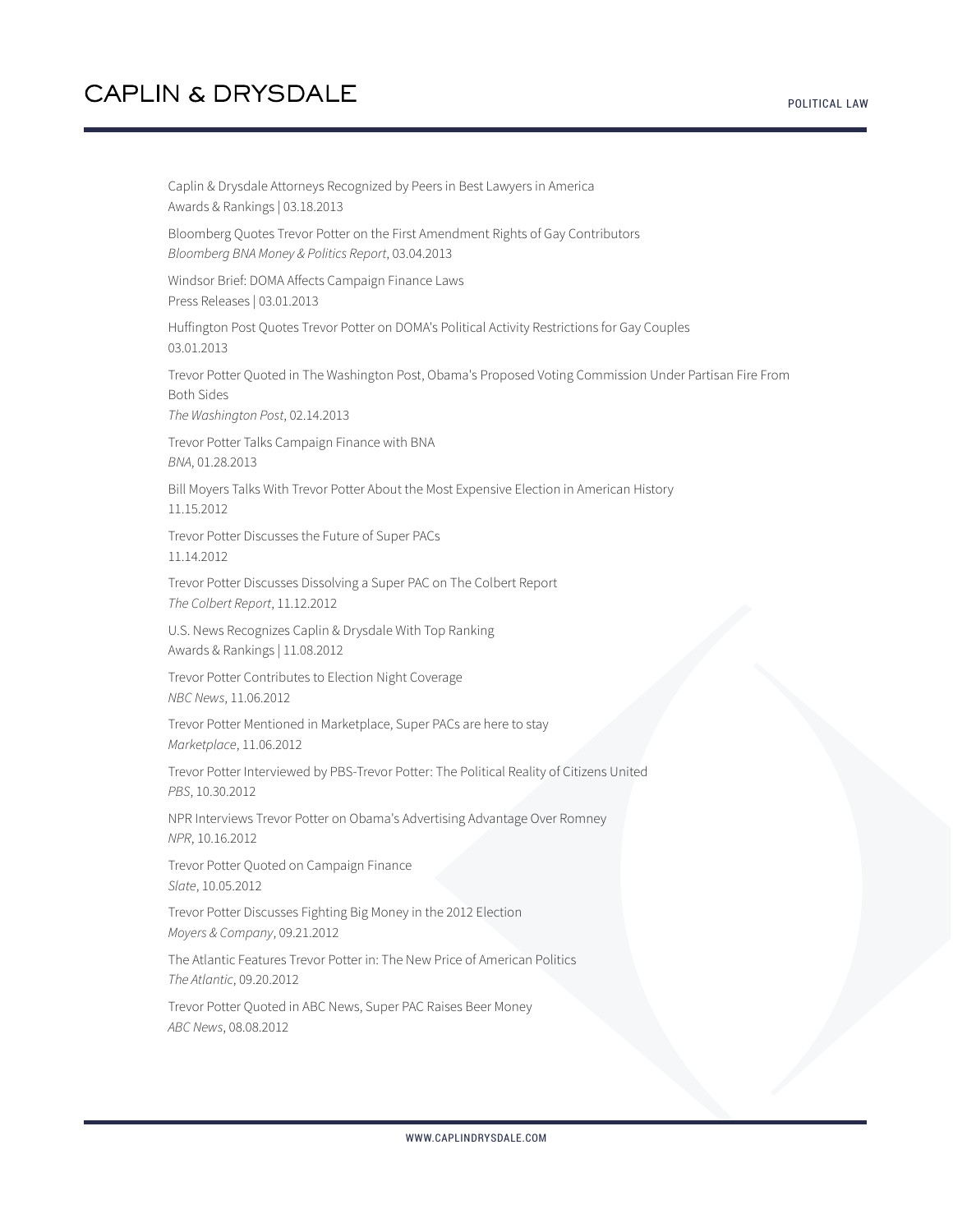Trevor Potter Quoted in LakeForester: Former FEC Chairman Potter Decries Campaign Finance System *LakeForester*, 06.26.2012 Chambers and Legal 500 Recognize Caplin & Drysdale in 2012 Top Rankings Both | *Chambers USA / The Legal 500*, 06.12.2012 Trevor Potter Quoted in The Washington Post: More Shareholders Call On Companies to Disclose Their Political Spending *The Washington Post*, 05.21.2012 Op-Ed by Trevor Potter: Five Myths About Super PACs, Challenging Everything You Think You Know *The Washington Post*, 04.13.2012 Colbert Nation Features Trevor Potter: Colbert Super PAC - 501c4 Disclosure *Colbert Nation*, 04.03.2012 Bloomberg Quotes Trevor Potter: Payday Lender Political Donors Hidden in Corporate Names *Bloomberg*, 03.22.2012 NPR Interviews Trevor Potter on 2012 Political TV: Ads, Lies and Videotape *NPR*, 02.27.2012 Trevor Potter Quoted in The Economist, The Hands That Prod, The Wallets That Feed *The Economist*, 02.27.2012 Trevor Potter Appears on NPR's Fresh Air *NPR's Fresh Air*, 02.23.2012 Trevor Potter Quoted in Bloomberg, Super PACs Echo Parodies *Politico*, 02.13.2012 Trevor Potter Quoted in The Associated Press, Foreign Donations a Risk in U.S. Presidential Race *Associated Press*, 02.10.2012 Matthew Sanderson Quoted in The Boston Globe, Scott Brown's Daughter Paid \$9,500 to Sing at Campaign Events *The Boston Globe*, 02.03.2012 Trevor Potter Interviewed on The Takeaway, Stephen Colbert's Super PAC Man *The Takeaway*, 02.01.2012 Shauna Polk Quoted in Politico, Stephen Colbert's FEC Report: Big Money! *Politico*, 01.31.2012 A Q&A With Trevor Potter, Stephen Colbert's Lawyer *The Washingtonian*, 01.24.2012 Trevor Potter Discusses Super PACs on The Diane Rehm Show *The Diane Rehm Show*, 01.17.2012 Trevor Potter Appears on The Daily Show With Jon Stewart *The Daily Show With Jon Stewart*, 01.17.2012 Trevor Potter Appears on Colbert Nation, Colbert Super PAC - Coordination Resolution With Jon Stewart *Colbert Nation*, 01.12.2012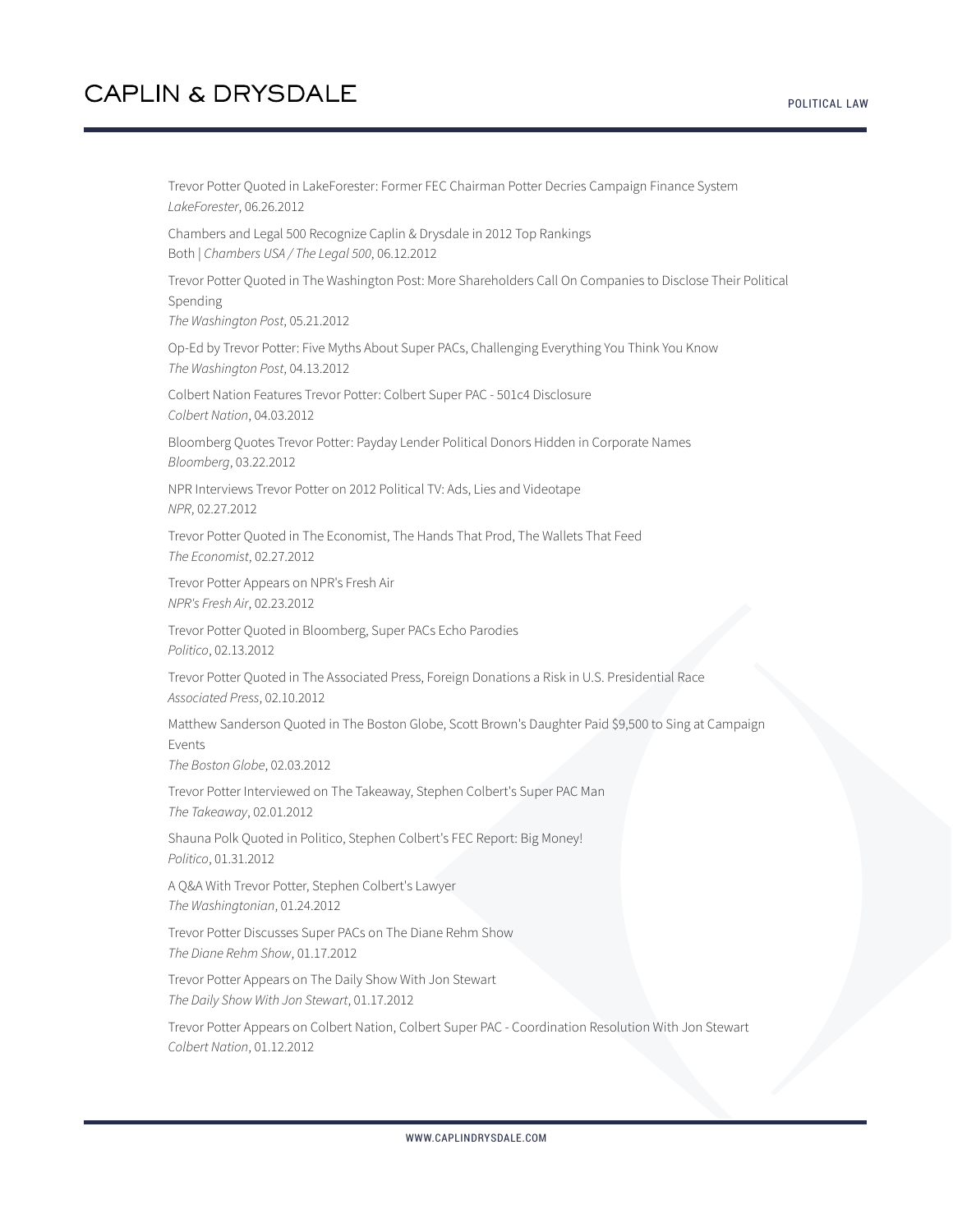Trevor Potter Quoted in The Associated Press, Super PACs Buy Time to Keep Secrets *The Associated Press*, 01.07.2012 'How Many Stephen Colberts Are There?' NYT Article Quotes, Trevor Potter *The New York Times*, 01.05.2012 Trevor Potter Quoted in The New York Times Blog, The Caucus, 'Ads and 30-Minute Special Will Promote Gingrich' *New York Times Blog, The Caucus*, 01.03.2012 'Super PACs' Are Showing Their Power, Trevor Potter Quoted in LA Times Article *LA Times*, 01.03.2012 The Washingtonian Lists Eight Caplin & Drysdale Attorneys as Top Lawyers in Washington Awards & Rankings | *Washingtonian Magazine*, 12.30.2011 NBC Nightly News Interviews Trevor Potter on Super PACs *NBC*, 12.22.2011 Trevor Potter Quoted in The Boston Globe, Super PACs' Impact Growing *The Boston Globe*, 12.20.2011 Trevor Potter Quoted in Politico, New-style Scandal Fixer Helps Rick Perry, Herman Cain *Politico*, 12.15.2011 ESPN Features Matthew Sanderson and Bryson Morgan on A Rich Tradition *ESPN*, 12.14.2011 The Texas Tribune Interviews Trevor Potter *The Texas Tribune*, 12.08.2011 Matthew Sanderson Comments in The Washington Post, Law Firms Dominating Campaign Contributions to Obama *The Washington Post*, 11.20.2011 Matt Sanderson's PlayoffPAC Nominated for Sports Illustrated's Sportsman of the Year *Sports Illustrated*, 11.18.2011 Trevor Potter Mentioned in Election Law Blog, Must-Watch Colbert Segments on Super PACs and Coordination With Candidates *Election Law Blog*, 11.08.2011 Stephen Colbert Interviews Trevor Potter on Issue Ads *Colbert Nation*, 11.07.2011 Trevor Potter Mentioned in The Am Law Daily, Bracewell's Scott Segal Tells It Like It Is on Comedy Central *The Am Law Daily*, 11.01.2011 Bryson Morgan Quoted in MSNBC, Sports Fans Play the Washington Game *MSNBC*, 10.28.2011 Trevor Potter Interview With Politico: The 2012 Election Will Be a Wild West Shootout *Politico*, 10.25.2011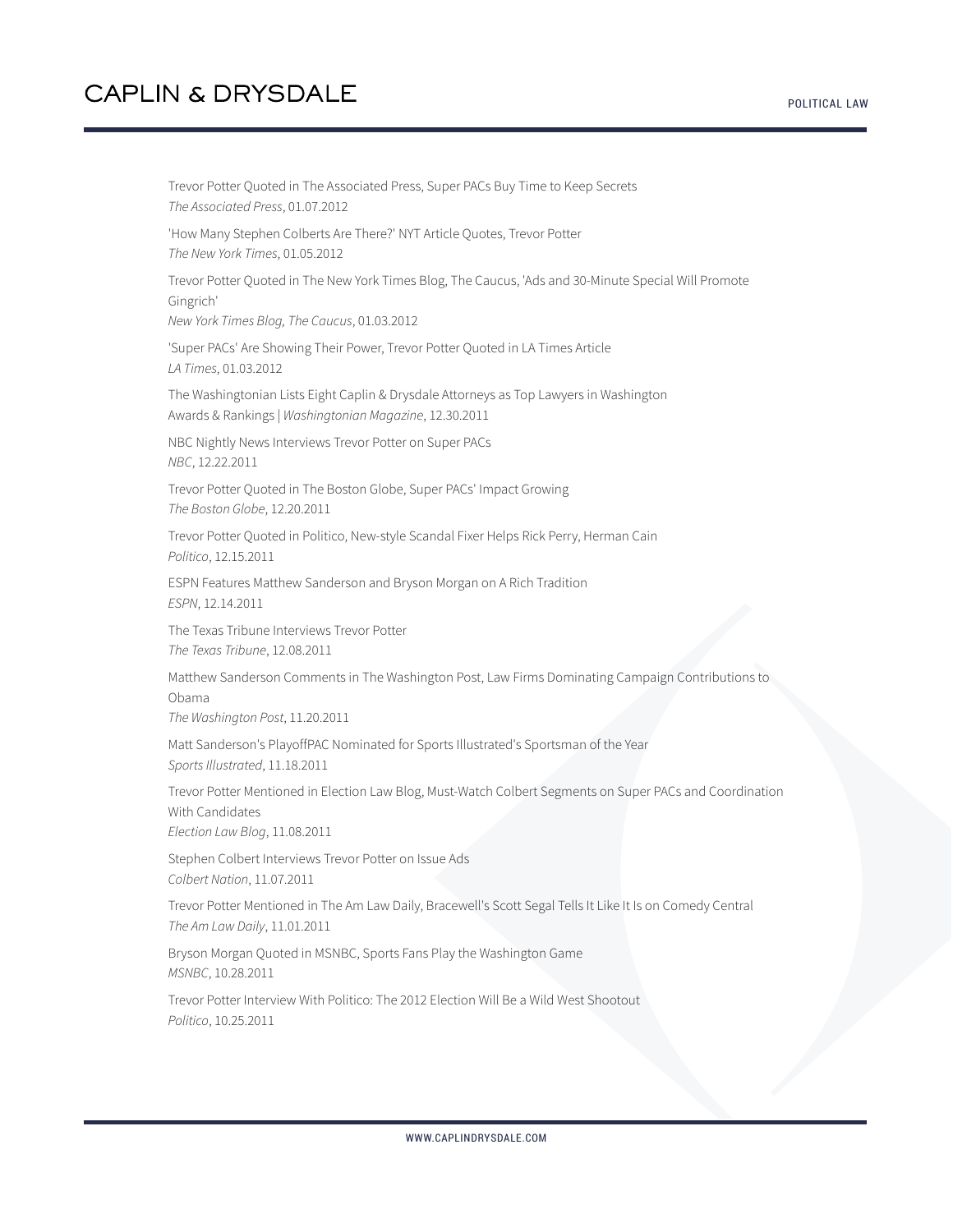Trevor Potter Mentioned in the Huffington Post, With Political Spending Outrage in the Streets, Corporate Leaders Talk About Transparency, Accountability *Huffington Post*, 10.21.2011

Matthew Sanderson Comments on Political Front-Loading *The Examiner*, 10.16.2011

Stephen Colbert Interviews Trevor Potter on Creating a Shell Corporation *Colbert Nation*, 09.29.2011

Trevor Potter Quoted in the Congressional Quarterly, the Deregulated Campaign *Congressional Quarterly*, 09.17.2011

Trevor Potter Quoted in The Wall Street Journal and Fox News, Perry Used Jet of Donor Who Faces SEC Probe *The Wall Street Journal, Fox News*, 09.07.2011

NPR's "All Things Considered" Interviews Trevor Potter on SuperPACs *NPR's "All Things Considered"*, 09.03.2011

The Best Lawyers in America Ranks 19 Caplin & Drysdale Attorneys as Leaders in Their Field Awards & Rankings | *U.S. News & World Report*, 09.01.2011

Matthew Sanderson Comments on Cybersquatting, Romney-Perry and Perry-Romney Domain Names Selling for \$50K

*The Hill*, 08.28.2011

Trevor Potter and Shauna Polk Quoted in Politico and Open Secrets Blog, Stephen Colbert Loses Treasurer to Rick Perry

*Politico*, 08.18.2011

The Washington Post Quotes Trevor Potter and Matthew Sanderson on Group Shapes Debate on College Football Championship, Despite Tiny Budget

*The Washington Post*, 08.17.2011

Trevor Potter Quoted in the Media, Lawyers Group Wants New Lobbying Rules *Washington Post, Bloomberg, Roll Call, BNA, Politico, Huffington Post & National Law Journal*, 08.14.2011

Matthew Sanderson's PlayoffPAC Files Complaint Against Fiesta Bowl *ESPN*, 08.12.2011

Trevor Potter Quoted in Variety, The Politics of Fuzzy Math *Variety*, 08.12.2011

Trevor Potter Quoted in Bloomberg, Debt Panel Co-Chairman Murray Counts U.S. Defense Industry as a Top Donor

*Bloomberg*, 08.11.2011

Matthew Sanderson Featured in the Washington Post, Campaign Work Led to Place at Law Firm *Washington Post*, 08.08.2011

Money Talks: OpenSecrets.org's Interview With Top Campaign Finance Attorney Trevor Potter *Money Talks*, 08.03.2011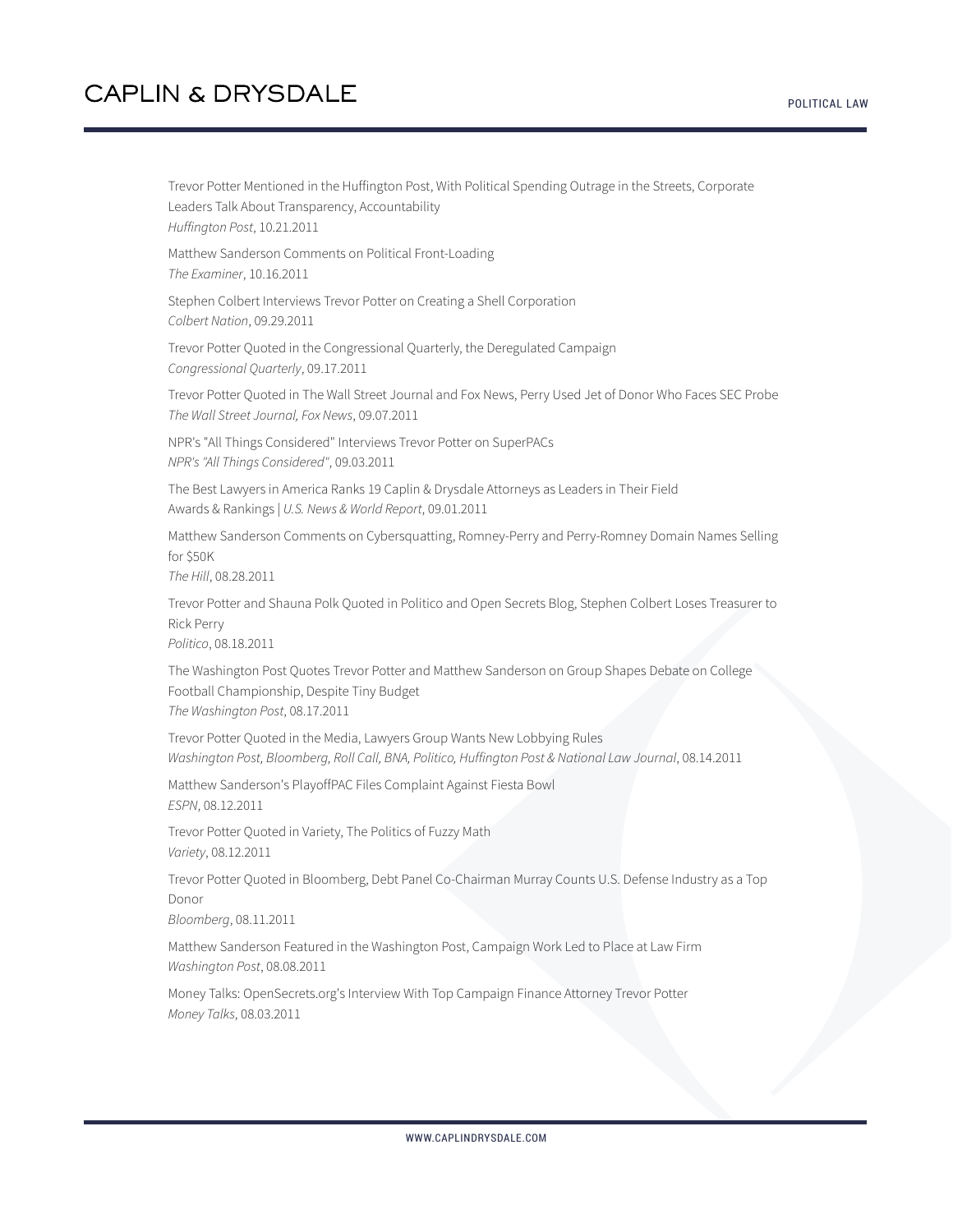Trevor Potter Comments on Pawlenty's Use of ABC Sports Footage in Political Ad *The Daily Caller*, 07.22.2011 Rules Be Damned: Former FEC Chairman Trevor Potter Expects Lots of "Secret Money" to Flow into the 2012 Campaigns *National Journal*, 07.14.2011 POLITICO "Trumpets" Trevor Potter and Matthew Sanderson on Their Representation of Stephen Colbert *POLITICO*, 07.05.2011 The Washingtonian Takes Note of Trevor Potter and Matthew Sanderson's Success in Obtaining FEC Approval for Colbert SuperPAC *Washingtonian*, 07.01.2011 Trevor Potter and Matthew Sanderson Quoted in the Media, FEC Approves Stephen Colbert's SuperPAC *The Wall Street Journal, Seattle Post Intelligencer, E! Online, USA TODAY, Associated Press, National Journal, The Atlantic*, 06.30.2011 Trevor Potter Preps Colbert for His FEC Hearing *Colbert Nation*, 06.29.2011 Trevor Potter Responds to Supreme Court's Ruling on Arizona's Campaign Finance Law *Associated Press*, 06.27.2011 Trevor Potter Quoted in the Media, FEC Allows Colbert to Use His TV Show's Resources to Promote His SuperPAC *Bloomberg Businessweek, Roll Call, TPMMuckraker, Business Insider*, 06.25.2011 Chambers and Legal 500 Recognize Caplin & Drysdale in 2011 Top Rankings Both | *Chambers USA / The Legal 500*, 06.16.2011 Trevor Potter Answers Stephen Colbert's Questions Concerning FEC Super PAC Requirements *Colbert Nation*, 05.31.2011 Trevor Potter Quoted in New York Times Editorial, The Republicans' ChutzPAC *The New York Times*, 05.26.2011 Trevor Potter Comments in Huffington Post Article, James Bopp's Republican SuperPAC Is Illegal *The Huffington Post*, 05.23.2011 Trevor Potter Writes OP-ED: Was the Court Conned in Citizens United? *Bloomberg View*, 05.23.2011 Trevor Potter Comments in ABC Article, Stephen Colbert SuperPAC Hits A Snag *ABC News*, 05.21.2011 Trevor Potter Goes to FEC With Stephen Colbert to File for the Colbert SuperPAC *The Huffington Post*, 05.13.2011 Trevor Potter Argues the FEC "Media Exemption" Applies to Stephen Colbert's Super PAC *Colbert Nation*, 05.11.2011 Matthew Sanderson's PlayoffPAC Keeps Pressure on BCS *USA Today*, 05.11.2011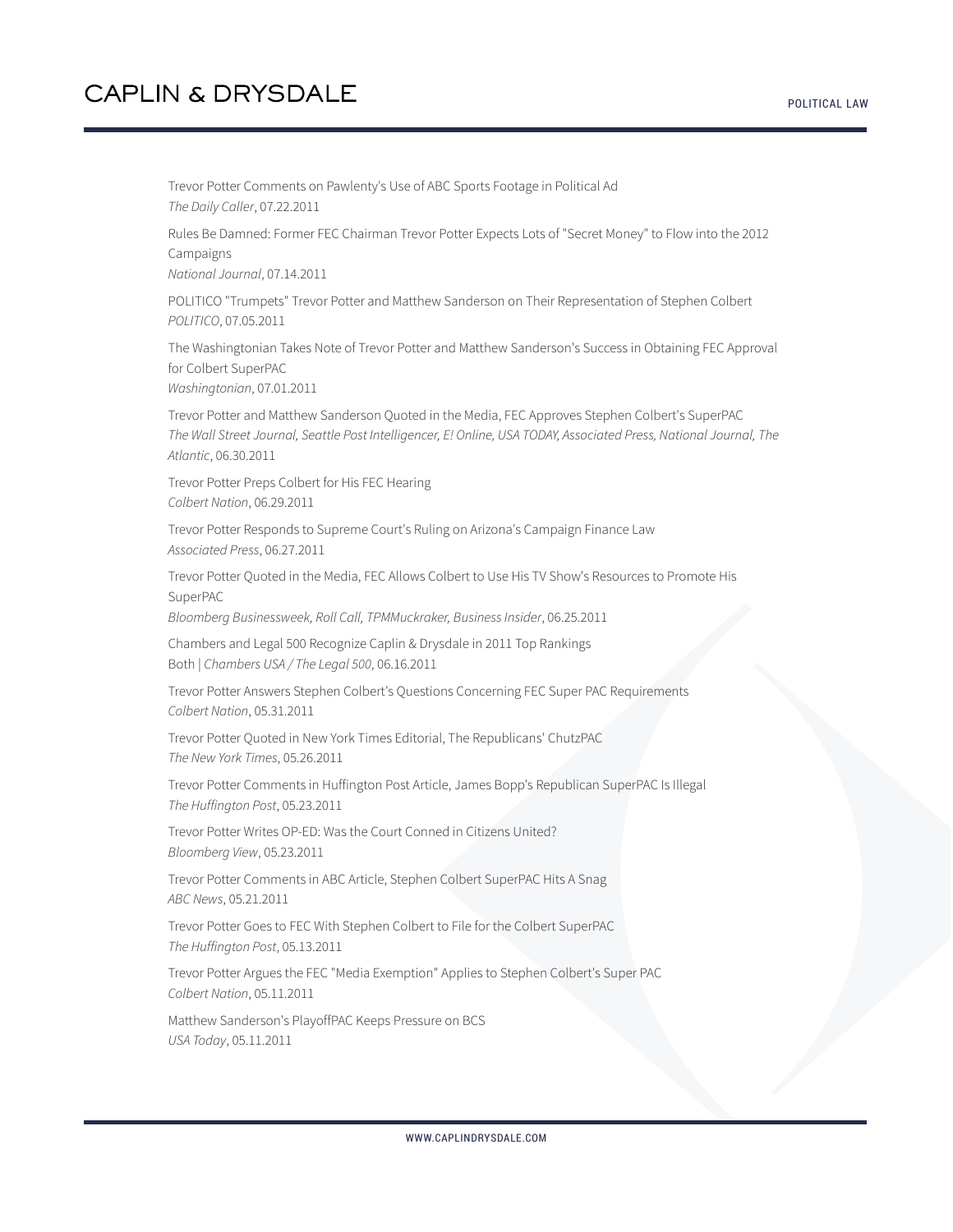Fox Business Interviews Matthew Sanderson: BCS Debate Rages On *Fox Business*, 05.04.2011 Trevor Potter Advises Colbert on Starting Super PAC *Colbert Show*, 04.14.2011 Matthew Sanderson Comments on New Allegations Against Fiesta Bowl *The Washington Post*, 04.06.2011 Trevor Potter Appears on The Colbert Report *Colbert Nation*, 03.30.2011 Trevor Potter Comments on Public Financial Disclosure of Wealthy Presidential Candidates *Politico*, 03.22.2011 Trevor Potter Speaks About Campaign Finance Reform *Open Secrets Blog*, 03.20.2011 Trevor Potter Comment on Newt Gingrich's Possible Run for President *Politico*, 03.08.2011 Trevor Potter Comments on Wisconsin Governor's Union Proposal and Its Impact on the Democratic Party *Wisconsin State Journal*, 03.07.2011 Top Republicans Shy Away From Presidency Bids *Financial Times*, 02.24.2011 C-SPAN Interviews Trevor Potter on Proposed Changes to Federal Lobbying Laws *C-SPAN*, 01.18.2011 Trevor Potter Recommends Changes to Federal Lobbying Laws *BNA Money & Politics Report*, 01.12.2011 The New York Times Features Matthew Sanderson on Political Heavy Hitters Take on College Bowls *The New York TImes*, 01.09.2011 Daily Tax Report Features Matthew Sanderson on Orange Bowl Group's Use of Charitable Funds for Caribbean Cruise *Daily Tax Report*, 12.30.2010 Trevor Potter Comments on Tom DeLay's Money Laundering Conviction *Financial Times, The Christian Science Monitor, Politico*, 11.25.2010 Trevor Potter Comments on Health Insurers' \$86 Million Donation to U.S. Chamber to Oppose Obama's Health Law *Bloomberg*, 11.18.2010 Trevor Potter Comments on the Citizens United Case and Its Impact on Mid-Term Elections *The Wall Street Journal Law Blog, The New York Times, The Washington Post, The Associated Press, The Philadelphia Inquirer, The Tennessean, Financial Times, TPM, The Miami Herald, Los Angeles Times, The Florida Independent*, 11.03.2010 Trevor Potter Comments on SuperPACs and Corporate Campaign Spending

*The Washington Post, Bloomberg*, 09.28.2010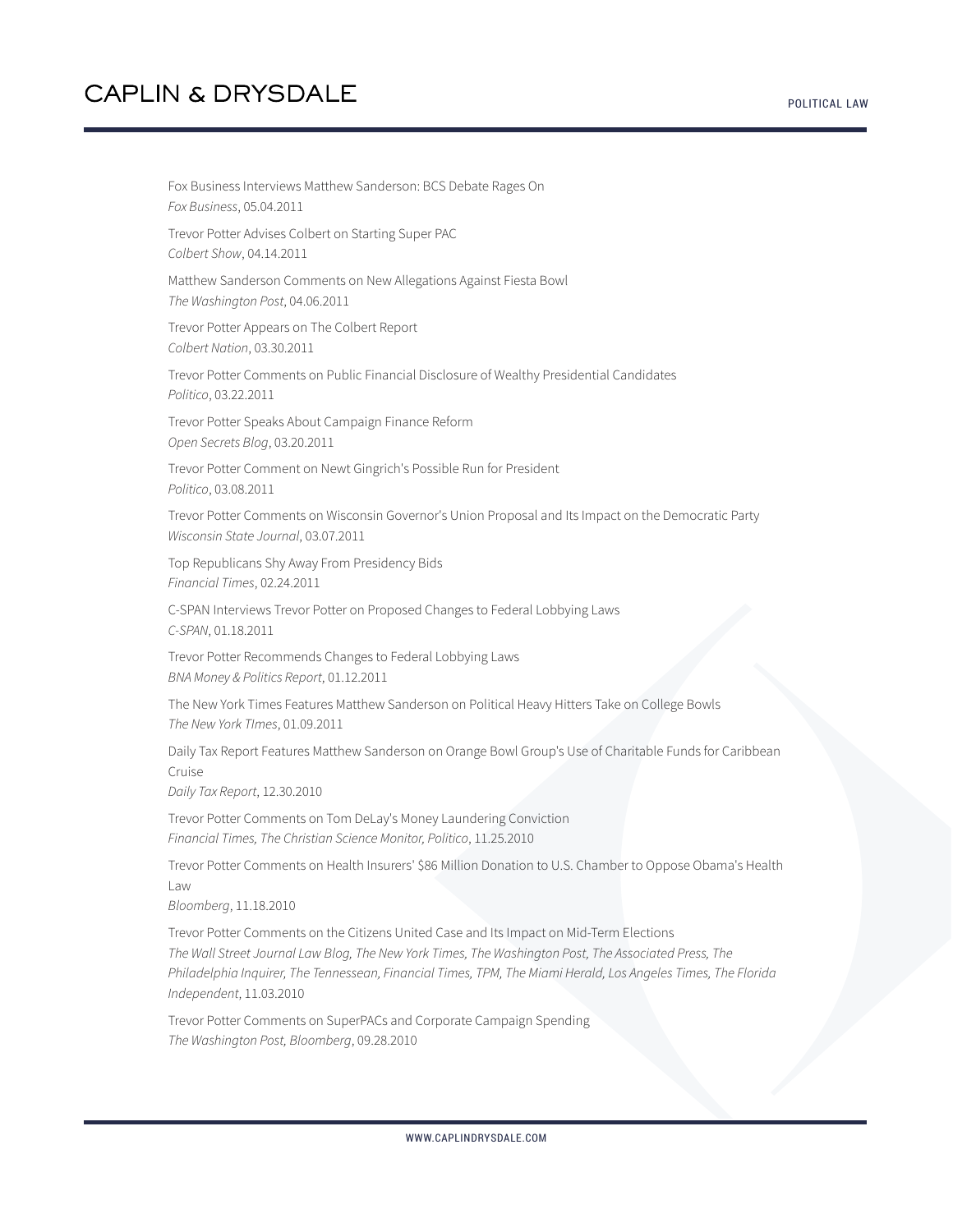Trevor Potter Comments on Republican-Leaning Groups' Expenditures in Congressional Elections *The Washington Post*, 09.27.2010

Bloomberg Quotes Matthew Sanderson on College Football Playoff Backer Files Tax Complaint Against Bowls *Bloomberg*, 09.23.2010

The New York Times Quotes Matthew Sanderson on : Tax Exempt Staus of 3 Bowls Challenged *The New York Times*, 09.22.2010

The Seattle Times Quotes Matthew Sanderson on Tax Status of Bowl Games Challenged *The Seattle Times*, 09.22.2010

Bloomberg Quotes Trevor Potter: Republican Outside Groups Balance Out Democrats' Cash *Bloomberg*, 09.21.2010

Caplin & Drysdale Recognized in 2011-2012 U.S. News-Best Law Firms Ranking *U.S. News & World Report*, 09.15.2010

Matthew Sanderson Quoted on Cybersquatting *The New York Times*, 09.14.2010

19 Caplin & Drysdale Attorneys Named Best Lawyers in America Awards & Rankings | *U.S. News & World Report*, 08.04.2010

Trevor Potter Discusses The Redistricting Process *Election Law Program*, 07.28.2010

Chambers USA and Legal 500 Recognize Caplin & Drysdale in 2010 Top Rankings Both | *Chambers USA / The Legal 500*, 06.15.2010

Trevor Potter Comments on the Aftermath of Citizens United *Corporate Counsel*, 06.10.2010

Daniel B. Rosenbaum Comments on Audit of Employers Regarding Employment Tax *Tax Analysts*, 05.28.2010

Trevor Potter Responds to Conservative Fears of Book Banning *National Journal*, 05.24.2010

Trevor Potter Testifies Before the House Administration Committee on The Disclose Act *OMB Watch*, 05.11.2010

Trevor Potter Comments on Disclosure of Corporate Political Spending *Marketplace*, 04.26.2010

Trevor Potter Comments on White House Counsel *Original article published by The Associated Press*, 04.24.2010

Matthew Sanderson Comments on Political Cybersquatting *The Hill*, 02.25.2010

Trevor Potter Discusses the Impact of Citizens United *Financial Times, National Journal, The Associated Press, etc.*, 02.01.2010

Trevor Potter Comments on Courts' Decision to Roll Back Limits on Election Spending *The New York Times*, 01.08.2010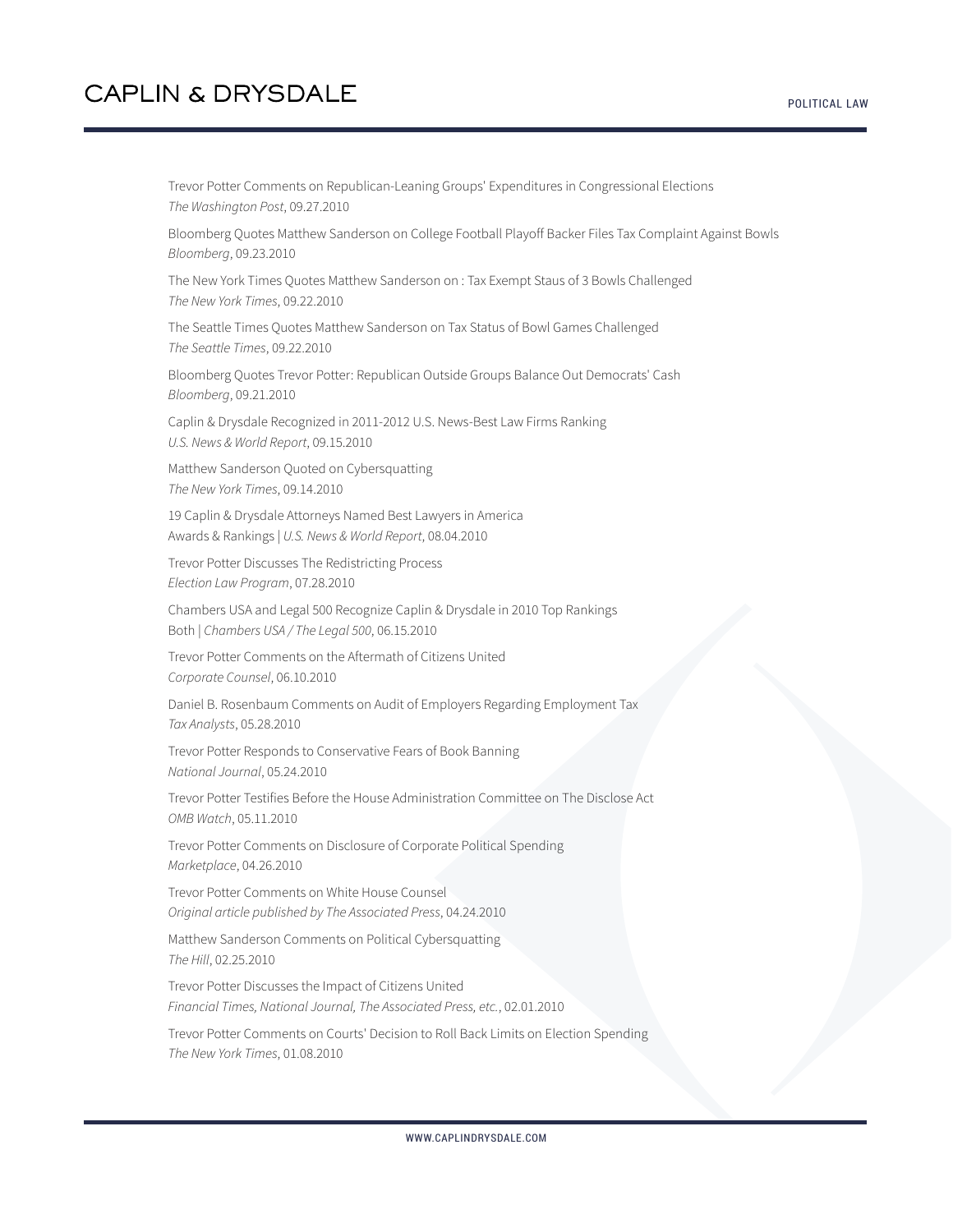USA Today Quotes Matthew Sanderson: Will Government Intervene in BCS Mess? *USA Today*, 01.06.2010 Matthew Sanderson Comments on Fleischer vs. PAC in Bowl Brawl *POLTICO*, 01.05.2010 NPR Speaks with Matthew Sanderson on Anti-BCS Campaign Gets Nasty Political Favor *NPR*, 01.04.2010 USA Today Quotes Matthew Sanderson on Political Action Committee to Run Ad Promoting College Football Playoff *USA Today*, 01.04.2010 POLITICO Quotes Matthew Sanderson on Complaint Filed Against Fiest Bowl *POLITICO*, 12.30.2009 Deseret News Quotes Matthew Sanderson on 2000s: The First Decade - Utah at Front of BCS Battles *Deseret News*, 12.29.2009 ABC News Interviews Matthew Sanderson: Should Congress Kill the BCS? *CBS News*, 12.21.2009 CBS News Interviews Matthew Sanderson on College Football Playoff Bill Moves Forward *CBS News*, 12.09.2009 The Wall Street Journal Quotes Matthew Sanderson: TCU Plays BSU in the BCS? OMG! *The Wall Street Journal*, 12.09.2009 ESPN Quotes Matthew Sanderson on Playoff Legislation on House Docket *ESPN*, 12.09.2009 Deseret News Quotes Matthew Sanderson on Commentary: BCS Still Not Doing Enough to Be Fair *Deseret News*, 12.07.2009 POLITICO Quotes Matthew Sanderson on BCS Puts Ari Fleischer in the Lineup *POLITICO*, 11.23.2009 Trevor Potter Joins Marc Elias to Improve Voter Registration *NPR*, 11.03.2009 Washingtonian Magazine Lists Six Caplin & Drysdale Attorneys as Top Lawyers in Washington Awards & Rankings | *Washingtonian Magazine*, 11.01.2009 Matthew Sanderson Comments on Dick Harmon: BCS a Tad Nervous as Congress Watches *Deseret News*, 10.31.2009 Matthew Sanderson Comments on Rage Over College Football Sparks Political Action *Roll Call*, 10.27.2009 Fox Business Interviews Matthew Sanderson on Push for College Football Playoffs *Fox Business*, 10.23.2009 CBS News Interviews Matthew Sanderson on Unplugged Under 40: The Battle to Change the BCS *CBS News*, 10.22.2009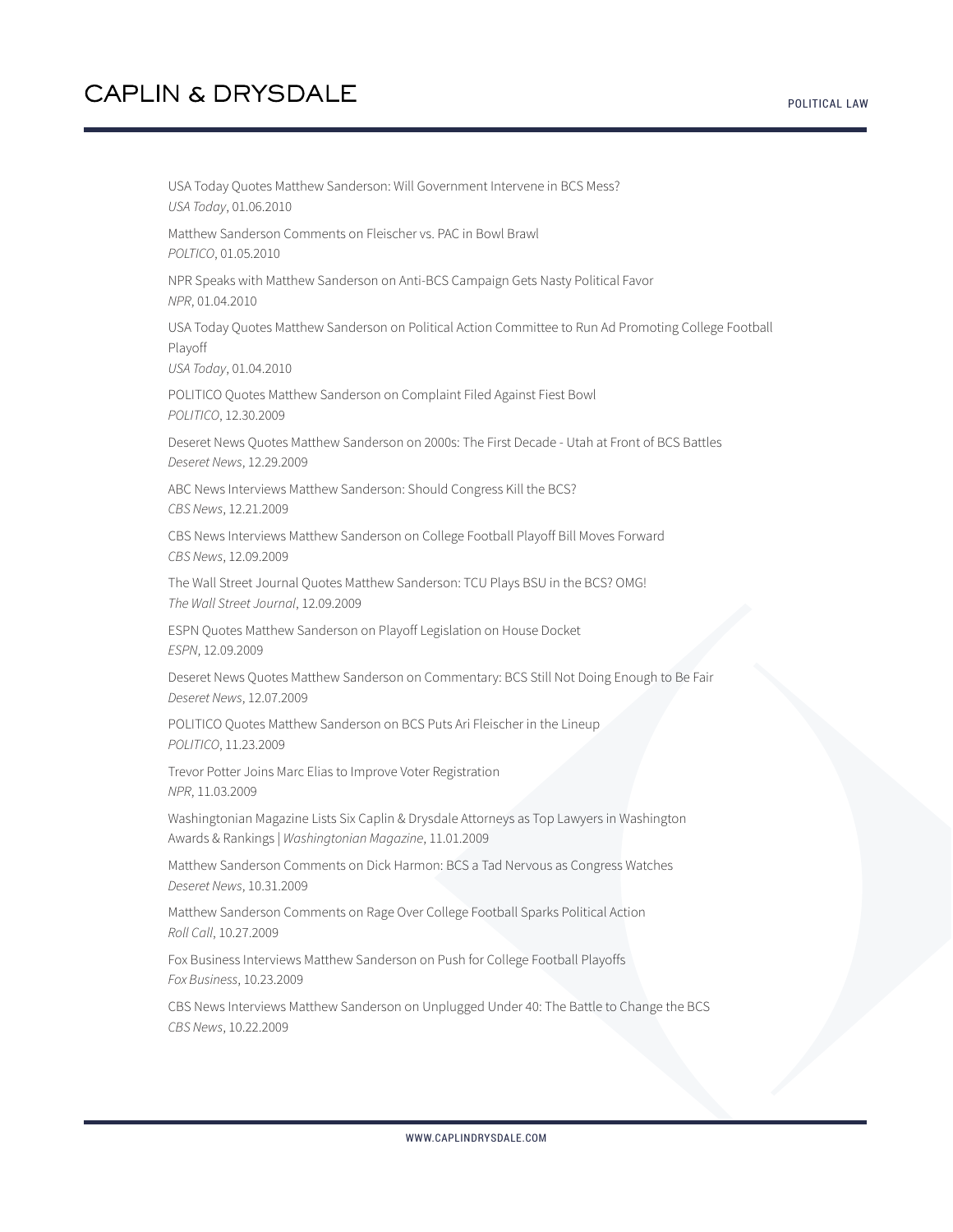Matthew Sanderson Comments on Fans Against BCS Form PAC *ESPN*, 10.19.2009 Lawmakers Must Cross Aisle on Vote Reforms *National Journal*, 09.08.2009 Trevor Potter Discusses the Constitutionality of Campaign Finance Limits for Corporations on Moyers' PBS Show *PBS*, 09.04.2009 Trevor Potter Announces Bipartisan Committee to Modernize Voter Registration *ABCNews.com, New York Times Caucus Blog, Washington Post 44 Blog, WeeklyStandard.com, Roll Call, The Hill, BNA, MinnPost.com*, 08.31.2009 Vote for This *The Washington Post*, 08.31.2009 Supreme Court to Examine Corporate Spending in Elections; Major Shift Possible *Kansas City Star*, 08.20.2009 Trevor Potter Comments on McCain's Investigation of Obama Birth Claims *Newsmax, The Washington Independent*, 07.27.2009 Radio Interview: Ruling May Change Campaign Finance *NPR*, 07.01.2009 Radio Interview: Caplin & Drysdale's Trevor Potter Responds to Supreme Court Order on Anti-Hillary Film *NPR*, 06.30.2009 Chambers USA 2009 Recognizes Eight Caplin & Drysdale Attorneys as 'America's Leading Lawyers' Awards & Rankings | *Chambers USA*, 06.15.2009 Campaign Finance Rules May Take a Beating *National Journal*, 05.18.2009 New Wisconsin Prosperity Network Group Would Push GOP Causes *Washington State Journal*, 05.10.2009 Obama, McCain Lawyers Unite for Election Reform *The Huffington Post*, 05.06.2009 Morning Business: New Blood *Roll Call*, 05.05.2009 Super Lawyers Recognizes Nine Caplin & Drysdale Attorneys in Five Practice Areas Awards & Rankings | *Super Lawyers*, 03.27.2009

#### **FVFNTS**

Matthew Sanderson Co-Chairs American Conference Institute's National Forum on FARA 12.09.2021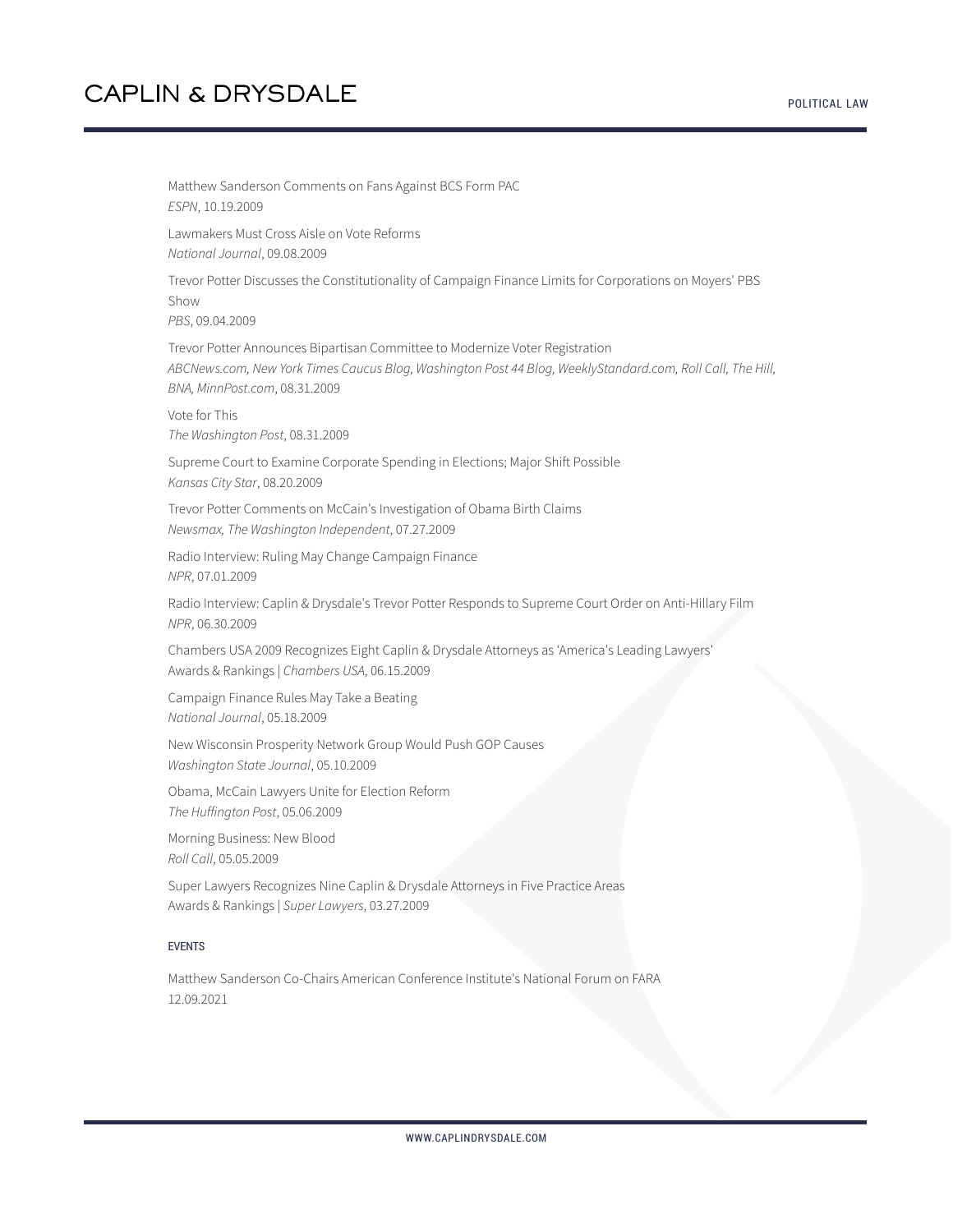Matthew Sanderson Analyzes ABA's FARA Task Force Report on ACI Webinar 1:00 PM - 2:00 PM 11.09.2021 Matthew Sanderson Co-Chairs American Conference Institute's National Forum on FARA 12.04.2020 Matthew Sanderson Addresses Music and Political Campaigns on Columbia Law School Webinar 10.08.2020 Matthew Sanderson Discusses FARA Compliance on National Institute for Lobbying & Ethics Webinar 10:00 AM - 11:30 AM 10.05.2020 Trevor Potter Discusses Election Ethics in New Mexico at Virtual Event 12:00 PM – 1:30 PM EDT 09.17.2020 Trevor Potter Discusses Voting in America at 92nd Street Y Virtual Event 6:00 PM 09.15.2020 Matthew Sanderson Analyzes Increased Enforcement of FARA on ABA International Law Virtual Annual Meeting 11:00 AM 06.15.2020 Matthew Sanderson Addresses FARA at National Institute for Lobbying & Ethics 01.24.2020 Bryson Morgan Addresses FARA Registration on Webinar 2:00 PM - 2:45 PM EDT 10.17.2019 Matthew Sanderson Co-Chairs American Conference Institute's National Forum on FARA 8:15 am 09.25.2019 Matthew Sanderson and Bryson Morgan Explore FARA Enforcement on Thomson Reuters' Program 12:00 PM ET - 1:00 PM ET 04.10.2019 Matthew Sanderson Addresses Money, Disclosure & Free Speech at Journal of Law & Politics Symposium 9:00 AM - 10:00 AM 03.05.2019 Matthew Sanderson and Bryson Morgan Explain the Foreign Agents Registration Act and Compliance Objectives for U.S. Entities on SCCE Webinar 1:00 PM ET 11.19.2018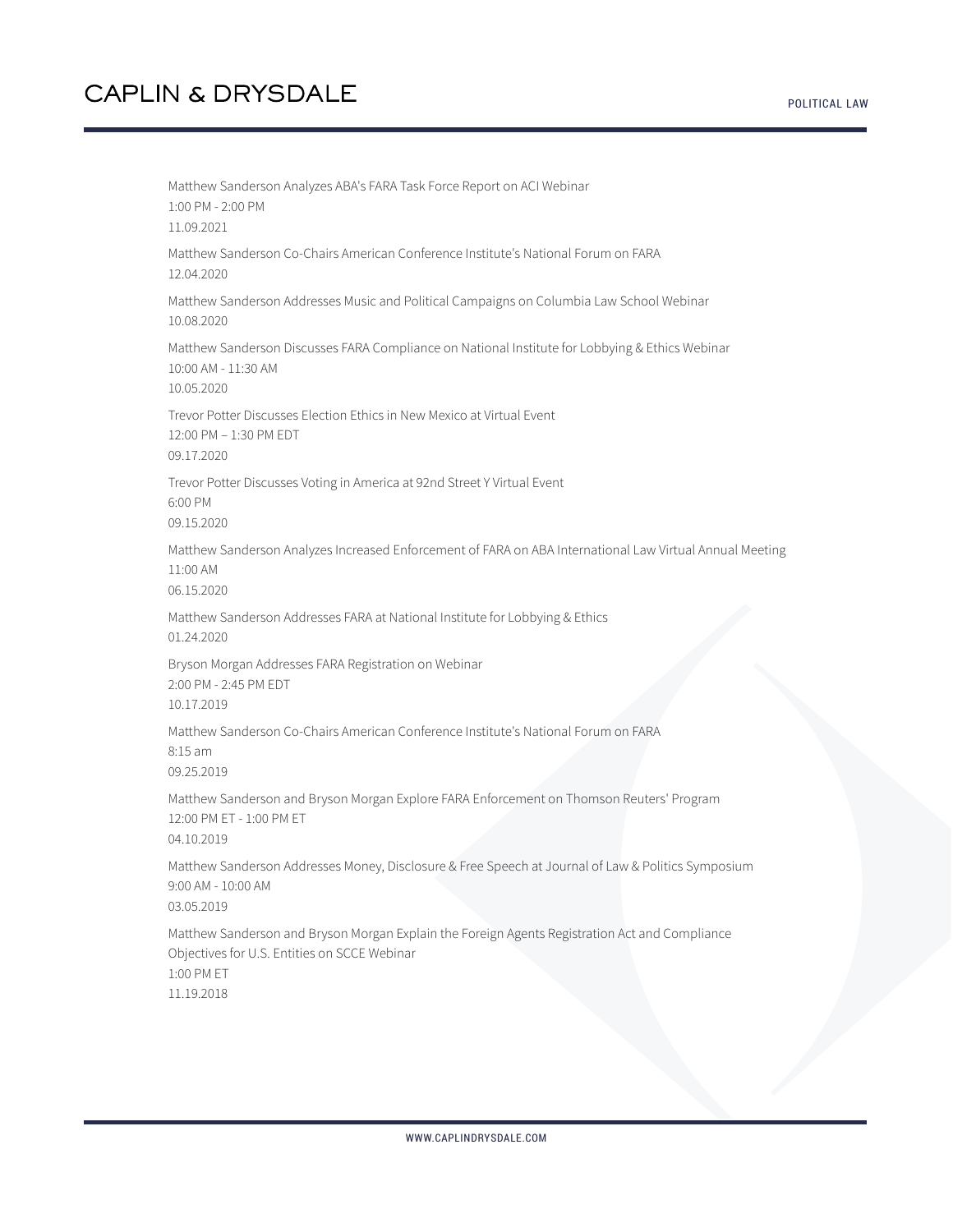Trevor Potter Examines Money in Politics at Heckerling Institute on Estate Planning 11:45 AM - 12:35 PM 01.23.2018 Trevor Potter Explores American Democracy at AtlanticLIVE Event 7:00 PM 12.07.2017 Trevor Potter to Speak to League of Women Voters on Money in Politics 7:30 PM 05.11.2017 Trevor Potter to Moderate Campaign Finance Presentation with Richard Hasen 05.05.2016 Trevor Potter to Moderate Campaign Finance Presentation 01.22.2016 Trevor Potter to Present Keynote Speech at Independent Sector National Conference 10.28.2015 Trevor Potter to Speak at Harvard Law School 10.09.2015 Trevor Potter and Matthew Sanderson to Speak on Campaign Finance in the 2014 Election and in the Future 11.10.2014 Trevor Potter to Speak on Yale University's Political Donations Panel 11.10.2014 Trevor Potter to Speak at IFES 2012 U.S. Election Program 11.04.2014 Matthew Sanderson to Speak on Best Practices in Corporate Political Activity 10.13.2014 Matthew Sanderson to Speak on Best Practices in Corporate Political Activity 10.13.2014 Trevor Potter to Speak at the University of Kentucky College of Law 10.01.2014 Trevor Potter to Speak to Election Law Class at the University of Kentucky College of Law 10.01.2014 Matthew Sanderson to Speak on Effective Advocacy in Washington 09.15.2014 Matthew Sanderson to Present Recent Trends in Political Law Web Conference 09.10.2014 Trevor Potter to Serve as Panelist at California Polytechnic State University 06.02.2014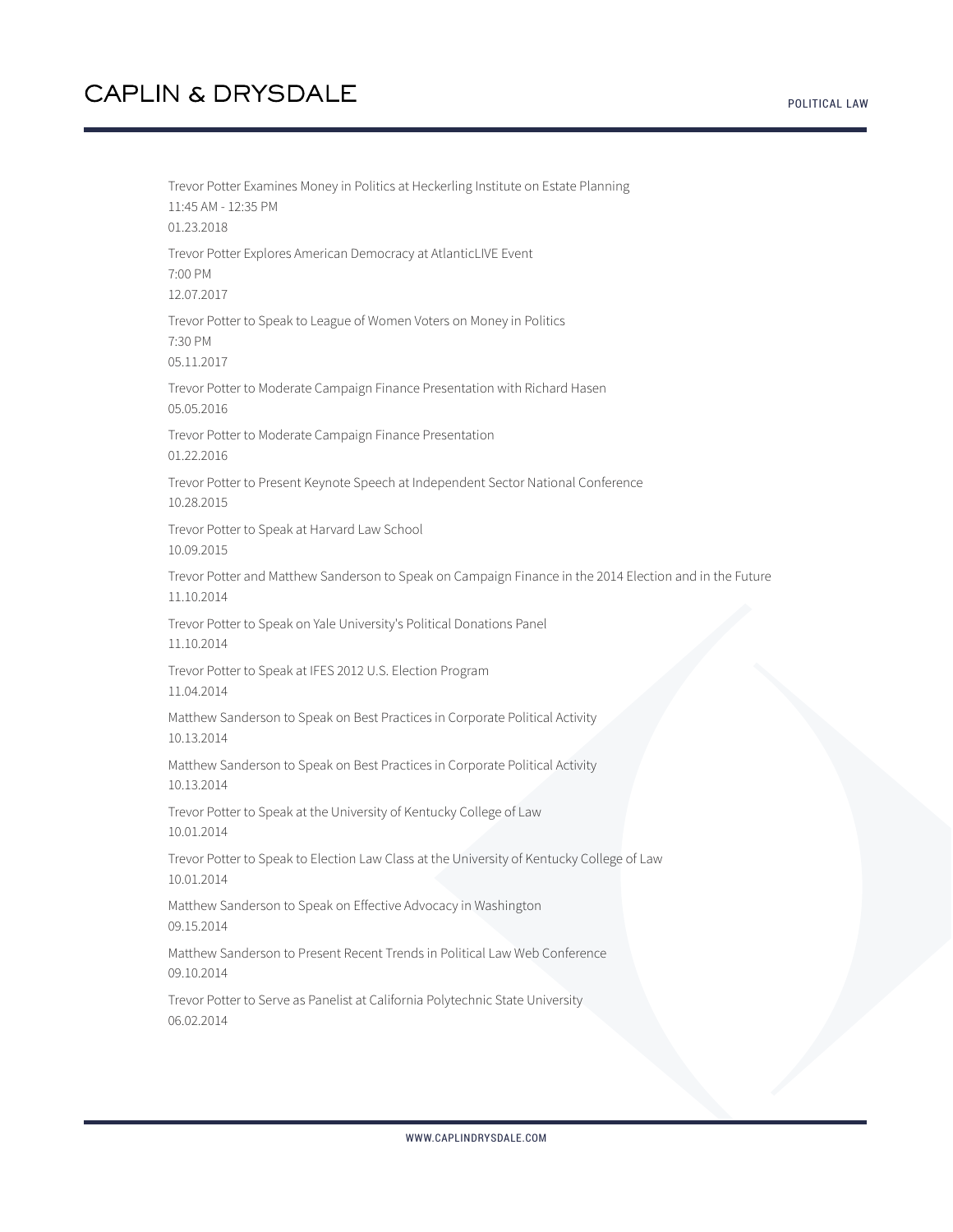Trevor Potter to Speak on Campaign Finance Law at Princeton University 04.22.2014 Matthew Sanderson to Host Webinar: "The New 'Super PAC'?: All You Ever Wanted to Know About Joint Fundraising Committees" 04.11.2014 Trevor Potter to Speak at FBA's 2014 Tax Law Conference 02.28.2014 Trevor Potter to Speak at Campaign Finance Reform Luncheon 07.24.2013 Matt Sanderson Speak at Utah State Bar Annual Conference 07.20.2013 Matthew Sanderson to Speak at Netroots Nation 2013 06.22.2013 Trevor Potter to Speak at The National Press Club Event Following the Money: A Post-Mortem on 2012 and a Look to What's Next 12.04.2012 Trevor Potter to Speak at COGEL 2012 Annual Conference 12.03.2012 Trevor Potter Joins Super PAC Televised Debate 09.12.2012 Trevor Potter to Speak to League of Women Voters 50th National Convention in Washington, D.C. 06.12.2012 Trevor Potter to Speak at the 89th Annual Meeting of the American Law Institute 05.21.2012 Trevor Potter to Chair the Conference on Corporate Political Spending 05.15.2012 Trevor Potter to Speak at the SIEPR Policy Forum: Money, Politics, and the Economy 05.11.2012 Campaign Finance after Citizens United: A Primer on Super PACs and Corporate Political Activity 05.08.2012 Trevor Potter to Speak at the Georgetown Law Center Conference on Impact of Citizens United v. FEC on Campaign Finance 04.19.2012 Trevor Potter to Speak on Super Pacs at Brookings Institute 03.01.2012 Trevor Potter Speak at the 2011 Symposium on Corporate Political Spending in New York The Waldorf Astoria, New York, NY, 10.20.2011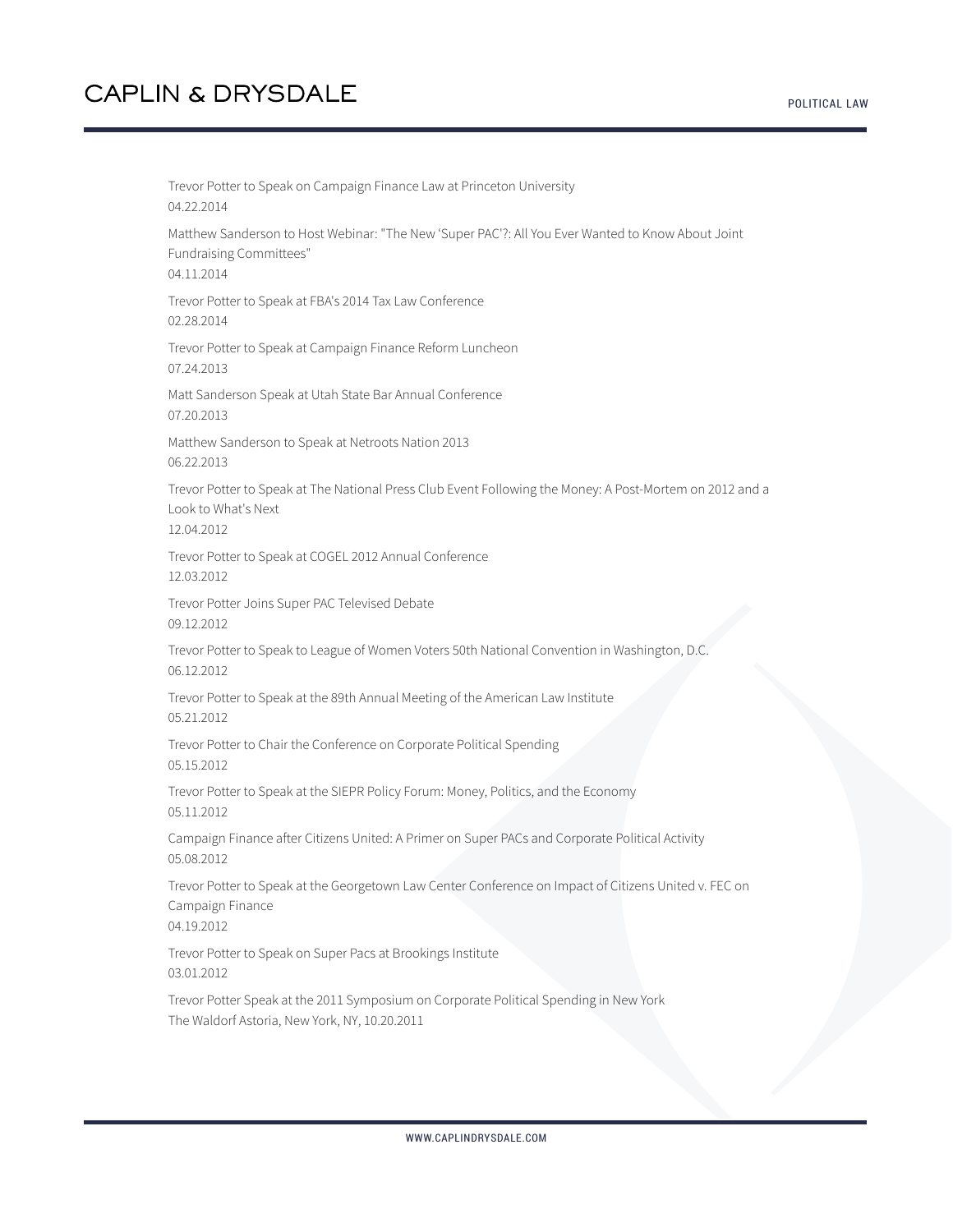Bringing Voter Registration into the 21st Century American Enterprise Institute for Public Policy Research and the Pew Center on the States 09.19.2011 Annual Hedge Fund General Counsel Summit 09.13.2011 Wested Legal Reviews Campaign Finance in Washington, D.C. Wested Legal Center 07.22.2010 Foundational Shifts in Political Law: Citizens United, Pay to Play and Lobbying Reform 22nd Annual General Counsel Conference 06.08.2010 Trevor Potter and Douglas Varley Present Audio Conference Panel 01.29.2010 Audio Conference: The Brave New World of Campaign Finance West LegalEd 01.27.2010 Douglas Varley to Present on Current Developments in Nonprofit Governance and Advocacy 11.17.2009 Audio Conference: The SEC Enters the Fray Around "Pay to Play" BNA 10.01.2009

#### PUBLICATIONS

If the FEC Won't Protect Voters, the Courts Should — But it Might Be Up to Congress Article | *The Hill*, 06.17.2022

FARA: Issues and Recommendations for Reform *American Bar Association, International Law Section*, 09.29.2021

Congress Has The Power To Prevent A Repeat Of January 6 Article | *Talking Points Memo*, 08.16.2021

New York Imposes New Filing Requirements on Nonprofits Political Law Alert | 05.14.2021

FEC Updates Contribution Limits for 2021-2022 Political Law Alert | 02.02.2021

President Biden Signs Comprehensive New Executive Order on Executive Branch Personnel Ethics Political Law Alert | 01.22.2021

The Electoral College Isn't Supposed to Work This Way Article | *New York Times Op-Ed*, 01.06.2021

No, Jan. 6 Isn't Another Chance for Trump to Reverse the Election Article | *The Washington Post Op-Ed*, 12.17.2020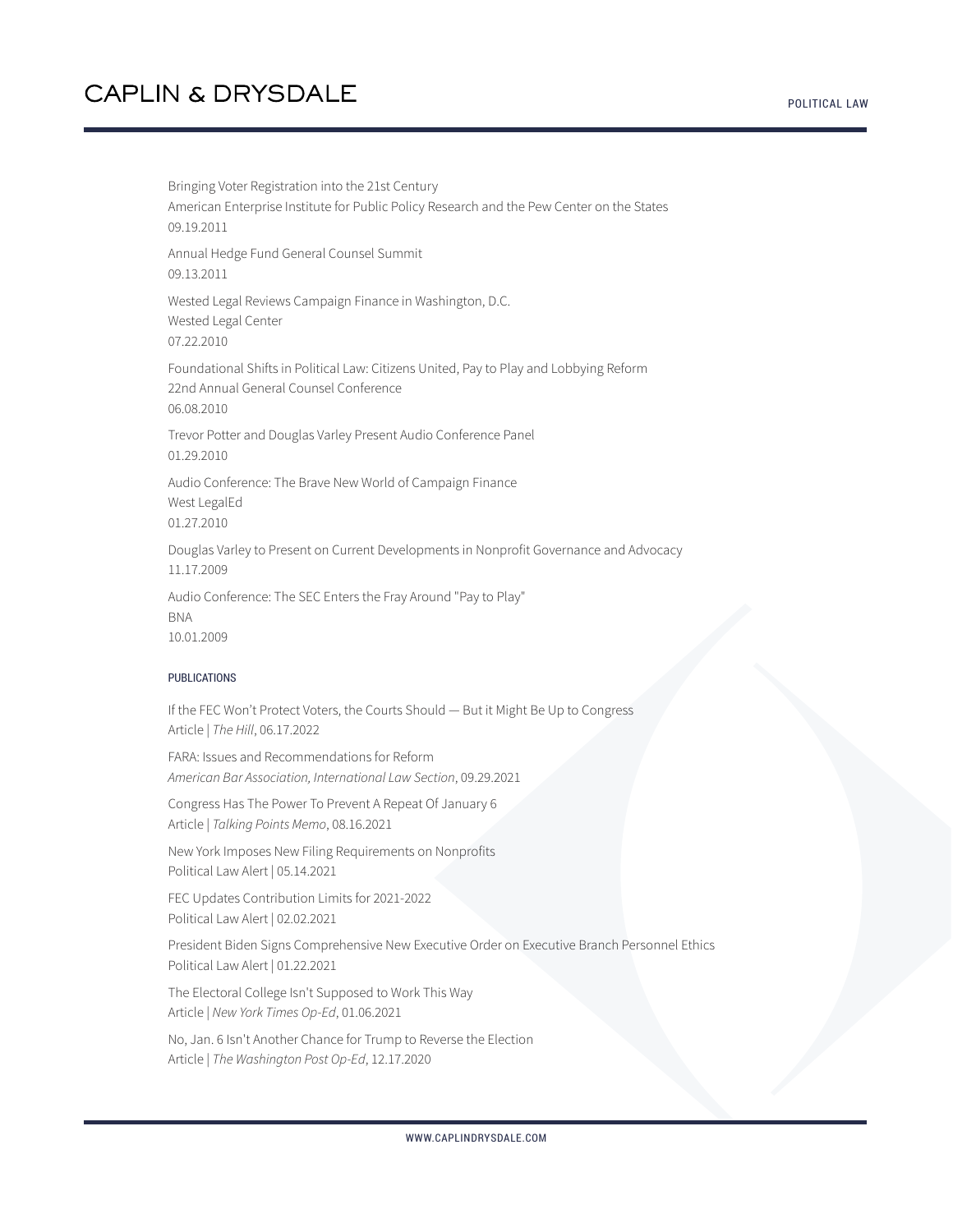Trump's Legal Strategy is to Sue First and Ask Questions Later. That's Dangerous. Article | *The Washington Post Op-Ed*, 11.13.2020 Reforming The FEC: Effective Commissioners Are Needed Article | *Law360 Op-Ed*, 10.26.2020 Trump's Campaign Can Be Put on Hold. Election Day Can't. Article | *The Washington Post Op-Ed*, 10.03.2020 COVID-19 Government "Re-Open" Advisory Groups Often Subject to Lobbying and Ethics Rules Political Law Alert | 05.06.2020 Growing List of States and Localities Extend Lobbying Filing Deadlines in Response to COVID-19 Pandemic Political Law Alert | 04.16.2020 Businesses and Organizations Seeking Government Assistance in COVID-19 Crisis Should Pay Attention to "Procurement Lobbying" Rules Political Law Alert | 04.06.2020 After Multiple Lawsuits, New Jersey Nonprofit Disclosure Law Permanently Enjoined Political Law Alert | 03.18.2020 We Have No Idea Who is Paying Rudy Giuliani Article | *The Washington Post Op-Ed*, 10.10.2019 Federal Judge Strikes Down New York Lobbying and Issue Advocacy Donor Disclosure Requirements Political Law Alert | 10.03.2019 New Jersey Nonprofit Disclosure Law Temporarily Blocked By Federal Judge Political Law Alert | 10.03.2019 Understanding FARA and Promoting Law Firm Compliance Article | *ALAS Loss Prevention Journal*, 08.06.2019 New Jersey Nonprofit Donor Disclosure Law Faces Lawsuit Political Law Alert | 08.05.2019 Chicago Passes New Ordinance Repealing Nonprofit Exemption from Lobbying Rules Political Law Alert | 07.30.2019 DOJ National Security Division Announces Significant Appointment and Shift on FARA Enforcement Political Law Alert | 03.07.2019 Governor Inslee's Presidential Campaign Triggers New Risks for Investment Advisers Political Law Alert | 03.06.2019 FEC Updates Contribution Limits for 2019-2020 Political Law Alert | 02.07.2019 Trump's Claim That He Didn't Violate Campaign Finance Law Is Weak -- and Dangerous Article | *The Washington Post Op-Ed*, 12.14.2018 New York's Comprehensive Lobbying Rules Set to Take Effect January 1, 2019 Political Law Alert | 09.28.2018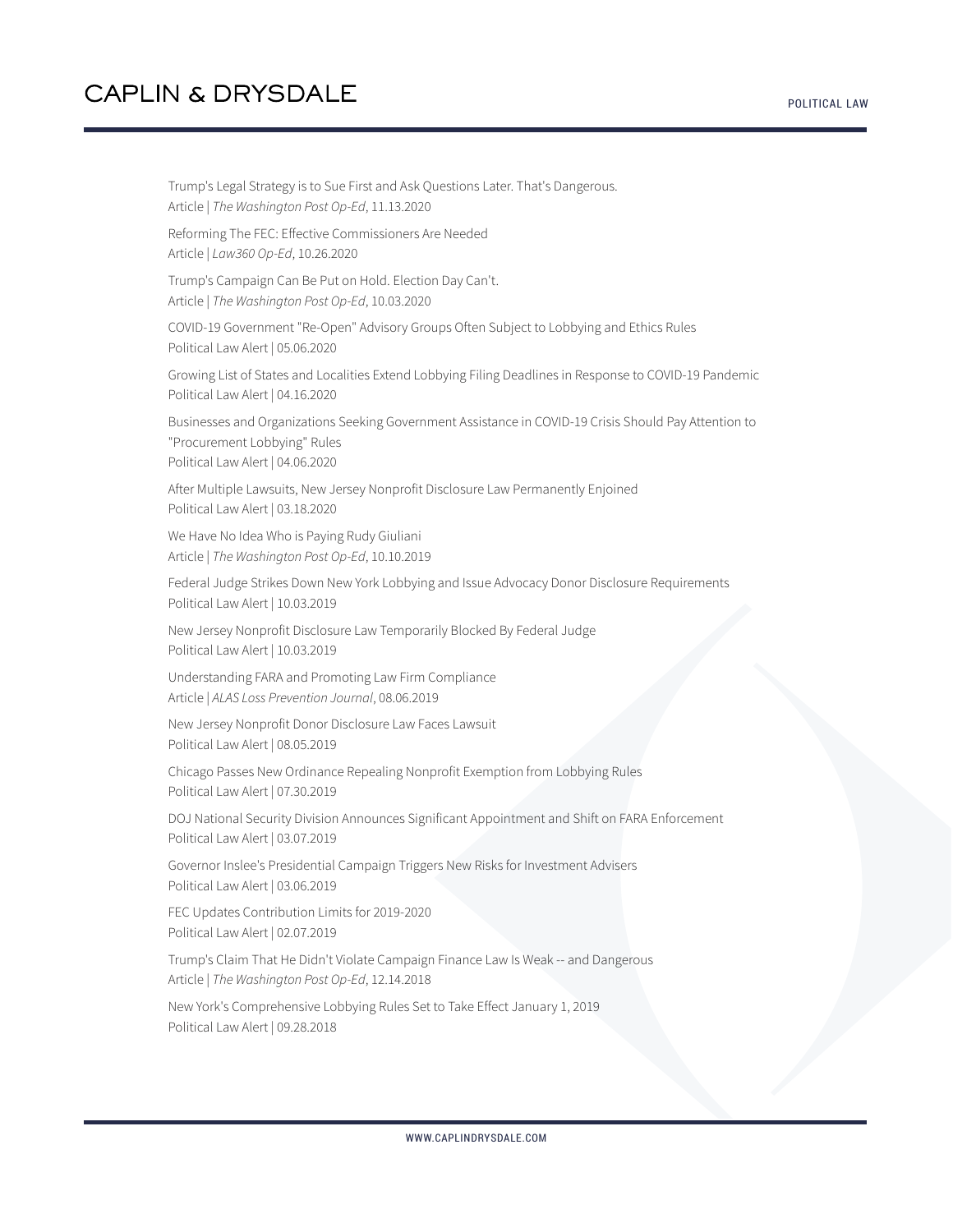U.S. Supreme Court Denies Request for Stay of Ruling Requiring Nonprofit Donor Disclosure Political Law Alert | 09.19.2018

Trump Says Michael Cohen Didn't Commit Crimes. He's Wrong. Article | *The Washington Post*, 08.24.2018

Federal District Court Vacates FEC Independent Expenditure Donor Disclosure Rule; Appeal Likely Political Law Alert | 08.09.2018

Justice Department Releases Foreign Agent Advisory Letters Political Law Alert | 06.11.2018

An Overview of Political Advertising Policies for Google, Twitter, and Snapchat Political Law Alert | 05.21.2018

The Point of Paying Stormy Daniels Was to Keep Voters from Hearing Her Story *The Washington Post*, 05.04.2018

An Overview of Facebook's Election-Related Disclosure Program for Advertisers Political Law Alert | 05.03.2018

With 2018 Midterms Approaching, Our Elections Are Not Protected Article | *The Hill Op-Ed*, 03.06.2018

A New Way to Safeguard America Against Threats to Our Elections Article | *The Hill Op-Ed*, 11.01.2017

Trevor Potter: Presidential Election Commission Focused on Manufacturing Evidence to Support Its Own Foregone Conclusions

Article | *YubaNet.com Op-Ed*, 07.19.2017

Churches Cannot be Allowed to Become Political Dark Money Shops Article | *The Hill Op-Ed*, 05.04.2017

The Important Money-in-Politics Questions to Ask Judge Gorsuch Article | *The Hill*, 03.18.2017

FEC Updates Contribution Limits for 2017-2018 Political Law Alert | 02.02.2017

President Trump Issues Executive Order on Ethics Political Law Alert | 02.01.2017

SEC Fines 10 Investment Advisers for Pay-to-Play Violations Political Law Alert | 01.27.2017

Office of Congressional Ethics Too Important to be a Tweet Away From Death Article | *The Hill Op-Ed*, 01.11.2017

Donald Trump Hasn't Solved Any of His Conflicts of Interest. He Could Have. He Chose Not To. *The Washington Post*, 01.11.2017

How President Trump Could Use the White House to Enrich Himself and His Family Article | *The Washington Post*, 11.18.2016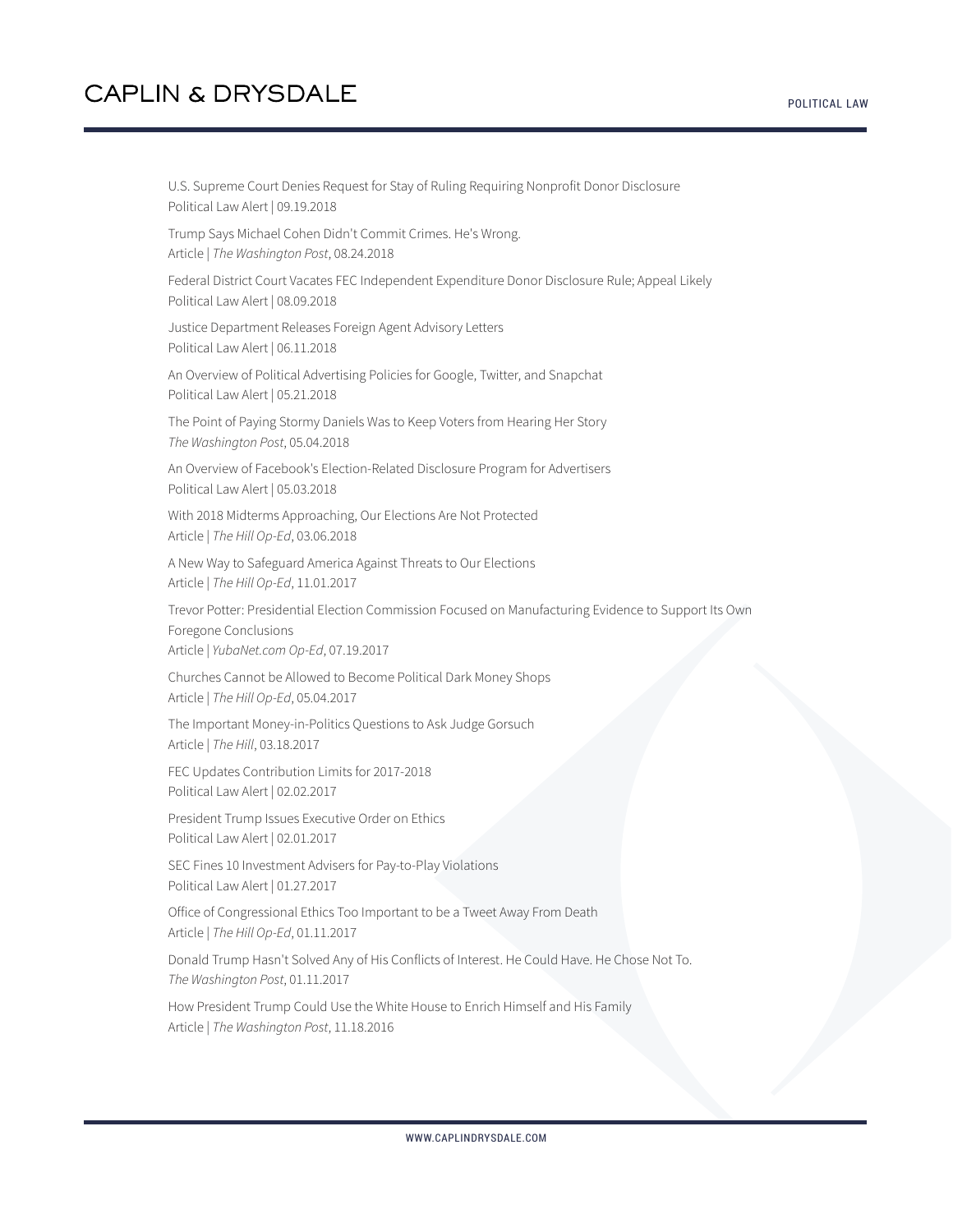Office of Government Ethics Revises Executive Branch Gift Rules Political Law Alert | 11.18.2016 Commentary: These ballot initiatives could help fix our broken election system Article | *Reuters*, 11.07.2016 Donald Trump and the 'Rigged' Election Article | *The Hill*, 08.11.2016 New York Passes New Legislation Affecting Political Activity at the Local and State Level Political Law Alert | 07.05.2016 IRS Rules Against Deductibility of Charitable Donations Made as Part of PAC Matching Program Political Law Alert | 04.27.2016 California Limits "Ride-Along" Lobbying Exception to Employees Who are Subject Matter Experts Political Law Alert | 03.24.2016 California Enhances Lobbying Disclosure Requirements for Lobbyist Employers and "\$5,000 Filers" Political Law Alert | 01.25.2016 Political Intelligence Firm Fined \$375,000, Underscoring Need to Tailor Insider Trading Policies to Interactions with Government Political Law Alert | 12.01.2015 Carmen Group's \$125,000 Penalty Latest in Increased Lobbying Disclosure Act Enforcement Political Law Alert | 08.31.2015 To Get Ahead in Congress: Skip Governing, Raise Money Article | *POLITICO Magazine*, 04.06.2015 FEC Updates Contribution Limits for 2015-2016 Political Law Alert | 02.03.2015 Here's What I Learned When I Helped Stephen Colbert Set Up His Super PAC Article | *The Washington Post*, 01.21.2015 When It Comes to Money in Politics, The Supreme Court Lives in a Different Reality Article | *Thomson Reuters*, 01.16.2015 Increased Campaign Contribution Limits in 2015 Omnibus Appropriations Act Political Law Alert | 12.17.2014 How Stephen Colbert Schooled Americans in Campaign Finance Article | *TIME Magazine*, 12.16.2014 Op-Ed: A 'People's Pledge' Could Quell The Politics in Judicial Elections Article | *The National Law Journal*, 11.03.2014 Political Activities and the Law: Mitigating Risks for Corporations and Nonprofits Political Law Alert | 10.15.2014 Caplin & Drysdale Comments on Municipal Securities Rulemaking Board's Proposed Changes to "Pay-to-Play" Restriction

Political Law Alert | 10.01.2014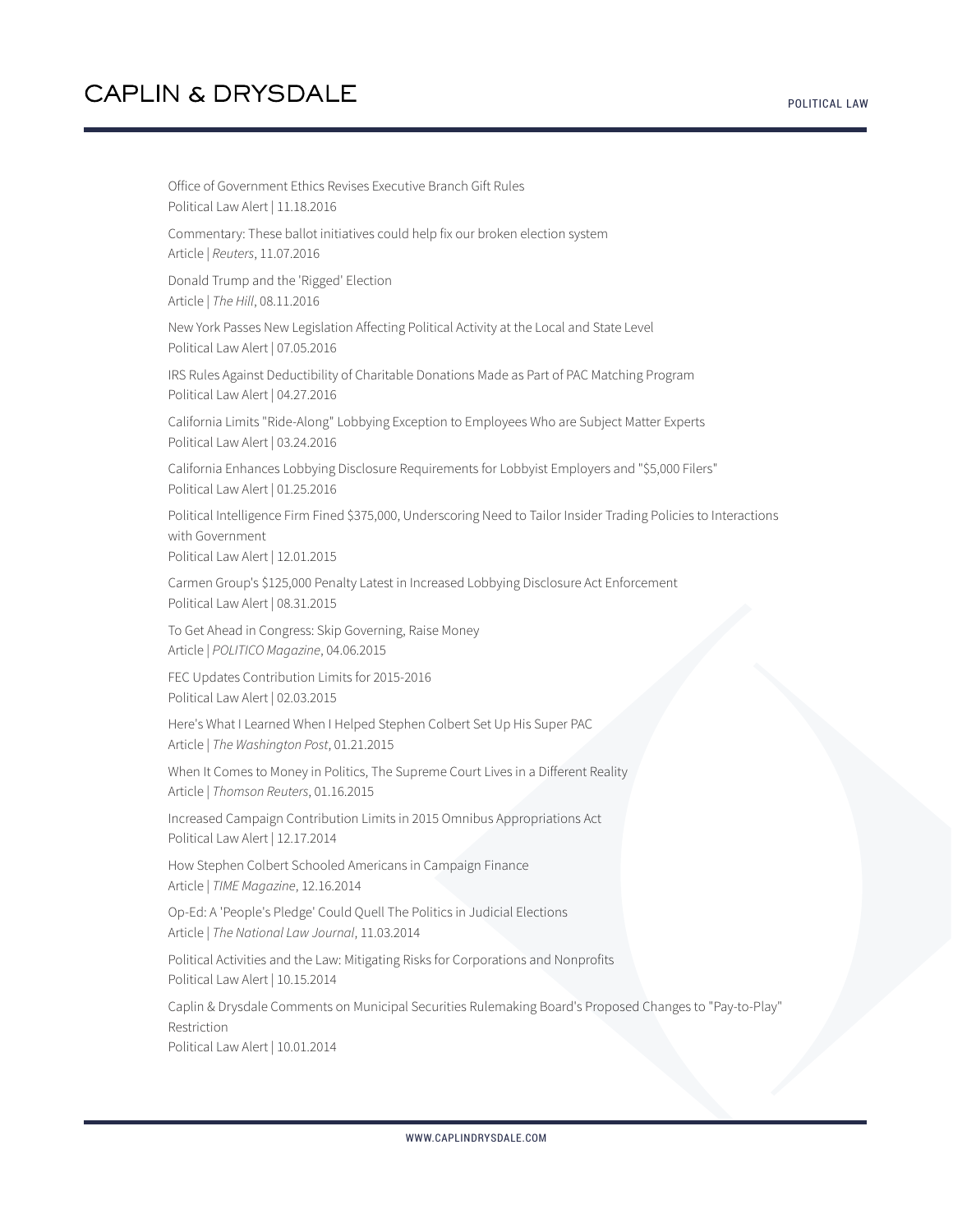SEC Issues "Pay-to-Play" Penalty to Investment Adviser Political Law Alert | 06.26.2014 U.S. Supreme Court Releases Opinion in *McCutcheon v. Federal Election Commission* Political Law Alert | 04.02.2014 Political Activity, Lobbying Laws, and Gift Rules Guide Book | *West Publishing, 3d, 2013-2014 ed.*, 01.01.2014 The Supreme Court Needs to Get Smarter About Politics Article | *The Washington Post*, 10.11.2013 Summary of New York's New Political Disclosure Rules for Nonprofits Political Law Alert | 06.21.2013 The History of Undisclosed Spending in U.S. Elections & How 2012 Became the "Dark Money" Election Article | *27 Notre Dame Journal of Law, Ethics & Public Policy 384*, 06.01.2013 A New Recipe for Election Reform Article | *The Washington Post*, 05.09.2013 Low-Income Students Must Aim High, Seize Opportunities Offered to Them Article | *Detroit Free Press*, 05.07.2013 A Simple Plan to Drastically Improve Voting, Stop Fraud, and Save Money Article | *The Atlantic*, 04.18.2013 Amended MSRB Rules G-37 and G-8 Require Enhanced Disclosure Political Law Alert | 04.04.2013 GAO Report Highlights Concerns Over Political Intelligence Disclosure Political Law Alert | 04.04.2013 FEC Increases Contribution Limits Political Law Alert | 01.30.2013 Campaign Finance: Remedies Beyond the Court Article | *Democracy: A Journal of Ideas*, 01.08.2013 SEC & Massachusetts Sanction Goldman Sachs \$16 Million, Underscoring Need for Vigorous Compliance With Pay-to-Play Rules Political Law Alert | 09.27.2012 Three Can Keep a Secret, If Two of Them Are Dead: A Thought Experiment Around Compelled Public Disclosure of "Anonymous" Political Expenditures *University of Virginia Journal of Law & Politics, Volume 27:609-625, 2012*, 07.01.2012 DC Circuit Refuses to Stay Lower Court Ruling Requiring Disclosure of Funders of "Electioneering Communications"

Political Law Alert | 05.15.2012

President Obama Signs STOCK Act Into Law Political Law Alert | 04.05.2012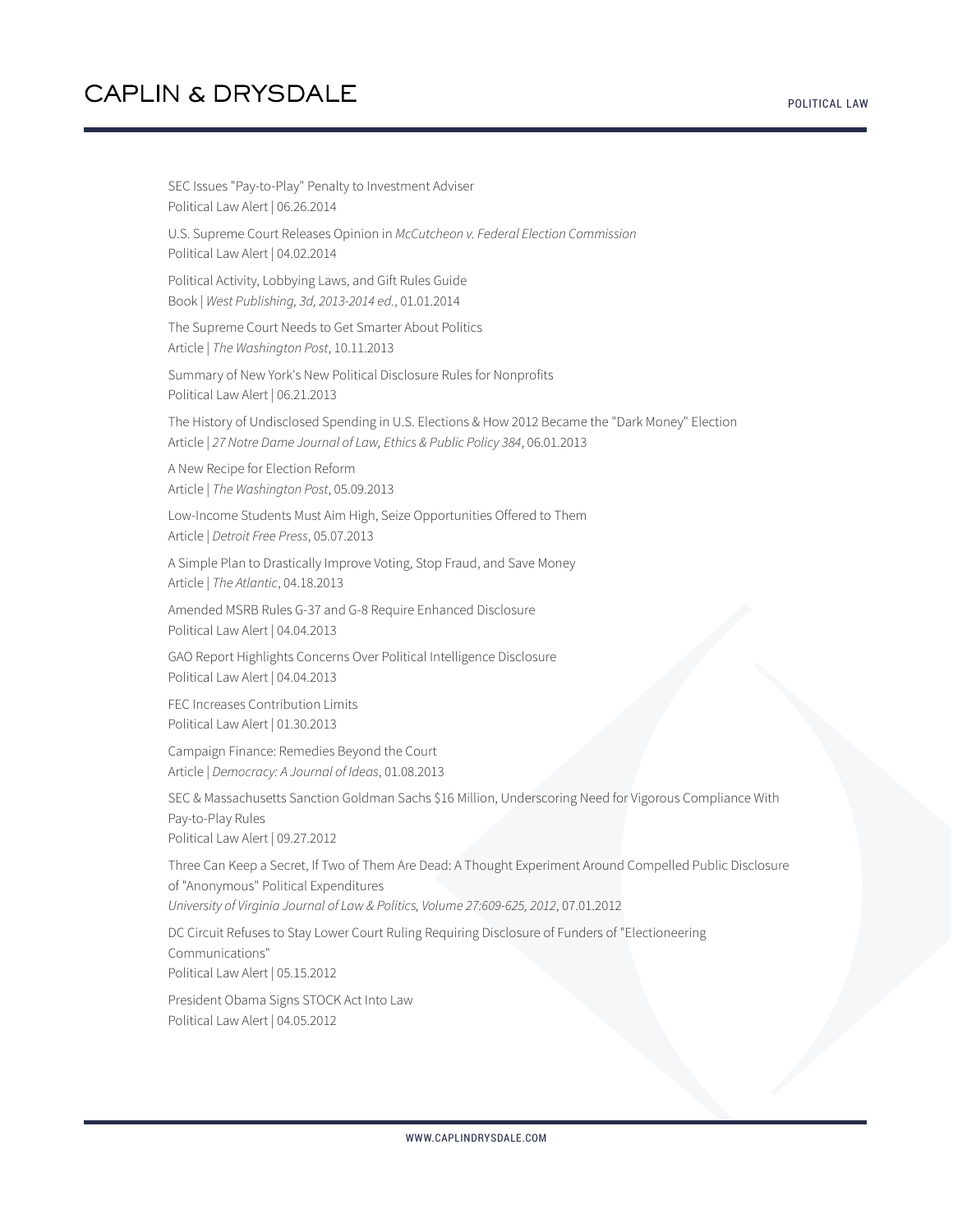Senate-Passed "STOCK Act" Requires "Political Intelligence Consultants" to Register and Report under Lobbying Disclosure Act Political Law Alert | 02.07.2012

The Case for Tradable Tax Credits Article | *8 N.Y.U. J.L. & BUS. 227*, 11.01.2011

The Gift Tax and Contributions to Section 501(c)(4) Organizations Exempt Organizations Alert | 07.11.2011

The Gift Tax and Contributions to Section 501(c)(4) Organizations: Less than Meets the Eye? Exempt Organizations Alert | 06.14.2011

The FEC Updates Contribution Limits Political Law Alert | 02.07.2011

Federal Campaign Finance Law: A Primer for the Lobbyist Article | *ABA Lobbying Manual*, 01.03.2011

Advise Client Companies to Review Payroll Practices Article | *Verizon Small Business Center's News & Resources*, 09.10.2010

Federal and State Governments Target Employment Tax Compliance Article | *Taxation of Exempts*, 09.01.2010

Utah's Way of Picking Candidates Robs Voters Article | *The Salt Lake Tribune*, 06.21.2010

Once Again Employment Tax Compliance at the Forefront of IRS's Enforcement Agenda Article | *Bloomberg Law Reports*, 06.21.2010

House and Senate Respond to Citizens United Ruling Political Law Alert | 04.30.2010

Schumer, Van Hollen Outline Legislative Response to Citizens United Political Law Alert | 02.12.2010

Practical Impact and Longer Term Consequences of Citizens United v. FEC Political Law Alert | 01.25.2010

The Conservative Case for College Football Reform Article | *The Hill*, 01.06.2010

Elections: Administrative Law Developments Article | *American Bar Association*, 01.01.2010

Caplin & Drysdale Submits Comments to SEC on Proposed Pay to Play Law Political Law Alert | 10.08.2009

Securities and Exchange Commission's Proposed Pay to Play Rule Political Law Alert | 10.01.2009

Congress Can Better Voter Registration Article | *Roll Call*, 09.14.2009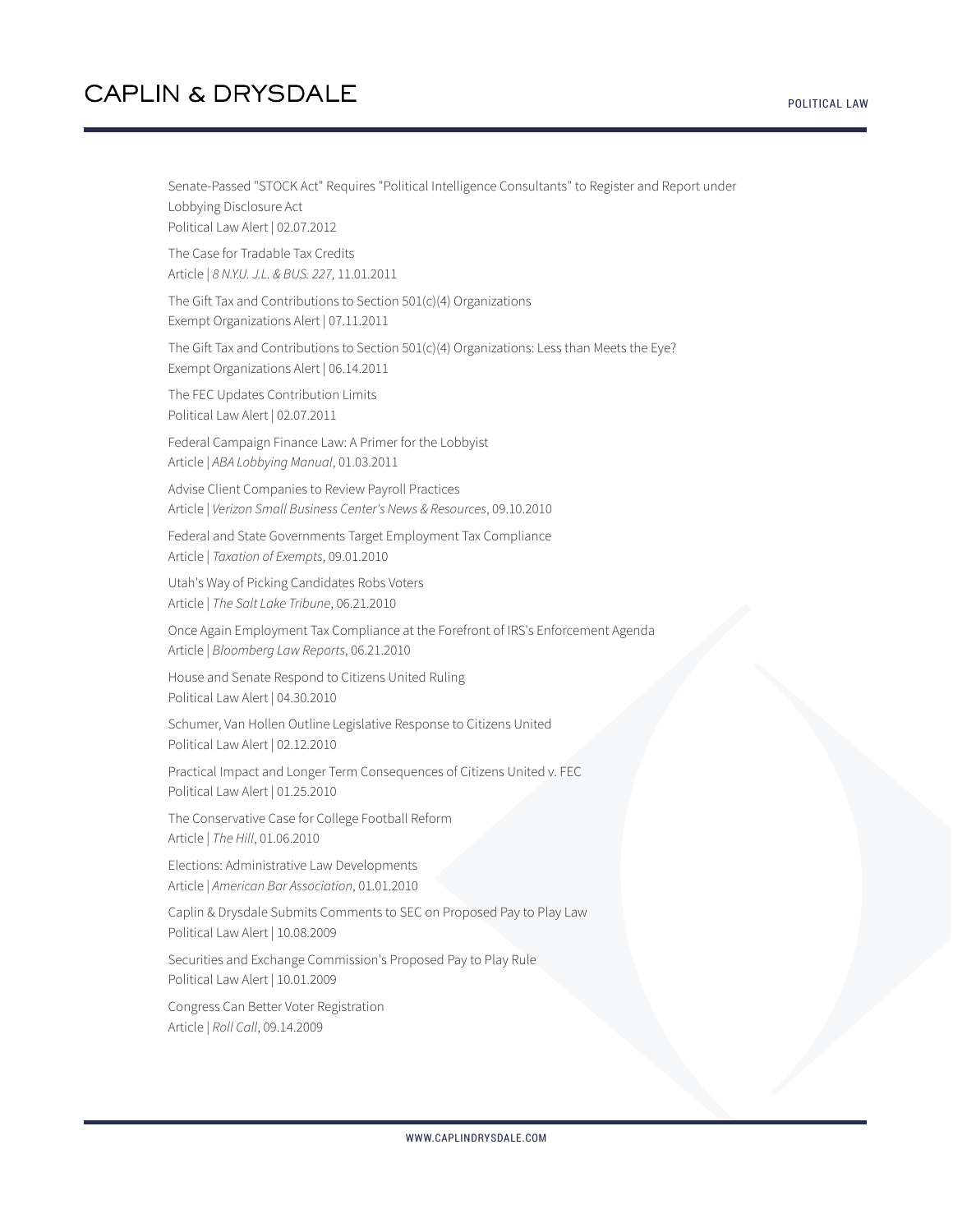Money Business: Constitutional Opinions Article | *The American Spectator*, 09.11.2009 Proposed SEC Pay-to-Play Rule Will Soon Be Available for Public Comment Political Law Alert | 07.22.2009 A New Page for Voting: It's Time to Ditch Paper-Based Registration Article | *Washington Post*, 06.25.2009 Congress Issues Clarification on Conditions for Lobbyist Termination Political Law Alert | 06.22.2009 New Guidance on Lobbyist Reporting and Termination Article | *Political Activity Law Bulletin*, 06.11.2009 Hiring Former Federal Government Employees as Lobbyists Article | *Political Activity Law Bulletin*, 06.11.2009 White House Revises Ban on Stimulus Contacts Article | *Political Activity Law Bulletin*, 06.11.2009 Writing an Effective Corporate Political Activity Policy Article | *Political Activity Law Bulletin*, 06.11.2009 SEC to Propose Pay-to-Play Rule for Investment Advisors in July Article | *Political Activity Law Bulletin*, 06.11.2009 Analysis of Bill Clinton's Cybersquatting Loss Article | *Election Law Blog*, 06.04.2009 Next Phase of Election Reform: Start with Facts Article | *Roll Call*, 05.05.2009 ".Pol", a ".Com" for Political Candidates Article | *CircleID*, 05.01.2009 A Dot-Pol of Their Own Article | *The Washington Post*, 04.11.2009 GAO Report on Lobbying Disclosure Article | *Political Activity Law Alert: Important Recent Developments*, 04.06.2009 Obama Administration Restricts Lobbying on Stimulus Spending Political Law Alert | 03.26.2009 New FEC Registration Forms Available; Lobbyist PACs Must Amend by March 29, 2009 Political Law Alert | 03.12.2009 IRS Articulates New Standards for Nonprofit Websites Exempt Organizations Alert | 02.27.2009 Important Recent Developments on Lobbyist PACs, Obama Executive Order and LDA Registration Political Law Alert | 02.18.2009 Recent Developments in State Pay-to-Play Law Article | *Political Activity Law Bulletin*, 01.16.2009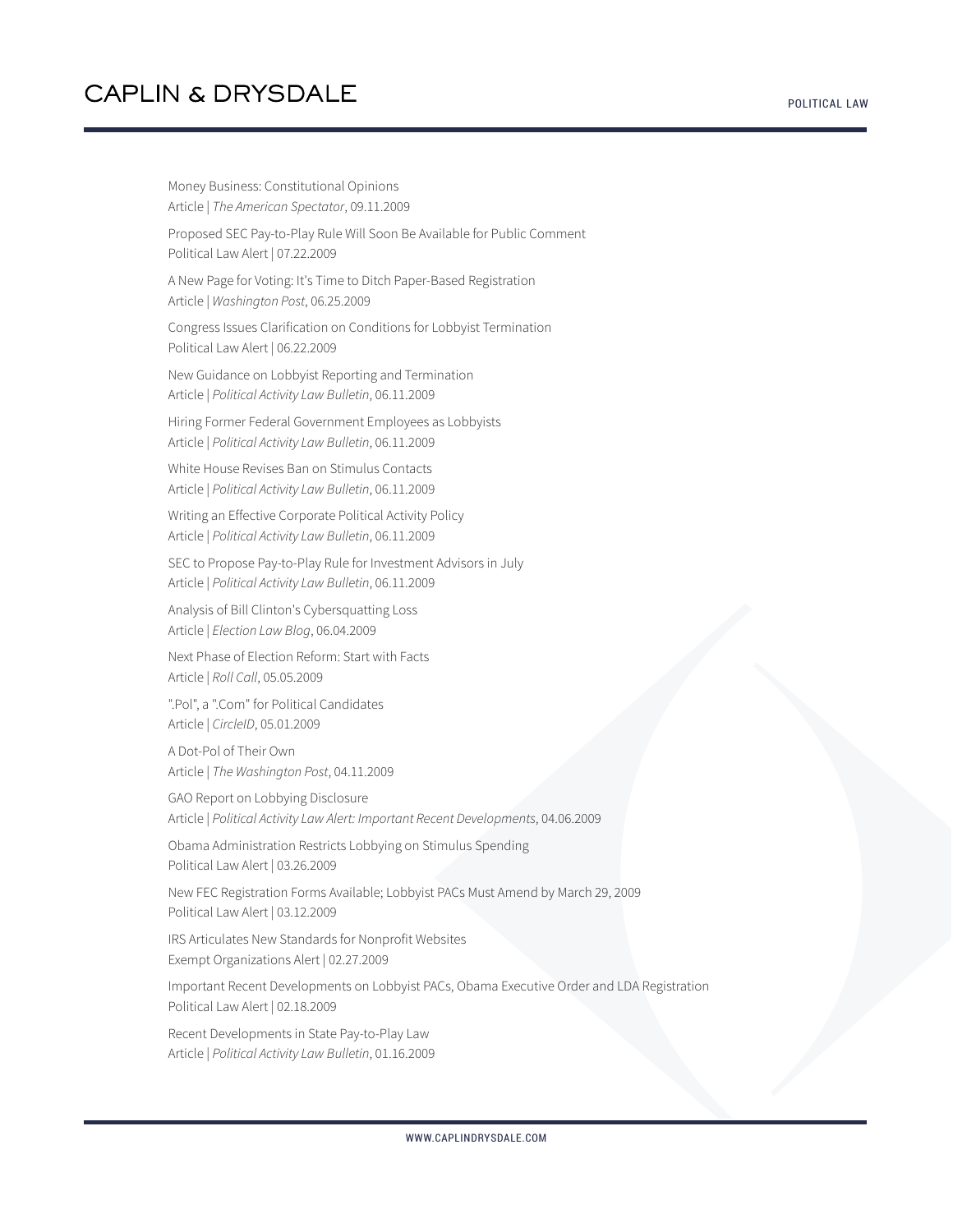Gift Rules Applicable to Members and Staff of the 111th Congress Article | *Political Activity Law Bulletin*, 01.16.2009 Disclosure Rules for Lobbyist Bundling Article | *Political Activity Law Bulletin*, 01.16.2009 Candidates, Squatters and Gripers: A Primer on Political Cybersquatting and A Proposal for Reform Article | *Election Law Journal*, 01.01.2009 Lobbyist Bundling of Campaign Contributions Article | *ABA Lobbying Manuel*, 01.01.2009 From Intent to Outcome: Balloting and Tabulation Around the World Article | *ABA International Election Law Principles*, 10.01.2008 Voodoo Economics: A Look Abroad for a Supply-Side Solution to America's Campaign Finance Riddle Article | *Vanderbilt Journal of Transnational Law*, 09.01.2008 Political Activity, Lobbying Laws and Gift Rules Guide Book | *West Publishing (Third Edition, Second Edition 1999)*, 01.01.2008

Money Adds New Dimension to 'Veepstakes' Article | *The Politico*, 12.05.2007

Speech Governed by Federal Election Laws and Election Law and the Internet Article | *The New Campaign Finance Sourcebook, The Brookings Institution*, 01.01.2005

The New Campaign Finance Sourcebook Article | *Brookings Institution*, 01.01.2005

Section 6700 - IRS's Newly Found Weapon Against Professionals Article | *Caplin & Drysdale*, 04.01.2004

Election Law and the Internet Article | *The Civic Web, Rowan & Littlefield Publishers, Inc.*, 01.01.2003

Issue Advocacy: If It Cannot Be Regulated When It Is Least Valuable, It Cannot Be Regulated When It Is Most Valuable

Article | *Catholic University Law Review*, 09.01.2000

Federal Election Law and the Internet Article | *Brookings Institution*, 01.01.2000

#### BLOG POSTS

DOJ Sues Casino Mogul Steve Wynn to Compel FARA Registration *www.FARA.us* | 05.18.2022

Former US Ambassador to Plead Guilty to Violating Post-Employment Ethics Law in Qatar Representation *www.FARA.us* | 05.09.2022

Chinese National Charged with Acting as an Illegal Agent of the Chinese Government in the United States *www.FARA.us* | 04.19.2022